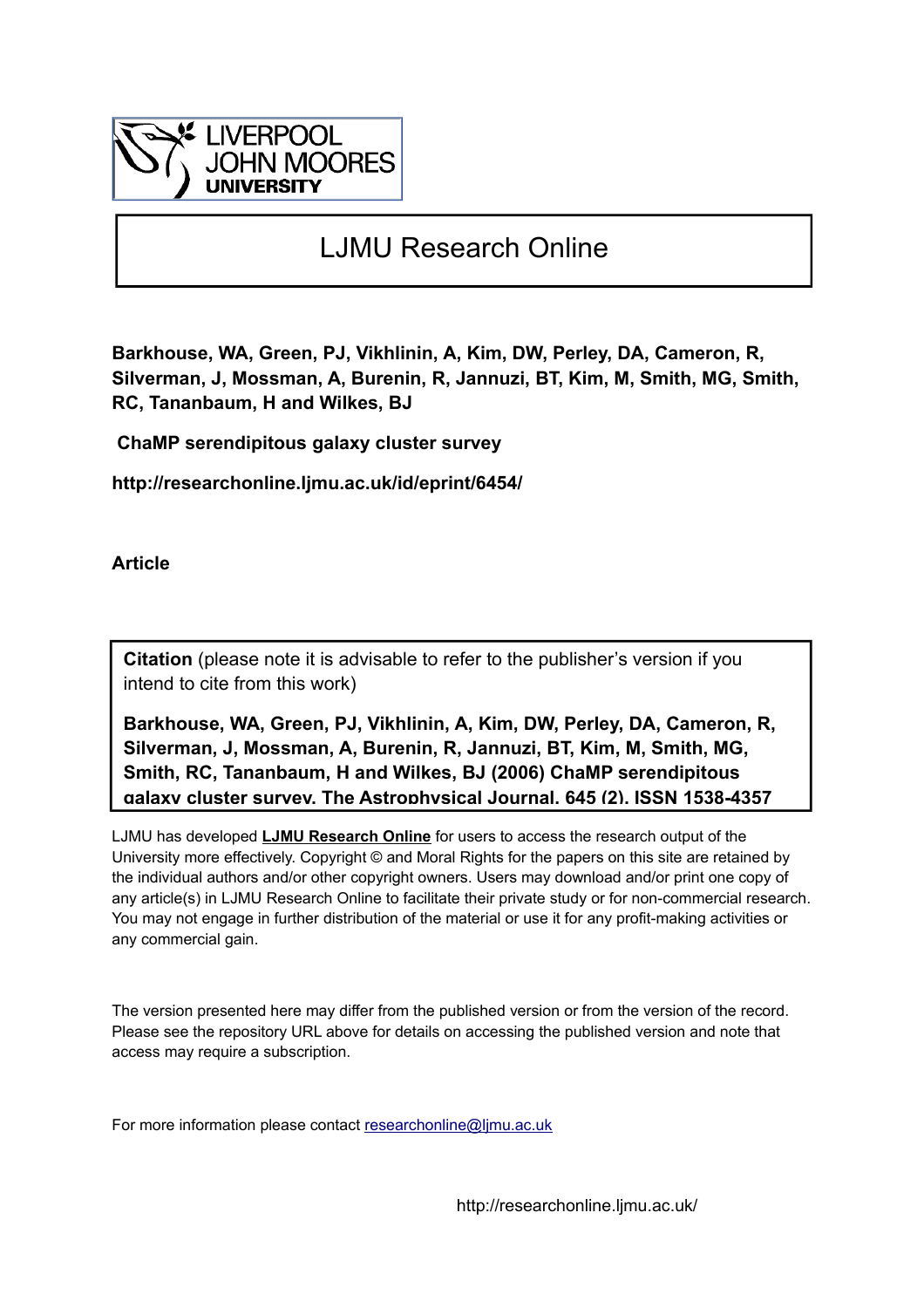# ChaMP SERENDIPITOUS GALAXY CLUSTER SURVEY

W. A. BARKHOUSE,<sup>1,2</sup> P. J. GREEN,<sup>1,2</sup> A. VIKHLININ,<sup>2</sup> D.-W. KIM,<sup>2</sup> D. PERLEY,<sup>3</sup> R. CAMERON,<sup>4</sup> J. SILVERMAN,<sup>1,5</sup> A. MOSSMAN,<sup>2</sup> R. Burenin,  $6$  B. T. Jannuzi, <sup>7</sup> M. Kim, <sup>2</sup> M. G. Smith,  $8$  R. C. Smith,  $8$  H. Tananbaum, <sup>2</sup> and B. J. Wilkes<sup>2</sup>

Received 2005 June 21; accepted 2006 March 19

# ABSTRACT

We present a survey of serendipitous extended X-ray sources and optical cluster candidates from the Chandra Multiwavelength Project (ChaMP). Our main goal is to make an unbiased comparison of X-ray and optical cluster detection methods. In 130 archival Chandra pointings covering 13 deg<sup>2</sup>, we use a wavelet decomposition technique to detect 55 extended sources, of which 6 are nearby single galaxies. Our X-ray cluster catalog reaches a typical flux limit of about  $\sim 10^{-14}$  ergs cm<sup>-2</sup> s<sup>-1</sup>, with a median cluster core radius of 21". For 56 of the 130 X-ray fields, we use the ChaMP's deep NOAO 4 m MOSAIC  $g'$ ,  $r'$ , and  $i'$  imaging to independently detect cluster candidates using a Voronoi tessellation and percolation (VTP) method. Red-sequence filtering decreases the galaxy fore- and background contamination and provides photometric redshifts to  $z \sim 0.7$ . From the overlapping 6.1 deg<sup>2</sup> X-ray/optical imaging, we find 115 optical clusters (of which 11% are in the X-ray catalog) and 28 X-ray clusters (of which 46% are in the optical VTP catalog). The median redshift of the 13 X-ray/optical clusters is 0.41, and their median X-ray luminosity (0.5–2 keV) is  $L_X = (2.65 \pm 0.19) \times 10^{43}$  ergs s<sup>-1</sup>. The clusters in our sample that are only detected in our optical data are poorer on average ( $\sim$ 4  $\sigma$ ) than the X-ray/optically matched clusters, which may partially explain the difference in the detection fractions.

Subject headings: galaxies: clusters: general — surveys — X-rays: galaxies: clusters

# 1. INTRODUCTION

A primary goal of modern astronomy is to study the formation and evolution of galaxies. Clusters of galaxies provide us with laboratories in which galaxy evolution can be studied over a large range in cosmic look-back time. The high-density cluster environment probes the impact of high galaxy density on the fate of the cluster galaxy population. Interactions, mergers, and dynamical effects (e.g., tidal forces and ram pressure stripping) may play significant roles in shaping galaxy evolution in these type of locales (e.g., Dubinski 1998; Moore et al. 1999).

Galaxy clusters are also the most massive, mainly virialized, concentrations of matter in the universe and act as tracers of the underlying dark matter. Clusters thus also play a key role constraining fundamental cosmological parameters such as  $\Omega_m$  (the matter-density parameter) and  $\sigma_8$  (the rms density fluctuation on a scale of 8  $h^{-1}$  Mpc). The number density of clusters as a function of mass and redshift strongly depends on  $\Omega_m$  and  $\sigma_8$  (see Rosati et al. 2002 and references therein). This remarkable feature of hierarchical cluster formation, via the Press-Schechter formalism (Press & Schechter 1974), affords the opportunity to provide an independent confirmation of various cosmological quantities obtained recently by other techniques (e.g., the Wilkinson Microwave Anisotropy Probe [WMAP]; Bennett et al. 2003).

To facilitate the investigation of galaxy cluster evolution and provide constraints on cosmological parameters, a large sample of galaxy clusters spanning a redshift range from  $0 < z < 1.5$  is required. The search for galaxy clusters has been conducted mainly using optical and X-ray techniques. Although these methods overlap in their ability to distinguish galaxy clusters from the general background, they sample different regions of parameter space that encompass nearly the complete range in physical attributes of clusters. For example, X-ray techniques detect clusters via extended emission from the hot gas that makes up the intracluster medium ( ICM; e.g., Vikhlinin et al. 1998b). X-ray detection suffers little from source confusion (e.g., Basilakos et al. 2004; Popesso et al. 2004) but tends to select more massive, virialized clusters. By contrast, optical methods rely on the detection of an overdensity of galaxies or a population of early-type galaxies with a narrow range of colors (red sequence; Gladders & Yee 2000). Optical methods are generally more sensitive to nonvirialized (or young) systems than X-ray searches, but they are also susceptible to projection effects and bias toward more evolved galaxy populations. Multiwavelength cluster detection schemes help to ensure a higher degree of completeness and reliability in any cluster compilation (Postman 2002).

Several recent studies have compared cluster samples compiled from independent techniques using optical and X-ray data. Donahue et al. (2002), for example, applied a matched-filter method to optical data and found that 60% (26 out of 43) of ROSAT X-ray clusters had optical matches. They also determined that optical clusters/groups outnumbered X-ray extended sources by a factor of 3. Gilbank et al. (2004), applying a matched-filter algorithm to optical data, found 75% matches (9/12) to a sample

<sup>&</sup>lt;sup>1</sup> Visiting Astronomer, Kitt Peak National Observatory (KPNO) and Cerro Tololo Inter-American Observatory (CTIO), National Optical Astronomy Observatory ( NOAO), operated by the Association for Universities for Research in Astronomy (AURA), Inc., under contract to the National Science Foundation

<sup>(</sup>NSF).<br><sup>2</sup> Harvard-Smithsonian, Center for Astrophysics, 60 Garden Street, Cam-<br>bridge, MA 02138.

Department of Astronomy, 601 Campbell Hall, University of California, Berkeley, CA 94720. <sup>4</sup> Stanford Linear Accelerator Center, 2575 Sand Hill Road, Menlo Park, CA

<sup>94025.&</sup>lt;br><sup>5</sup> Max-Plank-Institut für extraterrestrische Physik, Giessenbachstrasse, 85741 Garching, Germany.

<sup>&</sup>lt;sup>6</sup> Space Research Institute, Russian Academy of Sciences, Profsoyuznaya Street 84/32, Moscow 117997, Russia.

National Optical Astronomy Observatory, P.O. Box 26732, Tucson, AZ 85726. <sup>8</sup> Cerro Tololo Inter-American Observatory, National Optical Astronomy

Observatory, Casilla 603, La Serena, Chile.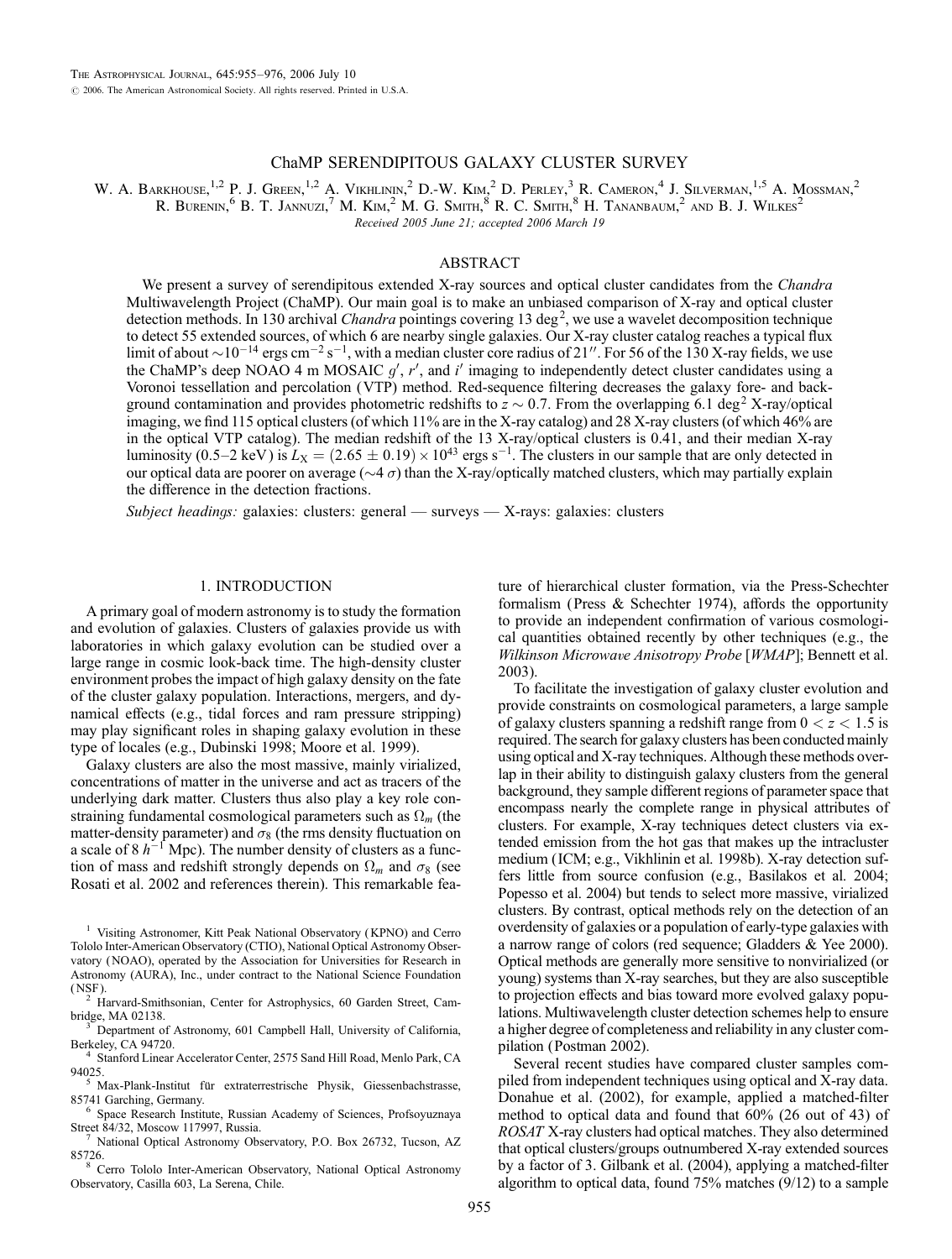of ROSAT X-ray clusters. Using a cluster detection method based on the red sequence of early-type cluster galaxies, Gilbank et al. (2004) was able to achieve a matched fraction of 100% (10/10) using the same X-ray data set. In addition, Basilakos et al. (2004) and Kolokotronis et al. (2006)—using a smoothing percolation technique on optical data—found matched fractions of 75% (3/4) and 68% (13/19), respectively, for extended X-ray sources compiled from archival XMM-Newton observations. In all such studies, the matched fractions depend on the relative optical/X-ray flux limits and the sensitivity of the detection algorithms.

The aims of this paper are to present a new serendipitous X-ray cluster sample based on data from the *Chandra* Multiwavelength Project (ChaMP; Kim et al. 2004a; Green et al.  $2004$ )<sup>9</sup> and to make an unbiased comparison of X-ray and optical cluster detection methods. We thus explore a variety of questions: Are there massive, X-ray-luminous clusters that are optically poor? Do all massive clusters emit X-rays? What types of optical clusters retain hot gas, and why? In addition, we present the X-ray and optical properties of our sample of serendipitously detected clusters/ groups, including a comparison of X-ray luminosity with optical cluster richness. Finally, we provide the community with a compilation of newly discovered clusters/groups that can be used in conjunction with other samples to constrain cosmological parameters. This sample should also help to address how the more numerous (but less well studied) low-luminosity clusters and groups evolve.

This paper is organized as follows. In  $\S$  2 we describe the sample selection and X-ray and optical observations. In  $\S$  3 we discuss our X-ray and optical cluster detection methods. The properties of our X-ray and optical cluster candidates are presented in  $\S 4$ , along with a comparison of the two compilations. Finally, in  $\S$  5 we compare our results with previous studies and discuss possible bias inherit in our X-ray and optical cluster detection schemes. Unless otherwise indicated, we use  $\Omega_m = 0.3$ ,  $\Omega_{\lambda} = 0.7$ , and  $H_0 = 70$  km s<sup>-1</sup> Mpc<sup>-1</sup> throughout.

# 2. SAMPLE SELECTION AND OBSERVATIONS

This study makes use of the data provided by ChaMP. ChaMP is a  $\sim$ 13 deg<sup>2</sup> (based on Cycles 1 and 2 *Chandra* archival data) survey of serendipitous Chandra X-ray sources at flux levels  $(f_{\text{X}} \sim 10^{-15} \text{ to } 10^{-14} \text{ ergs s}^{-1} \text{ cm}^{-2})$ , intermediate between the Chandra deep surveys and previous X-ray missions. Optical follow-up of ChaMP fields was conducted using the MOSAIC camera on the KPNO and CTIO 4 m telescopes. The mosaic imaging of ChaMP was designed to search for optical counterparts to active galactic nuclei (AGNs) in part to drive our spectroscopy identification program. At present, 56 mosaic fields in  $g', r'$ , and i' to  $r' \lesssim 25$  (5  $\sigma$  detection) have been acquired (W. A. Barkhouse et al. 2006, in preparation). For a description of ChaMP methods, analysis, and early science results, see Kim et al. (2004a, 2004b, 2006), Green et al. (2004), Silverman (2004), and Silverman et al. (2005a, 2005b).

The X-ray data for this study are drawn from 130 fields selected from Chandra AO1 and AO2 observing periods. The fields were selected based on the following criteria: (1) include only ACIS imaging fields (excluding the ACIS-S4 chip); (2) include only fields more than  $20^{\circ}$  from the Galactic plane to minimize extinction; (3) exclude fields dominated by large extended sources; (4) include no planetary observations; (5) include no survey observations by PI; and (6) include no fields close to the LMC, SMC, and M31 (see Kim et al. [2004a] for a detailed discussion of selection criteria and X-ray data reductions). Galactic  $N_H$  values are

<sup>9</sup> See http://hea-www.harvard.edu/CHAMP.

taken from Stark et al. (1992) and are tabulated in Table 1 for fields containing at least one extended X-ray source.

The optical data for this study consists of ChaMP mosaic images acquired from NOAO 4 m telescopes in the  $g'$ ,  $r'$ , and  $i'$ bandpasses (see Table 2). The optical and X-ray imaging overlap by 6.1 deg<sup>2</sup>. These data are used for source identification and to compare optical cluster detection methods against X-ray techniques for the area in common (see  $\S$  3). Details of image reduction and analysis for the initial sample of six ChaMP mosaic fields are presented in Green et al. (2004), and an overview of our complete sample of 56 fields is in W. A. Barkhouse et al. (2006, in preparation). In summary, our optical exposure times were scaled to the X-ray exposures to probe a constant X-ray/optical flux ratio. The optical follow-up was optimized to probe AGN counterparts and not faint galaxies at a similar redshift for a given X-ray luminosity. The image reduction was performed using the mscred package within the  $IRAF<sup>10</sup>$  environment. Object detection and photometry was conducted using SExtractor (Bertin & Arnouts 1996). Photometric calibrations were done using standard stars from Landolt (1992), which were converted to the SDSS photometric system using the transformation equations from Fukugita et al. (1996). Table 2 summarizes the optical properties of the 36 mosaic fields that overlap X-ray fields containing X-ray-detected extended sources or optical cluster candidates.

# 3. GALAXY CLUSTER DETECTION METHODS

We have used the X-ray and optical data sets from ChaMP to search for and contrast galaxy cluster samples compiled independently from X-ray and optical cluster search techniques for the overlapping 6.1 deg<sup>2</sup> sky coverage. In the following sections we describe each detection method, with an emphasis on the description of the optical technique (see Vikhlinin et al. 1998b for a detailed description of the extended X-ray source detection algorithm).

# 3.1. Extended X-Ray Source Detection

The extended X-ray source detection is based on a wavelet decomposition technique—plus a maximum likelihood method to determine the significance of each detected extended source that is similar to the method described in Vikhlinin et al. (1998b). In brief, each extended source was detected in the 0.7–2 keV energy band to maximize the contrast of the cluster ICM against the X-ray background. A Gaussian kernel was fit to each wavelet source and its best-fit radius was compared with the point-spread function (PSF) size appropriate for the measured off-axis angle. Those objects determined to be ''pointlike'' were then subtracted, and the detection process applied to the resultant image. The sample of X-ray sources deemed ''extended'' was then fit on the original image to a standard  $\beta$  model,  $I(r, r_c) = I_0[1 +$  $(r/r_c)^2$ ]<sup>-3 $\beta$ +0.5 (Cavaliere & Fusco-Femiano 1976), with point</sup> sources masked out. Since a free fit was not possible due to the small number of photons expected for most sources, we fixed the value for  $\beta$  at 0.67 (e.g., Vikhlinin et al. 1998b; Donahue et al. 2002; Moretti et al. 2004).

#### 3.1.1. Final X-Ray-Selected Cluster Catalog

The initial sample of extended X-ray sources is comprised of PI target clusters, serendipitous clusters, nearby bright galaxies, and spurious detections caused by chip gaps, edge effects, etc. Visual inspection and cross-correlation to Chandra PI targets

<sup>&</sup>lt;sup>10</sup> IRAF is distributed by NOAO, which is operated by AURA, Inc., under the cooperative agreement with the NSF.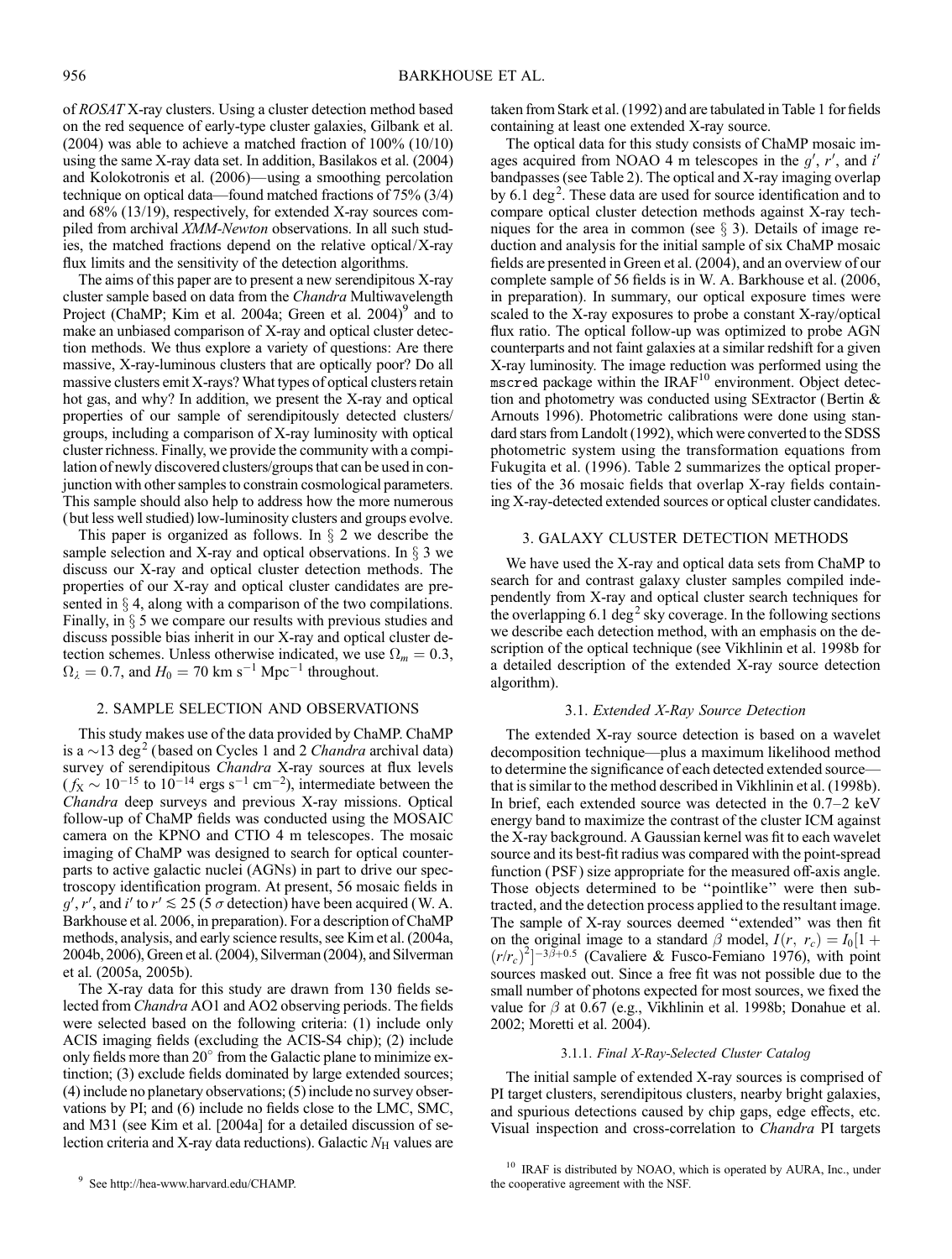| Source Name<br><b>CXOMP</b> | ObsID | R.A.<br>(J2000.0) | Decl.<br>(J2000.0) | Exposure <sup>a</sup> | Galactic $N_H^{\ b}$<br>$(10^{20}$ cm <sup>-2</sup> ) |
|-----------------------------|-------|-------------------|--------------------|-----------------------|-------------------------------------------------------|
|                             |       |                   |                    | (s)                   |                                                       |
|                             | 929   | 00 26 50.2        | $+17$ 19 35.7      | 40,346                | 4.19                                                  |
|                             | 2248  | 00 58 48.1        | $-280035.7$        | 12,138                | 1.55                                                  |
|                             | 521   | 01 02 14.1        | $+31$ 49 15.6      | 54,166                | 5.50                                                  |
|                             | 2180  | 01 06 07.0        | $+00$ 49 43.7      | 3757                  | 3.15                                                  |
|                             | 2180  | 01 06 10.3        | $+00$ 51 26.1      | 3757                  | 3.15                                                  |
|                             | 2129  | 01 36 42.6        | $+20$ 48 43.7      | 45,094                | 5.71                                                  |
|                             | 796   | 03 36 39.4        | $-04$ 55 15.4      | 60,512                | 4.98                                                  |
|                             | 796   | 03 37 22.7        | $-04$ 59 05.8      | 60,512                | 4.98                                                  |
|                             | 796   | 03 37 55.1        | $-050733.6$        | 60,512                | 4.98                                                  |
|                             | 796   | 03 37 57.8        | $-050000.9$        | 60,512                | 4.98                                                  |
|                             | 2182  | 04 03 51.2        | $-170823.2$        | 3891                  | 2.30                                                  |
|                             | 914   | 05 41 52.7        | $-41$ 07 02.7      | 51,050                | 3.59                                                  |
|                             | 914   | 05 42 40.1        | $-40\,55\,03.3$    | 51,050                | 3.59                                                  |
|                             | 1602  | 06 30 57.7        | $+82$ 07 01.2      | 47,933                | 5.27                                                  |
|                             | 1596  | 09 06 34.4        | $+340055.6$        | 9907                  | 2.28                                                  |
|                             | 2227  | 09 10 08.4        | $+54$ 18 52.3      | 107,136               | 1.98                                                  |
|                             | 419   | 09 11 26.6        | $+055012.5$        | 29,165                | 3.70                                                  |
|                             | 419   | 09 13 01.4        | $+05$ 48 14.0      | 29,162                | 3.70                                                  |
|                             | 839   | 09 31 02.2        | $+79$ 13 20.9      | 19,165                | 1.90                                                  |
|                             | 805   | 09 33 52.9        | $+552619.6$        | 41,296                | 1.99                                                  |
|                             | 2095  | 09 50 12.8        | $+142351.7$        | 13,962                | 3.13                                                  |
|                             | 926   | 10 10 08.7        | $-12$ 40 13.1      | 44,730                | 6.74                                                  |
|                             | 926   | 10 11 15.3        | $-12$ 41 47.1      | 44,733                | 6.74                                                  |
|                             | 512   | 10 56 24.6        | $-033517.4$        | 90.211                | 3.67                                                  |
|                             | 2209  | 11 14 05.8        | $+40$ 31 57.4      | 30,054                | 1.91                                                  |
|                             | 363   | 11 17 26.1        | $+07$ 43 35.3      | 26,832                | 4.01                                                  |
|                             | 363   | 11 17 30.2        | $+074618.7$        | 26,832                | 4.01                                                  |
|                             | 898   | 11 40 08.2        | $-263132.6$        | 39,978                | 4.96                                                  |
|                             | 536   | 11 41 18.8        | $+66$ 02 09.4      | 119,222               | 1.18                                                  |
|                             | 2253  | 12 29 27.1        | $+752037.2$        | 48,010                | 2.69                                                  |
|                             | 2253  | 12 29 40.6        | $+75$ 21 06.6      | 48,010                | 2.73                                                  |
|                             | 2228  | 13 17 09.9        | $+28$ 55 13.7      | 112,806               | 1.04                                                  |
| $J131722.0+285353$          | 2228  | 13 17 22.0        | $+285353.0$        | 112,806               | 1.04                                                  |
|                             | 2251  | 13 45 07.8        | $+00$ 03 59.0      | 9760                  | 1.93                                                  |
|                             | 2251  | 13 45 14.6        | $-0000846.5$       | 9760                  | 1.93                                                  |
|                             | 2254  | 14 11 52.6        | $+52$ 09 37.2      | 92,102                | 1.34                                                  |
|                             | 2024  | 14 15 56.8        | $+23$ 07 27.1      | 14,755                | 1.91                                                  |
|                             | 2024  | 14 16 02.1        | $+230647.8$        | 14,755                | 1.91                                                  |
|                             | 2085  | 15 32 59.2        | $-00$ 44 14.7      | 5152                  | 6.25                                                  |
|                             | 869   | 15 34 15.0        | $+23$ 24 59.7      | 57,181                | 4.28                                                  |
|                             | 326   | 15 49 32.0        | $+21$ 33 00.7      | 42,688                | 4.30                                                  |
|                             | 2127  | 16 08 47.1        | $+65$ 41 39.2      | 44,648                | 2.83                                                  |
|                             | 2127  | 16 09 48.4        | $+660056.9$        | 44,648                | 2.83                                                  |
| J165514.4-082944            | 615   | 16 55 14.4        | $-082944.0$        | 9152                  | 13.40                                                 |
|                             | 551   | 20 55 37.4        | $-043334.8$        | 44,880                | 4.96                                                  |
|                             | 551   | 20 56 17.2        | $-04$ 41 54.8      | 44,880                | 4.96                                                  |
| J220455.8-181524            | 2114  | 22 04 55.8        | $-18$ 15 24.3      | 5146                  | 2.79                                                  |
|                             | 1479  | 22 13 26.2        | $-220532.4$        | 20,774                | 2.49                                                  |
|                             | 789   | 22 35 38.4        | $+340609.3$        | 19,955                | 7.74                                                  |
|                             | 789   | 22 36 14.5        | $+33$ 56 48.4      | 19,955                | 7.74                                                  |
|                             |       |                   |                    |                       |                                                       |
|                             | 918   | 23 01 50.7        | $+08$ 43 52.5      | 109,955               | 5.05                                                  |
|                             | 918   | 23 02 27.7        | $+08$ 39 01.4      | 109,955               | 5.05                                                  |
|                             | 918   | 23 02 52.0        | $+08$ 41 37.0      | 109,955               | 5.05                                                  |
|                             | 918   | 23 03 11.1        | $+085131.2$        | 109,955               | 5.05                                                  |
|                             | 861   | 23 48 17.8        | $+01$ 06 17.2      | 37,322                | 3.81                                                  |

TABLE 1 X-Ray-detected Extended Sources

Nore.—Units of right ascension are hours, minutes, and seconds, and units of declination are degrees, arcminutes, and arcseconds. a Vignetting-corrected exposure time.<br>b Galactic  $N_{\rm H}$  values are taken from Stark et al. (1992).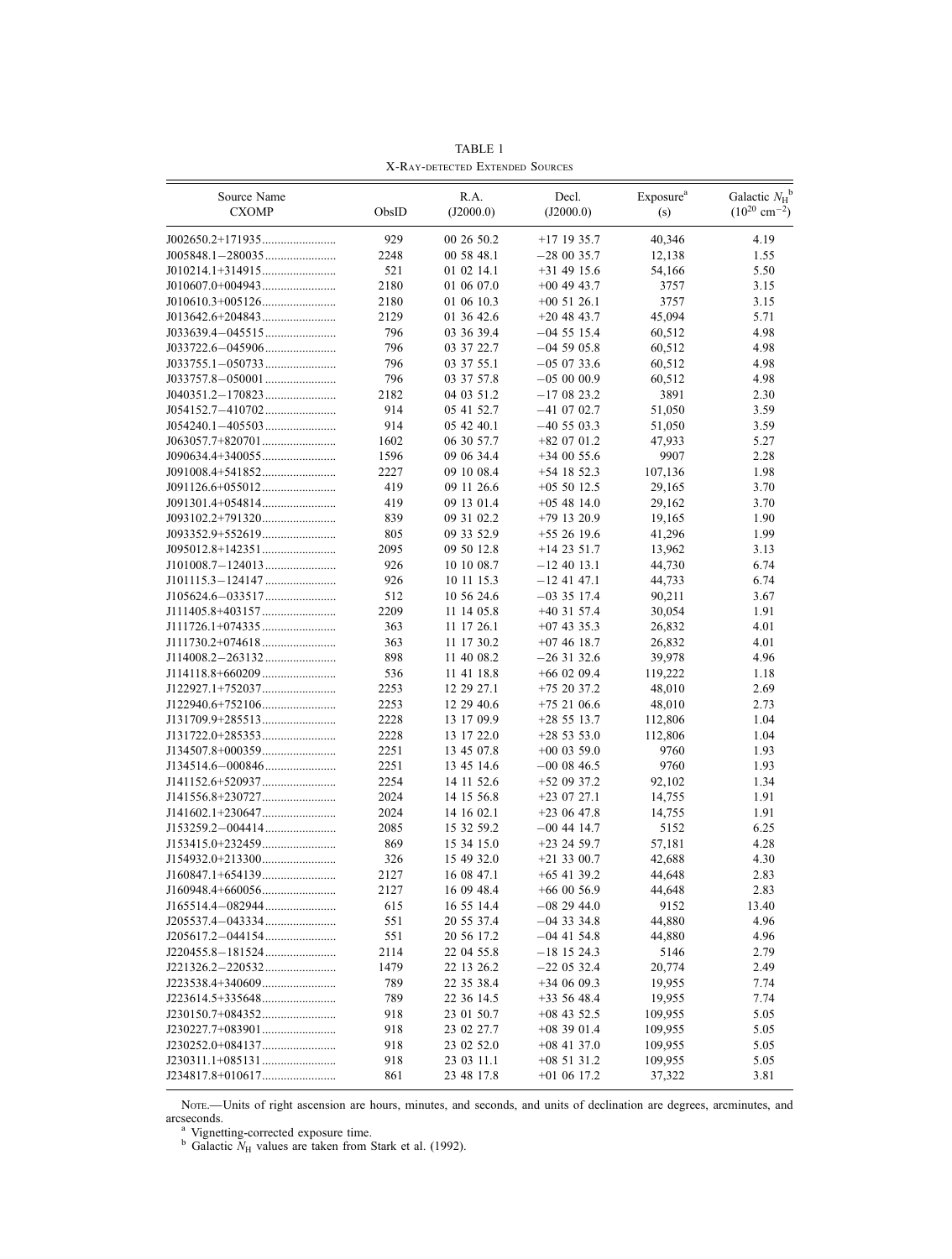| ObsID | $E(B-V)^{a}$ | Telescope | UT Date     | Filter | Dithers        | <b>Total Exposure</b><br>(s) | Air Mass<br>(mean) | FWHM <sup>b</sup><br>(arcsec) | $M_{\rm TO}^{\rm c}$<br>(mag) |
|-------|--------------|-----------|-------------|--------|----------------|------------------------------|--------------------|-------------------------------|-------------------------------|
|       | 0.046        | KPNO 4 m  | 2001 Jun 13 | g'     | 3              | 2100                         | 1.05               | 1.1                           | 24.88                         |
|       |              |           |             | r'     | 5              | 2000                         | 1.15               | 1.3                           | 24.38                         |
|       |              |           | 2001 Jun 12 | i'     | 15             | 4500                         | 1.18               | 1.1                           | 24.62                         |
|       | 0.041        | KPNO 4 m  | 2001 Jun 13 | g'     | 2              | 1200                         | 2.26               | 1.8                           | 23.62                         |
|       |              |           |             | r'     | 5              | 1500                         | 1.94               | 1.6                           | 23.88                         |
|       |              |           |             | i'     | 5              | 1500                         | 1.46               | 1.3                           | 23.12                         |
|       | 0.047        | KPNO 4 m  | 2004 Jun 19 | g'     | 3              | 900                          | 1.50               | 1.3                           | 24.38                         |
|       |              |           |             | r'     | 3              | 600                          | 1.40               | 1.7                           | 23.62                         |
|       |              |           |             | i'     | 3              | 600                          | 1.32               | 1.1                           | 23.88                         |
|       | 0.071        | KPNO 4 m  | 2000 Jun 11 | g'     | $\overline{c}$ | 1000                         | 1.36               | 1.6                           | 24.12                         |
|       |              |           |             | r'     | 1              | 500                          | 1.28               | 1.6                           | 23.38                         |
|       |              |           |             | i'     | 1              | 360                          | 1.25               | 1.2                           | 22.88                         |
|       | 0.061        | CTIO 4 m  | 2003 Apr 7  | g'     | 3              | 900                          | 1.06               | 1.0                           | 24.88                         |
|       |              |           |             | r'     | 3              | 600                          | 1.08               | 1.0                           | 24.38                         |
|       |              |           |             | i'     | 3              | 600                          | 1.09               | 1.1                           | 23.62                         |
|       | 0.034        | KPNO 4 m  | 2001 Feb 22 | g'     | 5              | 4500                         | 1.24               | 1.3                           | 24.88                         |
|       |              |           |             | r'     | 3              | 2400                         | 1.24               | 1.1                           | 24.38                         |
|       |              |           |             | i'     | 5              | 2000                         | 1.32               | 1.3                           | 23.62                         |
|       | 0.061        | KPNO 4 m  | 2001 Oct 24 | g'     | 5              | 3000                         | 1.15               | 1.5                           | 24.62                         |
|       |              |           |             | r'     | 5              | 3000                         | 1.04               | 1.2                           | 24.38                         |
|       |              |           |             | i'     | 5              | 3000                         | 1.00               | 1.1                           | 23.88                         |
|       | 0.007        | KPNO 4 m  | 2000 Jun 12 | g'     | $\overline{c}$ | 1000                         | 1.33               | 1.9                           | 22.88                         |
|       |              |           |             | r'     | 1              | 500                          | 1.41               | 2.0                           | 22.12                         |
|       |              |           |             | i'     | $\mathbf{1}$   | 500                          | 1.50               |                               | 22.12                         |
|       | 0.035        | KPNO 4 m  | 2000 Jun 11 |        | $\overline{c}$ |                              |                    | 1.7                           |                               |
|       |              |           |             | g'     |                | 1400                         | 1.04               | 1.5                           | 23.62                         |
|       |              |           |             | r'     | 1              | 500                          | 1.02               | 1.5                           | 22.88                         |
|       |              |           |             | i'     | 1              | 500                          | 1.02               | 1.2                           | 23.12                         |
|       | 0.079        | KPNO 4 m  | 2000 Oct 17 | g'     | $\overline{c}$ | 1800                         | 1.27               | 1.4                           | 24.88                         |
|       |              |           |             | r'     | 3              | 1440                         | 1.40               | 1.1                           | 24.62                         |
|       |              |           |             | i'     | 3              | 1260                         | 1.52               | 1.4                           | 23.62                         |
|       | 0.046        | KPNO 4 m  | 2001 Oct 24 | g'     | 3              | 2700                         | 1.38               | 1.1                           | 25.12                         |
|       |              |           |             | r'     | 3              | 2400                         | 1.61               | 1.2                           | 24.62                         |
|       |              |           |             | i'     | 3              | 1200                         | 1.30               | 1.1                           | 23.62                         |
|       | 0.019        | KPNO 4 m  | 2001 Jun 14 | g'     | 3              | 2400                         | 1.11               | 1.8                           | 24.62                         |
|       |              |           |             | r'     | 3              | 2100                         | 1.28               | 1.6                           | 23.88                         |
|       |              |           |             | i'     | 7              | 2520                         | 1.48               | 1.3                           | 23.62                         |
|       | 0.015        | CTIO 4 m  | 2000 Sep 30 | g'     | 3              | 180                          | 1.07               | 1.4                           | 23.88                         |
|       |              |           |             | r'     | 2              | 120                          | 1.09               | 1.3                           | 23.62                         |
|       |              |           |             | i'     | 3              | 180                          | 1.11               | 1.2                           | 22.88                         |
|       | 0.058        | CTIO 4 m  | 2000 Sep 30 | g'     | 3              | 180                          | 1.06               | 1.1                           | 23.62                         |
|       |              |           |             | r'     | 3              | 180                          | 1.06               | 1.0                           | 23.62                         |
|       |              |           |             | i'     | 3              | $180\,$                      | 1.06               | $1.0\,$                       | 22.62                         |
|       | 0.025        | CTIO 4 m  | 2000 Sep 29 | g'     | 3              | 1260                         | 1.24               | 1.4                           | 24.62                         |
|       |              |           |             | r'     | 3              | 1080                         | 1.17               | 1.4                           | 24.38                         |
|       |              |           |             | i'     | 3              | 1170                         | 1.17               | 1.1                           | 23.62                         |
|       | 0.038        | CTIO 4 m  | 2003 Apr 7  | g'     | 3              | 1800                         | 1.02               | 1.0                           | 25.38                         |
|       |              |           |             | r'     | 3              | 1200                         | 1.06               | 1.0                           | 24.62                         |
|       |              |           |             | i'     | 3              | 900                          | 1.10               | $0.8\,$                       | 23.88                         |
|       | 0.014        | KPNO 4 m  | 2001 Oct 23 | g'     | 5              | 3500                         | 1.46               | 1.1                           | 25.12                         |
|       |              |           |             | r'     | 5              | 3000                         |                    |                               | 24.62                         |
|       |              |           |             | i'     |                |                              | 1.44               | 1.0                           |                               |
|       |              |           |             |        | 5              | 2000                         | 1.52               | 1.1                           | 23.62                         |
|       | 0.036        | CTIO 4 m  | 2000 Sep 29 | g'     | 3              | 990                          | 1.04               | 1.2                           | 25.12                         |
|       |              |           |             | r'     | 3              | 810                          | 1.06               | 1.2                           | 24.38                         |
|       |              |           |             | i'     | 3              | 900                          | 1.08               | 1.2                           | 23.62                         |
|       | 0.051        | CTIO 4 m  | 2003 Apr 7  | g'     | 3              | 1800                         | 1.02               | 1.0                           | 25.38                         |
|       |              |           |             | r'     | 3              | 1200                         | 1.00               | 1.0                           | 24.62                         |
|       |              |           |             | i'     | 3              | 900                          | 1.00               | $0.8\,$                       | 23.88                         |
|       | 0.081        | KPNO 4 m  | 2001 Oct 23 | g'     | 5              | 4500                         | 1.13               | 1.2                           | 24.88                         |
|       |              |           |             | r'     | 5              | 3000                         | 1.09               | 1.3                           | 24.38                         |
|       |              |           |             | i'     | 5              | 1500                         | 1.14               | 1.2                           | 23.38                         |
|       | 0.071        | CTIO 4 m  | 2003 Apr 6  | g'     | 3              | 1800                         | 1.15               | 1.1                           | 24.88                         |
|       |              |           | 2003 Apr 7  | r'     | 3              | 1200                         | 1.10               | 1.2                           | 24.38                         |
|       |              |           | 2003 Apr 7  | i'     | 3              | 900                          | 1.07               | 0.9                           | 23.88                         |
|       | 0.052        | CTIO 4 m  | 2000 Sep 29 | g'     | 3              | 900                          | 1.01               | 1.6                           | 24.38                         |
|       |              |           |             | r'     | 3              | 720                          | 1.02               | 1.3                           | 24.12                         |

TABLE 2 Optical Mosaic Fields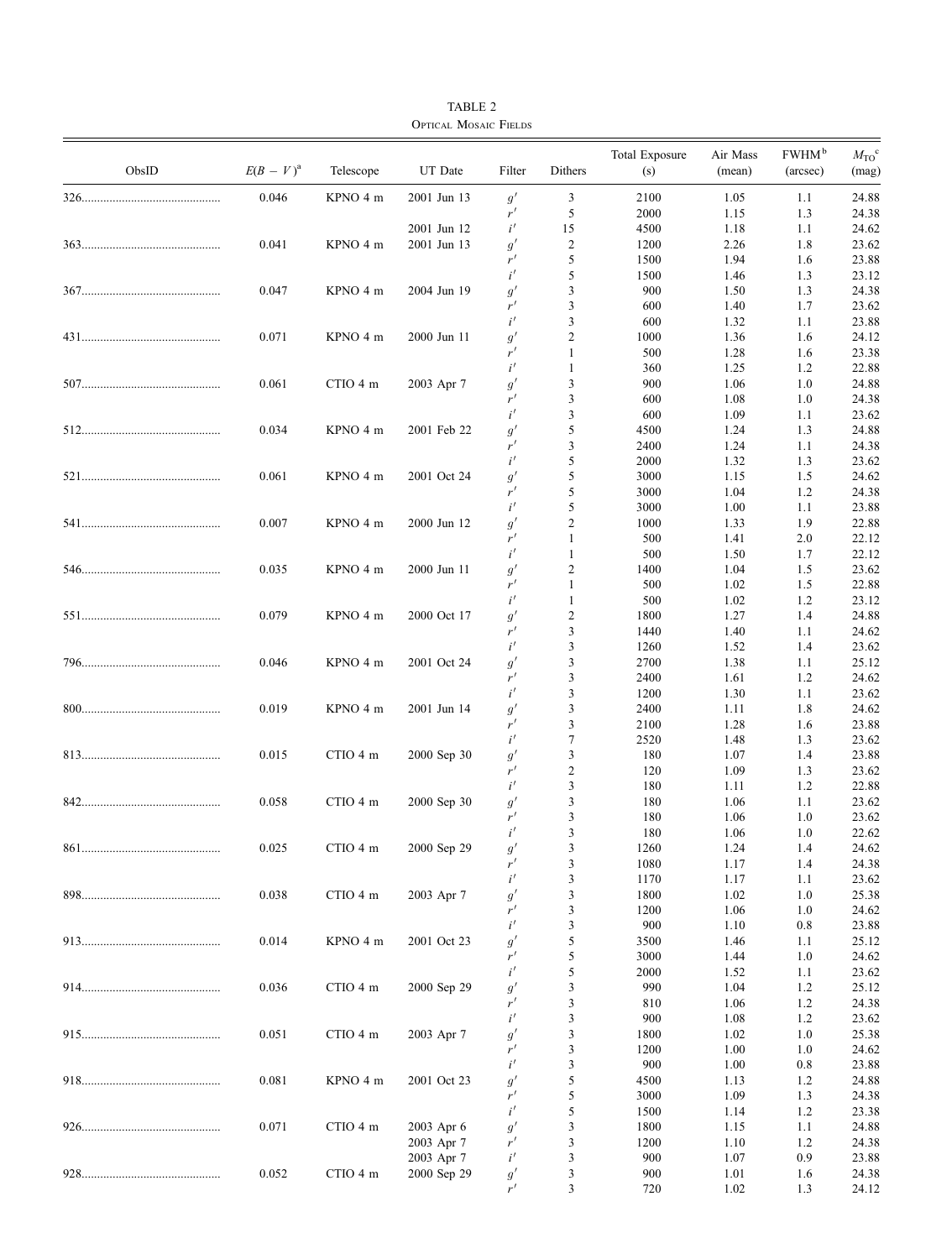# ChaMP GALAXY CLUSTER SURVEY 959

| ObsID | $E(B-V)^{a}$ | Telescope | UT Date     | Filter     | Dithers        | <b>Total Exposure</b><br>(s) | Air Mass<br>(mean) | FWHM <sup>b</sup><br>(arcsec) | $M_{\rm TO}$ <sup>c</sup><br>(mag) |
|-------|--------------|-----------|-------------|------------|----------------|------------------------------|--------------------|-------------------------------|------------------------------------|
|       |              |           |             | $i^\prime$ | $\mathfrak{Z}$ | 810                          | 1.04               | 1.0                           | 23.62                              |
|       | 0.021        | KPNO 4 m  | 2001 Feb 22 | g'         | 3              | 2700                         | 1.11               | 1.2                           | 25.62                              |
|       |              |           |             | r'         | 3              | 2550                         | 1.07               | 1.3                           | 24.62                              |
|       |              |           |             | i'         | $\overline{4}$ | 2080                         | 1.08               | 1.2                           | 24.38                              |
|       | 0.033        | CTIO 4 m  | 2001 Aug 22 | g'         | $\mathfrak{2}$ | 1200                         | 1.21               | 1.0                           | 24.88                              |
|       |              |           |             | r'         | $\overline{c}$ | 900                          | 1.39               | 1.0                           | 24.38                              |
|       |              |           |             | i'         | $\overline{c}$ | 720                          | 1.44               | 1.1                           | 23.62                              |
|       | 0.080        | KPNO 4 m  | 2001 Oct 23 | g'         | $\mathbf{1}$   | 800                          | 1.56               | 1.4                           | 24.38                              |
|       |              |           |             | r'         | $\mathbf{1}$   | 750                          | 1.56               | 1.1                           | 23.88                              |
|       |              |           |             | i'         | $\mathbf{1}$   | 400                          | 1.56               | 1.0                           | 23.12                              |
|       | 0.030        | CTIO 4 m  | 2001 Aug 9  | g'         | 5              | 1805                         | 1.08               | 1.0                           | 24.38                              |
|       |              |           |             | r'         | 3              | 810                          | 1.09               | 1.0                           | 23.88                              |
|       |              |           |             | i'         | 3              | 570                          | 1.10               | 0.9                           | 23.62                              |
|       | 0.027        | KPNO 4 m  | 2004 Jun 17 | g'         | 3              | 1800                         | 1.08               | 1.1                           | 24.88                              |
|       |              |           |             | r'         | 3              | 1200                         | 1.16               | 1.0                           | 24.38                              |
|       |              |           |             | i'         | 3              | 900                          | 1.24               | 1.2                           | 23.62                              |
|       | 0.065        | KPNO 4 m  | 2004 Jun 17 | g'         | 3              | 1800                         | 1.54               | 1.1                           | 24.62                              |
|       |              |           |             | r'         | 3              | 1200                         | 1.36               | 1.1                           | 24.38                              |
|       |              |           |             | i'         | 3              | 900                          | 1.28               | 0.9                           | 23.62                              |
|       | 0.041        | KPNO 4 m  | 2004 Jun 17 | g'         | 3              | 1800                         | 1.03               | 1.0                           | 25.12                              |
|       |              |           |             | r'         | 3              | 1200                         | 1.03               | 1.0                           | 24.62                              |
|       |              |           |             | i'         | 3              | 900                          | 1.04               | 0.8                           | 24.12                              |
|       | 0.024        | KPNO 4 m  | 2004 Jun 19 | g'         | 3              | 900                          | 1.17               | 0.9                           | 24.88                              |
|       |              |           |             | r'         | 3              | 600                          | 1.24               | 1.0                           | 24.38                              |
|       |              |           |             | i'         | 3              | 600                          | 1.30               | 0.9                           | 23.88                              |
|       | 0.044        | KPNO 4 m  | 2001 Dec 14 | g'         | $\mathbf{1}$   | 100                          | 1.21               | 2.1                           | 22.88                              |
|       |              |           |             | r'         | $\mathbf{1}$   | 90                           | 1.21               | 1.6                           | 22.38                              |
|       |              |           |             | i'         | 1              | 85                           | 1.21               | 1.3                           | 21.38                              |
|       | 0.026        | CTIO 4 m  | 2001 Aug 9  | g'         | $\mathbf{1}$   | 400                          | 1.06               | 1.0                           | 23.62                              |
|       |              |           |             | r'         | 1              | 150                          | 1.07               | 0.9                           | 23.12                              |
|       |              |           |             | i'         | $\mathbf{1}$   | 120                          | 1.08               | 0.9                           | 22.12                              |
|       | 0.030        | CTIO 4 m  | 2001 Aug 9  | g'         | 1              | 400                          | 1.30               | 1.1                           | 23.12                              |
|       |              |           |             | r'         | $\mathbf{1}$   | 150                          | 1.34               | 1.1                           | 22.88                              |
|       |              |           |             | i'         | $\mathbf{1}$   | 120                          | 1.28               | 0.9                           | 22.12                              |
|       | 0.034        | KPNO 4 m  | 2004 Jun 19 | g'         | $\mathfrak{Z}$ | 1800                         | 1.36               | 1.4                           | 24.88                              |
|       |              |           |             | r'         | 3              | 1200                         | 1.43               | 1.1                           | 24.62                              |
|       |              |           |             | i'         | 3              | 900                          | 1.54               | 1.4                           | 23.62                              |
|       | 0.014        | KPNO 4 m  | 2004 Jun 18 | g'         | 3              | 1800                         | 1.15               | 1.7                           | 24.38                              |
|       |              |           |             | r'         | 3              | 1200                         | 1.10               | 1.4                           | 24.12                              |
|       |              |           |             | i'         | 3              | 900                          | 1.07               | 1.2                           | 23.62                              |
|       | 0.020        | KPNO 4 m  | 2004 Jun 18 | g'         | $\mathfrak{Z}$ | 1800                         | 1.20               | 1.4                           | 25.12                              |
|       |              |           |             | r'         | 3              | 1200                         | 1.15               | 1.4                           | 24.38                              |
|       |              |           |             | i'         | 3              | 900                          | 1.12               | 1.2                           | 23.88                              |
|       | 0.009        | KPNO 4 m  | 2004 Jun 19 | g'         | 3              | 1800                         | 1.07               | 0.9                           | 25.12                              |
|       |              |           |             | r'         | 3              | 1200                         | 1.13               | 0.8                           | 24.88                              |
|       |              |           |             | i'         | 3              | 900                          | 1.20               | 0.9                           | 24.12                              |
|       |              |           |             |            |                |                              |                    |                               |                                    |

TABLE 2—Continued

<sup>a</sup> Galactic extinction values are calculated from the maps of Schlegel et al. (1998). <br><sup>b</sup> FWHM of point sources in final stacked image. c Turnover magnitude of galaxy counts using 0.25 mag bins prior to extinction corre

was used to assemble a final list consisting of 55 high-confidence serendipitously detected extended sources (see Table 1 and Fig. 1). From the sample of 55 extended X-ray sources, 6 were found to be associated with low-redshift galaxies (3 ellipticals, 2 spirals, and 1 S0/Sa galaxy).

The X-ray flux for each source was computed from the total number of counts by extrapolating the  $\beta$  model fit to infinity. Also assumed was a Raymond-Smith thermal spectrum with a temperature of  $T_X = 2$  keV, a solar abundance of  $Z_{\odot} = 0.3$ , and Galactic extinction appropriate for each field. We use  $T_X =$ 2 keV since it is appropriate based on the median  $L_X$  of our cluster sample ( $L_{\rm X} \sim 10^{43}$  ergs s<sup>-1</sup>) and the  $T_{\rm X}$ - $L_{\rm X}$  relation (e.g.,

White et al. 1997). Using  $T_X = 5$  keV, for example, will change  $f_X$  by  $\sim$ 8%.

X-ray flux values were converted to the 0.5–2 keV energy band and uncertainties derived from Poisson statistics. X-ray luminosities were calculated from measured fluxes using redshift estimates derived from (in order of preference): (1) the ChaMP spectroscopic program (Green et al. 2004) or (2) published spectroscopic redshifts or (3) were estimated from our red-sequencefiltered VTP optical cluster detection method (see  $\S 3.2$ ). In Table 3 the X-ray properties of our extended source catalog are tabulated. Figure 2 shows the all-sky distribution of our final sample of 55 extended X-ray sources.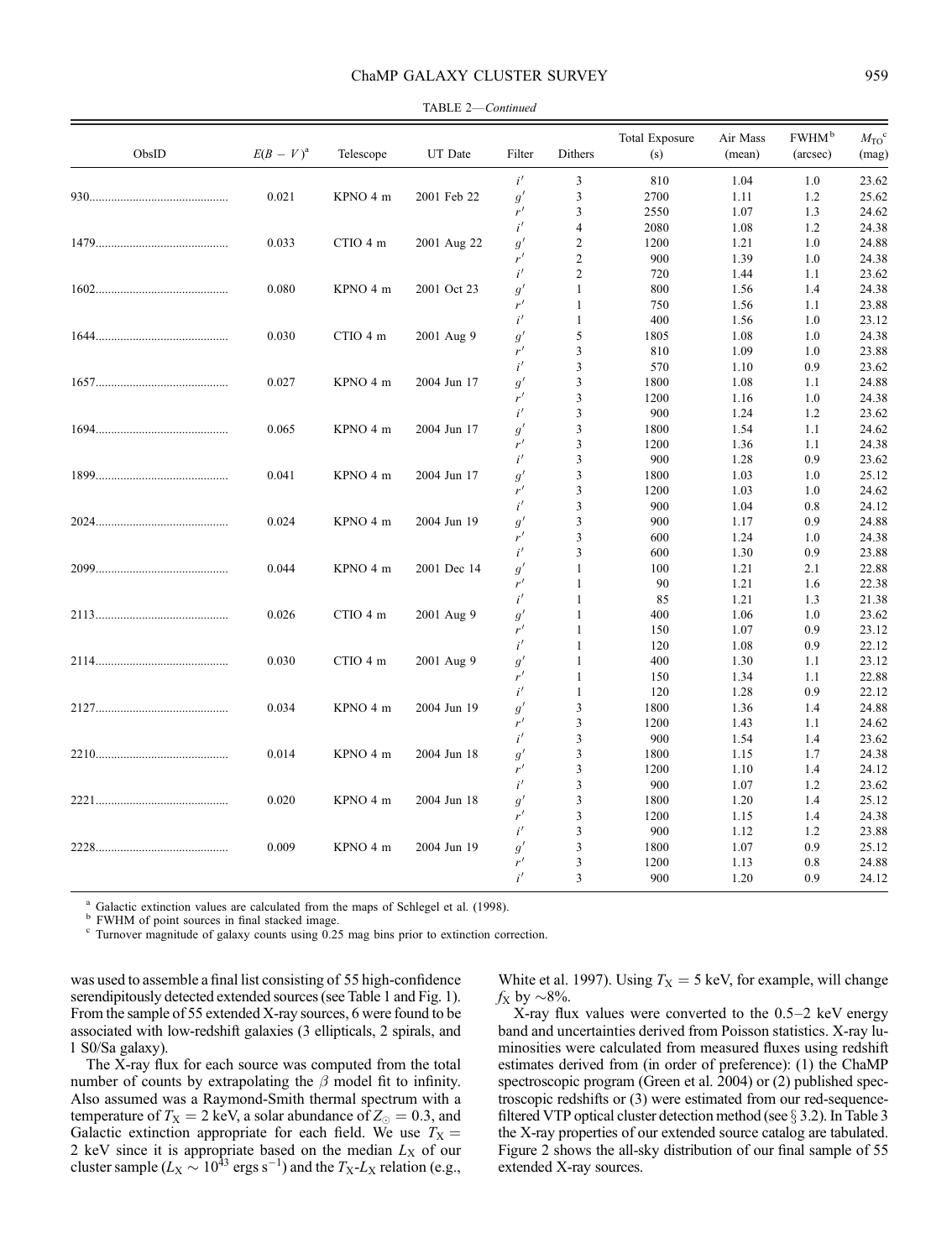

FIG. 1.-Part of a smoothed Chandra image, ObsID 796, showing the location of three serendipitously detected extended X-ray sources on three ACIS-I chips (circles; 40" in radius). The PI target, the blue compact dwarf galaxy SBS 0335-052, is located near the center of the image.

# 3.2. Optical Cluster Detection

The detection of galaxy clusters from optical data has had a long history dating back to the pioneering work of Abell (1958) and Zwicky et al. (1961). Various techniques have been used to take advantage of the expected shape, luminosity function, density enhancement, and color distribution of the cluster galaxy population. Some of the automated methods include the matched-filter algorithm (Postman et al. 1996), the VTP method (Ebeling & Wiedenmann 1993; Ramella et al. 2001), the cluster red-sequence technique (Gladders & Yee 2000), the detection of surface brightness fluctuations (Gonzalez et al. 2001), and the maxBCG procedure (Bahcall et al. 2003). The properties of the resulting cluster samples naturally differ, depending on the data quality, the detection technique, and selection criteria (e.g., Donahue et al. 2002; Kim et al. 2002).

## 3.2.1. Red-Sequence Voronoi Tessellation and Percolation Algorithm

The construction of a cluster catalog from ChaMP optical images is based on a modified version of the VTP technique described in Ebeling & Wiedenmann (1993) and Ramella et al.  $(2001).$ <sup>11</sup> The advantage of implementing this type of nonparametric algorithm is that no assumption is made regarding cluster shapes—as is the case for the matched-filter code—and thus VTP is sensitive to irregular clusters as well as symmetric ones.

The VTP algorithm partitions the galaxy spatial plane into polyhedral cells, each containing a single unique galaxy (Voronoi cell). The cell size is determined by the distance between nearest neighbors and encloses the maximum area nearest to a given galaxy (see Fig. 3). Galaxy clusters are detected as overdensities in the number of Voronoi cells (grouped together using a percolation technique) per unit area (Ramella et al. 2001). A slightly modified approach is to use the inverse of the area contained within each Voronoi cell (Ebeling & Wiedenmann 1993; Kim et al. 2002). The significance of each galaxy overdensity is computed by comparing the density distribution of the galaxy catalog with that expected for a random distribution of Voronoi

cells—the so-called Kiang distribution (Kiang 1966). Overdense regions composed of adjacent Voronoi cells are flagged as potential clusters if their density is greater than a specified threshold. A random fluctuation in the background can potentially exceed the imposed threshold constraint and thus be counted as a real cluster. This contamination is minimized by computing the probability (based on simulations) that a given detection is a random background fluctuation and then only including regions above an acceptable level (see  $\S$  3.2.2).

To improve the contrast of cluster galaxies with respect to the background field population, we have implemented a refined version of the VTP method that takes advantage of the existence of the red sequence in the color-magnitude relation of early-type cluster galaxies (e.g., Baum 1959; Sandage & Visvanathan 1978; López-Cruz et al. 2004). The red sequence for early-type cluster galaxies shifts to progressively redder observed colors as the 4000  $\AA$ break moves through the filter bandpasses with increasing redshift (i.e., the K-correction; Humason et al. 1956; Oke & Sandage 1968). The position of the cluster red sequence in the colormagnitude plane can be used as an estimator of redshift (Gladders & Yee 2000; López-Cruz et al. 2004). Thus, choosing appropriate filters enables foreground and background galaxies to be culled to minimize the contamination from the field galaxy population. As an example, Kim et al. (2002) applied the VTP algorithm to SDSS galaxy catalogs constructed by selecting galaxies relative to the expected red sequence in the  $g^* - r^*$  versus  $r^*$  color-magnitude plane for clusters at various redshifts. The color width blueward of the red sequence for each redshift slice was chosen to be relatively broad  $[\Delta(g^* - r^*) \sim 0.6$  mag; see their Fig. 2].

The ChaMP optical data consist of magnitudes measured in the  $g'$ ,  $r'$ , and i' bands. Since we are interested in assembling a cluster sample that extends to high redshift ( $z > 0.5$ ), we have elected to use the  $r' - i'$  color to select galaxies, since  $g' - r'$ becomes degenerate at  $z \le 0.4$  (T. Kodama 2004, private communication). The  $r' - i'$  color allows us to sample cluster red sequences out to  $z \sim 0.7$  (see Fig. 4). The basic procedure is to construct catalogs containing galaxies with a  $r' - i'$  color distribution that matches a particular red sequence for a given redshift. Catalogs are produced for red sequences that sample the redshift range from  $z = 0.05{\text -}0.70$ . VTP is then applied to each galaxy catalog, and the most significant detections (as flagged by VTP) are included in the final cluster compilation for a given field. The advantage of this technique over the standard VTP method (e.g., Ramella et al. 2001) is that the ''noise'' from field galaxies is reduced and also that the redshift of the detected cluster can be estimated from the catalog yielding the greatest detection significance. Several recent studies have been successful in using color cuts relative to the red sequence to search for clusters using optical data (e.g., Gladders & Yee 2000; Goto et al. 2002; Nichol 2004; Hsieh et al. 2005).

For the location of the red sequence in the color-magnitude plane, we adopt the models of Kodama & Arimoto (1997) transformed to the SDSS filters (T. Kodama 2004, private communication). Each galaxy catalog is generated for a specific red sequence by selecting galaxies with a  $r' - i'$  color within  $\pm 0.1$  mag of the red-sequence line (all galaxies are corrected for galactic extinction prior to the selection process; see Table 2). We choose a color width of 0.1 mag either side of the red sequence, since the measured dispersion of cluster galaxies along the red sequence is  $\sim$ 0.07 mag (e.g., Bower et al. 1992; Ellis et al. 1997; López-Cruz et al. 2004). To ensure that our galaxy catalogs sample the complete range in color for our expected cluster redshift distribution, we construct galaxy samples for 27 red sequences from  $z =$ 0:05–0.70 (Fig. 4). The density of these model red sequences in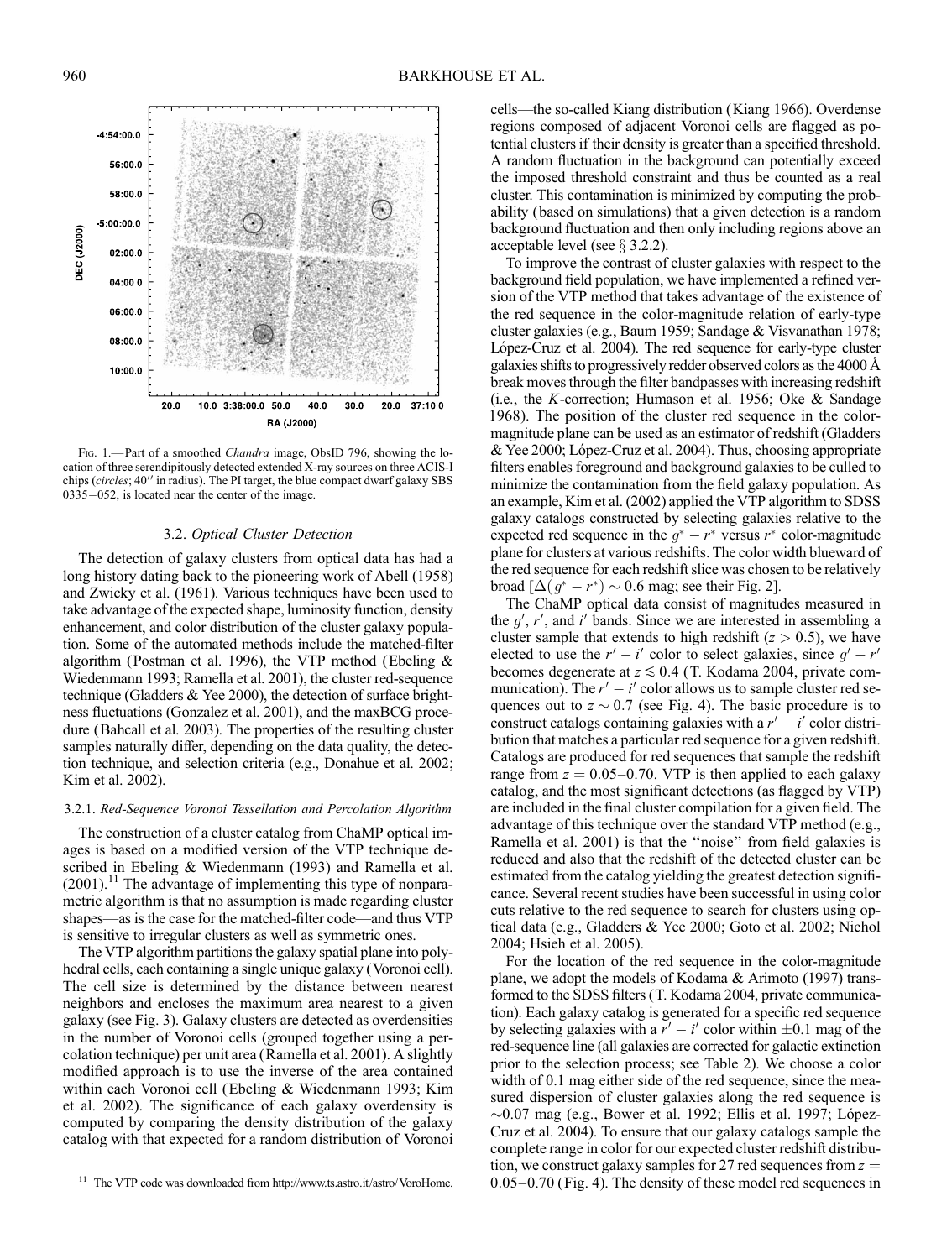TABLE 3 X-Ray Properties of Extended Sources

| Source Name<br><b>CXOMP</b> |                 | $f_{\rm X}$<br>$(10^{-14} \text{ cgs})$ | $\Delta f_X^{\ a}$<br>$(10^{-14} \text{ cgs})$ | $L_{\rm X}^{\rm b}$<br>$(10^{42} \text{ cgs})$ | $\Delta L_{\rm X}$<br>$(10^{42} \text{ cgs})$ | $r_c^{\text{c}}$ | PSF <sup>d</sup> | OAA <sup>e</sup> | $z^{\rm f}$          | $z^{\mathsf{g}}$     |
|-----------------------------|-----------------|-----------------------------------------|------------------------------------------------|------------------------------------------------|-----------------------------------------------|------------------|------------------|------------------|----------------------|----------------------|
|                             | Counts          |                                         |                                                |                                                |                                               | (arcsec)         | (arcsec)         | (arcmin)         | (spec)               | (VTP)                |
| $J002650.2+171935$          | 125.38          | 2.523                                   | 0.225                                          | 23.161                                         | 2.068                                         | 15.98            | 5.41             | 9.68             | 0.4907               | $\ldots$             |
| $J005848.1 - 280035$        | 178.32          | 15.272                                  | 1.144                                          | 17.967                                         | 1.346                                         | 24.90            | 7.65             | 11.52            | 0.2021               | $\ldots$             |
| J010214.1+314915            | 124.91          | 1.593                                   | 0.142                                          | 2.429                                          | 0.217                                         | 14.03            | 0.63             | 2.57             | $\ldots$             | 0.227                |
|                             | 186.98          | 23.209                                  | 1.697                                          | 55.593                                         | 4.066                                         | 40.34            | 0.76             | 3.14             | 0.2767               | $\ldots$             |
|                             | 120.07          | 22.936                                  | 2.093                                          | 48.930                                         | 4.465                                         | 41.15            | 0.81             | 3.32             | 0.2630               | $\ldots$             |
| J013642.6+204843            | 229.06          | 3.632                                   | 0.240                                          | $\ldots$                                       | $\ldots$                                      | 27.45            | 4.84             | 9.16             | $\sim$ $\sim$ $\sim$ | $\ldots$             |
|                             | 600.58          | 13.281                                  | 0.542                                          | $\ldots$                                       | $\ldots$                                      | 39.28            | 17.96            | 17.67            | $\ldots$             | $\ldots$             |
|                             | 166.37          | 2.822                                   | 0.219                                          | 0.022                                          | 0.002                                         | 3.07             | 2.33             | 6.29             | 0.0185               | $\ldots$             |
|                             | 2770.02         | 39.048                                  | 0.742                                          | 12.687                                         | 0.241                                         | 55.46            | 2.05             | 5.88             | 0.1123               | 0.102                |
| $J033757.8 - 050001$        | 64.83           | 0.889                                   | 0.110                                          | 0.026                                          | 0.003                                         | 2.32             | 1.07             | 4.06             | $0.0357^{\rm h}$     | $\ldots$             |
|                             | 407.08          | 55.282                                  | 2.740                                          | $\ldots$                                       | $\ldots$                                      | 81.79            | 1.93             | 5.69             | $\ldots$             | $\ldots$             |
| J054152.7-410702            | 245.74          | 3.877                                   | 0.247                                          | $\cdots$                                       | $\ldots$                                      | 9.96             | 10.39            | 13.44            | $\ldots$ .           | $\ldots$             |
|                             | 273.41          | 3.582                                   | 0.217                                          | 61.071                                         | 3.693                                         | 21.37            | 1.09             | 4.10             | 0.6340               | 0.627                |
| J063057.7+820701            | 201.10          | 4.166                                   | 0.294                                          | 9.458                                          | 0.667                                         | 35.50            | 6.93             | 10.96            | $0.2703^{\rm h}$     | 0.302                |
|                             | 74.72           | 7.081                                   | 0.819                                          | 25.292                                         | 2.926                                         | 19.64            | 13.28            | 15.19            | 0.3290               | $\ldots$             |
| J091008.4+541852            | 2427.33         | 15.172                                  | 0.308                                          | $\ldots$                                       | $\ldots$                                      | 1.24             | 1.35             | 4.68             | $\ldots$             | $\ldots$             |
|                             | 175.64          | 2.902                                   | 0.219                                          | 79.135                                         | 5.971                                         | 13.34            | 0.50             | 1.01             | 0.7682               | $\ldots$             |
|                             | 254.94          | 8.056                                   | 0.504                                          | $\ldots$                                       | $\ldots$                                      | 39.71            | 31.32            | 23.34            | $\ldots$ .           | $\ldots$             |
|                             | 1384.00         | 43.783                                  | 1.177                                          | 384.842                                        | 10.345                                        | 30.19            | 3.32             | 7.56             | 0.4819 <sup>h</sup>  | $\cdots$             |
| J093352.9+552619            | 132.45          | 2.415                                   | 0.210                                          | $\ldots$                                       | $\ldots$                                      | 14.62            | 7.87             | 11.69            | $\ldots$ .           | $\ldots$             |
| $J095012.8+142351$          | 164.93          | 5.466                                   | 0.426                                          | $\ldots$                                       | $\ldots$                                      | 17.30            | 1.26             | 4.48             | $\ldots$             | $\ldots$             |
|                             | 71.75           | 1.100                                   | 0.130                                          | $\cdots$                                       | $\ldots$                                      | 15.47            | 0.52             | 1.68             | $\ldots$             | $\cdots$             |
|                             | 373.72          | 6.929                                   | 0.358                                          | $\ldots$                                       | $\ldots$                                      | 16.35            | 12.62            | 14.81            | $\sim$ $\sim$ $\sim$ | $\ldots$ .           |
|                             | 705.80          | 6.058                                   | 0.228                                          | 100.132                                        | 3.769                                         | 36.23            | 4.44             | 8.76             | 0.6260               | 0.602                |
|                             | 61.29           | 1.559                                   | 0.199                                          | $\ldots$                                       | $\ldots$                                      | 23.12            | 2.88             | 7.03             | $\ldots$             | $\sim$ $\sim$ $\sim$ |
|                             | 286.03          | 9.866                                   | 0.583                                          | 84.623                                         | 5.004                                         | 32.88            | 8.70             | 12.29            | 0.4770               | 0.552                |
| J111730.2+074618            | 165.91          | 5.397                                   | 0.419                                          | 3.783                                          | 0.294                                         | 34.48            | 7.23             | 11.20            | 0.1600               | 0.177                |
|                             | 233.82          | 5.119                                   | 0.335                                          | 111.844                                        | 7.314                                         | 33.85            | 4.23             | 8.55             | $\cdots$             | 0.702                |
|                             | 93.05           | 0.479                                   | 0.050                                          | $\cdots$                                       | $\ldots$                                      | 2.91             | 1.96             | 5.75             | $\ldots$             | $\ldots$             |
|                             | 878.57          | 9.168                                   | 0.309                                          | $\ldots$                                       | $\ldots$                                      | 52.98            | 1.70             | 5.32             | $\cdots$             | $\ldots$             |
| J122940.6+752106            | 815.18          | 8.592                                   | 0.301                                          | $\ldots$                                       | $\ldots$                                      | 23.87            | 1.61             | 5.16             | $\ldots$             | $\ldots$             |
|                             | 301.90          | 2.347                                   | 0.135                                          | $\ldots$                                       | $\ldots$                                      | 16.61            | 13.11            | 15.10            | $\sim$ $\sim$ $\sim$ | $\ldots$             |
| $J131722.0+285353$          | 586.09          | 4.836                                   | 0.200                                          | 0.435                                          | 0.018                                         | 25.27            | 15.80            | 16.57            | 0.0612               | $\ldots$             |
|                             | 43.10           | 3.733                                   | 0.568                                          | 16.615                                         | 2.531                                         | 12.97            | 7.35             | 11.29            | 0.3616               |                      |
|                             | 292.62          | 25.966                                  | 1.518                                          | 9.364                                          | 0.547                                         | 62.68            | 12.21            | 14.56            | 0.1179               | $\ldots$             |
| J141152.6+520937            | 62.79           | 0.504                                   | 0.064                                          | $\ldots$                                       | $\ldots$                                      | 9.78             | 2.04             | 5.87             |                      | $\ldots$             |
| J141556.8+230727            | 160.64          | 8.851                                   | 0.698                                          | 31.138                                         | 2.457                                         | 11.81            | 5.46             | 9.72             | $\ldots$             | $\ldots$<br>0.327    |
| J141602.1+230647            | 94.96           | 5.211                                   | 0.535                                          | 34.307                                         | 3.520                                         | 33.59            | 5.07             | 9.37             | $\ldots$             | 0.427                |
|                             | 708.42          | 69.601                                  | 2.615                                          |                                                |                                               | 87.89            | 1.61             | 5.16             | $\cdots$             |                      |
|                             | 150.02          | 1.906                                   | 0.156                                          | $\ldots$                                       | $\ldots$                                      | 6.63             | 6.14             | 10.32            | $\ldots$             | $\ldots$             |
|                             | 335.87          | 5.945                                   | 0.324                                          | $\ldots$<br>80.582                             | $\ldots$<br>4.397                             | 11.71            | 4.06             | 8.37             | $\cdots$             | $\ldots$<br>0.577    |
| J160847.1+654139            | 202.61          |                                         |                                                |                                                |                                               |                  |                  |                  | $\cdots$             |                      |
|                             |                 | 4.912                                   | 0.345                                          | $\cdots$                                       | $\cdots$                                      | 26.57<br>22.04   | 14.22            | 15.72            |                      | 0.527                |
| J165514.4-082944            | 378.22<br>47.76 | 4.414<br>4.039                          | 0.227<br>0.584                                 | 48.071                                         | 2.472                                         |                  | 1.32             | 4.61             | $\ldots$             |                      |
|                             |                 |                                         |                                                | $\ldots$                                       | $\ldots$ .                                    | 22.08            | 3.15             | 7.35             | $\ldots$             | $\ldots$             |
|                             | 237.63          | 4.098                                   | 0.266                                          | $\ldots$                                       | $\ldots$                                      | 7.28             | 6.13             | 10.31            | $\ldots$             | $\ldots$             |
|                             | 88.51           | 1.464                                   | 0.156                                          | 21.846                                         | 2.322                                         | 3.09             | 3.18             | 7.39             | 0.6002 <sup>h</sup>  | 0.702                |
| J220455.8-181524            | 199.35          | 34.218                                  | 2.424                                          | $\ldots$                                       | $\sim 100$                                    | 50.83            | 10.16            | 13.29            | $\sim$ $\sim$ $\sim$ | $\cdots$             |
|                             | 72.22           | 2.290                                   | 0.269                                          | 0.017                                          | 0.002                                         | 9.54             | 2.44             | 6.45             | $0.0180^{h}$         | $\ldots$             |
| $J223538.4+340609$          | 149.88          | 5.406                                   | 0.442                                          | 26.510                                         | 2.165                                         | 3.58             | 3.52             | 7.78             | $0.3768^{n}$         | $\ldots$             |
|                             | 117.73          | 2.671                                   | 0.246                                          | $\mathcal{L}(\mathcal{L})$                     | $\ldots$                                      | 15.15            | 1.19             | 4.33             | $\ldots$             | $\ldots$             |
| J230150.7+084352            | 321.47          | 2.716                                   | 0.151                                          | 16.420                                         | 0.916                                         | 22.85            | 11.40            | 14.07            | $0.4118^{h}$         | $\ldots$             |
|                             | 97.82           | 0.677                                   | 0.068                                          | 4.427                                          | 0.448                                         | 7.85             | 3.62             | 7.90             | $0.4256^{\rm h}$     | $\ldots$             |
| J230252.0+084137            | 456.11          | 2.874                                   | 0.134                                          | 0.116                                          | 0.005                                         | 6.44             | 0.98             | 3.82             | $0.0415^h$           | $\cdots$             |
|                             | 685.24          | 4.813                                   | 0.184                                          | $\ldots$ .                                     | $\ldots$                                      | 38.75            | 4.27             | 8.58             | $\sim$ $\sim$ $\sim$ | $\ldots$ .           |
| J234817.8+010617            | 384.19          | 4.844                                   | 0.247                                          | 1.057                                          | 0.054                                         | 15.62            | 3.42             | 7.68             | 0.0932 <sup>h</sup>  | $\sim$ $\sim$ $\sim$ |

<sup>a</sup> All tabulated uncertainties are 1  $\sigma$  values.<br><sup>b</sup> Luminosities are calculated from spectroscopic redshifts unless only VTP estimates are available.

Source core radius is estimated from the circular  $\beta$  model fits. The uncertainty in  $\Delta r_c$  is on the order of 10%-20%.

d Chandra PSF size at the location of extended X-ray source. The PSF is derived from the best-fit analytic relation between the Gaussian sigma of point sources and is similar to the radius encircling 50% of total counts fo

 $\sigma$  Off-axis angle.<br>
<sup>f</sup> Redshifts obtained from the literature have NED IDs listed in Table 5. Those marked by a superscript *h* are from ChaMP spectroscopy. Typical spectroscopic redshift uncertainties are  $\sim 0.0006$ .<br><sup>g</sup> Red-sequence filtered VTP corrected redshifts. The dispersion of the VTP redshifts about the spectroscopic values is 0.03.<br><sup>h</sup> Redshifts measured from our ChaMP spectroscopic pr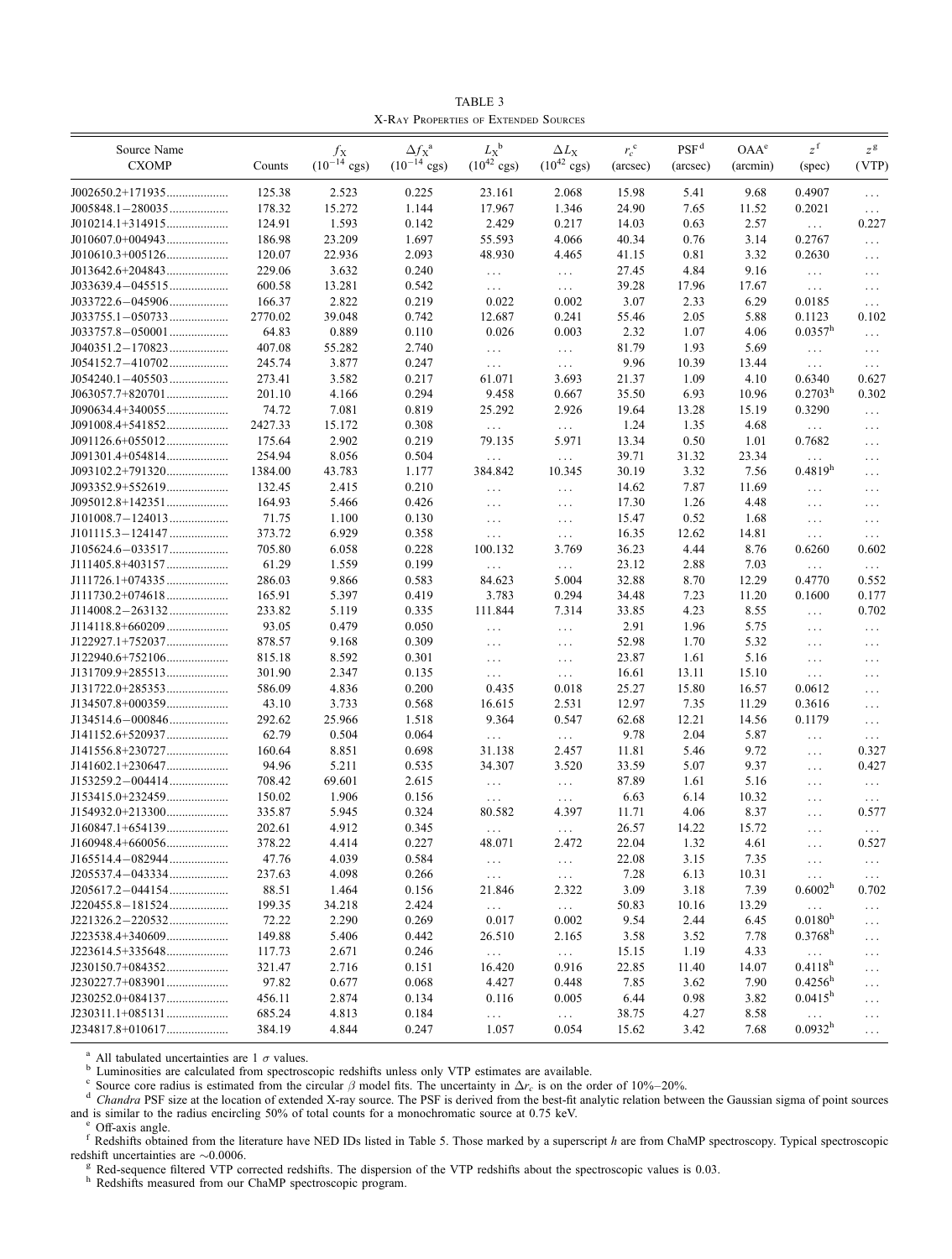

Fig. 2.—Aitoff equatorial projection in Galactic coordinates of 55 extended X-ray sources. Symbol size is proportional to X-ray exposure time (see Table 1).

the color-magnitude plane allows our galaxy color slices to overlap with adjacent regions by  $\sim 0.1$  mag in  $r' - i'$ . Thus, we completely cover the color-magnitude plane with overlapping color slices in the region expected for our cluster redshift range. The overlapping color slices prevent us from missing clusters whose red sequence may fall between our adopted 27 red sequence (i.e., redshift) models.

In addition to selecting galaxies by color, we also restrict the magnitude range for each color slice to enhance the cluster signature above the background. We have elected to include galaxies with *i'*-band magnitudes in the range of  $m_{i'}^*$  – 3 to  $m_{i'}^*$  + 4, where  $m_{i'}^*$  is the apparent magnitude of the turnover in the Schechter function representation of the cluster luminosity function (Schechter 1976). The  $m_{i'}^*$  value was derived by taking the value of  $M^*_{R_c} = -22.20 + 5 \log h_{50}$  from Barkhouse (2003) for a sample of 57 low-redshift clusters and transforming to  $M_{i'}^* =$  $-21.52 + 5 \log h_{70}$  using the equations of Frei & Gunn (1994). For each redshift interval, we transformed  $M_{i'}^*$  into  $m_{i'}^*$  using the appropriate luminosity distance and K-correction tabulated in Frei & Gunn (1994) for an early-type population (no correction



Fig. 3.—Voronoi tessellation on the galaxy distribution for ObsID 2127. Only galaxies satisfying the color cut expected for a cluster red sequence at a redshift of 0.475 are depicted. The area enclosed within the circle is a previously unknown cluster at an estimated VTP redshift of 0.527. This cluster was also detected as an extended X-ray source and is listed as object CXOMP J160948.4+660057 in our data tables.



Fig. 4.—Red-sequence model color slices used to select galaxies at various redshifts (indicated to the left of the lines) as part of the cluster detection process using VTP. Galaxy catalogs are constructed for each red sequence by selecting galaxies with  $r' - i'$  color within  $\pm 0.1$  mag of the red-sequence line. Overlapping color slices allow us to completely sample the color-magnitude plane for  $z = 0.05-0.70$ . The filled circles depict the  $i'$ -band magnitude of  $m^*$  for our sampled redshift range.

for galaxy evolution was applied). We note that galaxies can be included using a smaller magnitude range if CCD image saturation occurs at a magnitude fainter than  $m_{i'}^*$  – 3 or if the magnitude limit (measured as the turnover in the galaxy counts) is brighter than  $m_{i'}^* + 4$  (see Table 2 for the turnover magnitude limits). Our magnitude restriction thus ensures that galaxies are included in a consistent fashion for each red sequence (i.e., redshift) slice, while excluding bias due to saturation and incompleteness effects.

The final culling we conducted on our galaxy catalogs was to exclude all objects with a stellarity class  $>0.9$  in the i' band (i.e., "starlike" objects), as output by SExtractor (Bertin & Arnouts 1996). The median seeing of our optical images is 1.70, which corresponds to a linear distance of  $\sim$ 7 kpc at  $z = 0.7$  for our adopted cosmology. The stellarity cut thus enabled us to produce a statistically high fidelity sample of galaxies, facilitating redsequence detection.

Once galaxy catalogs for our 27 red-sequence slices had been compiled for each field, we ran VTP independently on our 56 mosaic fields. For this paper we restrict the analysis and discussions to a sample of 36 mosaic fields (see Table 2), which contain VTPdetected optical cluster candidates located within the field of view of the Chandra observer identifications (ObsIDs; total sky coverage of 6.1 deg<sup>2</sup>). This allows us to fairly compare cluster detection fractions and measure optical and X-ray properties of matched, serendipitously detected, extended sources.

# 3.2.2. Monte Carlo Simulations

In addition to supplying galaxy catalogs, it is necessary to set the detection threshold and rejection probability limit against random background fluctuations as inputs to VTP. In Ramella et al. (2001) the detection threshold was set at the 80% confidence level, and detected sources with a probability >5% of being random background fluctuations were rejected from the final cluster compilation.

To determine the best choice of detection and rejection parameters, we conducted a series of extensive Monte Carlo simulations. We adopted the contamination rate as a benchmark to compare different runs of VTP. The contamination rate is defined as  $C = N_S/N_D$ , where  $N_S$  is the number of detected clusters from a simulated galaxy catalog, and  $N_D$  is the number of detected clusters based on the original catalog using the same VTP input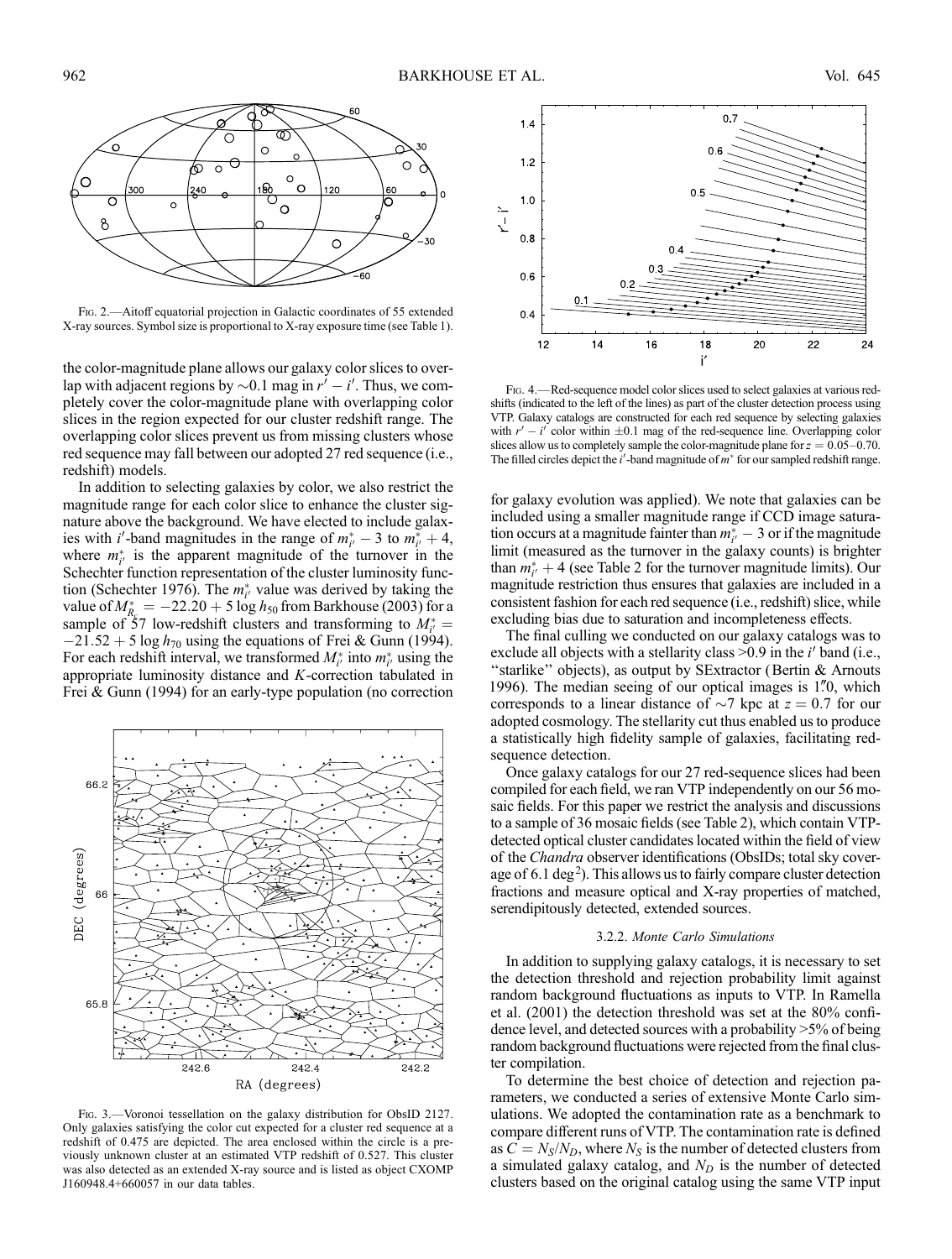parameters as  $N<sub>S</sub>$ . The goal of the simulations is to run VTP for a range in values of the threshold and rejection probability to determine which values minimize the contamination rate while maximizing the detection of real clusters.

The simulated cluster catalogs were constructed using three different procedures to alter the original galaxy catalog generated by SExtractor for each mosaic field, including randomizing positions and shuffling magnitudes and colors. For the first procedure we randomized galaxy positions while keeping the magnitudes and colors the same. Next 1000 simulated galaxy catalogs were constructed for each set of threshold and rejection-probability pairs (30 combinations in total were used). Each of the 1000 simulated catalogs was divided into 27 red-sequence slices (as described in  $\S$  3.2.1) and VTP was run separately on each. The average contamination rate,  $C_{\text{ave}}$ , was calculated for each set of 1000 simulated catalogs for each ordered pair of the detection threshold and random probability values. In total, VTP was run on 30,000 simulated galaxy fields, each containing 27 red-sequence slices (i.e., 810,000 executions of the VTP algorithm). The minimum value of the contamination rate was found to be  $C_{\text{ave}} = 12.8\%$  for a detection threshold value of 90% confidence level and a random probability limit of 5% (i.e., overdensities having a probability >5% of being a random background fluctuation are rejected ). Note that these values are very similar to those used in Ramella et al. (2001).

The second procedure we used to measure the false-positive rate involved shuffling (without replacement) the *i'*-band magnitudes while maintaining the original galaxy colors and positions. The magnitudes are shuffled rather than assigned randomly to preserve the galaxy brightness distribution as measured for the real data. The simulations were undertaken in the same manner as conducted previously for the random galaxy position catalogs. The minimum contamination rate for the shuffled magnitude catalogs was determined to be  $C_{\text{ave}} = 20.76\%$ . This minimum value coincided with the same pair of VTP detection parameters as that found above using the randomized position catalogs (i.e., 90% confidence level and a random probability threshold of 5%).

For the final test galaxy colors were shuffled while retaining the original magnitudes and positions. Using the same number of simulations as described above, the minimum contamination rate was found to be  $C_{\text{ave}} = 7.52\%$ . This minimum value coincidently occurred for the same pair of VTP detection parameters as found for the previous two independent sets of simulations. Thus, our Monte Carlo simulations demonstrate that executing VTP with a confidence level of 90% and a random probability limit of 5% will minimize the contamination rate.

The false-positive tests show that shuffling the galaxy colors produces the smallest contamination rate, while shuffling the  $\vec{i}'$ -band magnitudes exhibits the largest. This is directly related to the red-sequence slices that we use prior to running the VTP detection. Since cluster red sequences based on  $r' - i'$  versus i' are approximately horizontal for a wide range in redshift (see Fig. 4), shuffling galaxy i' magnitudes while maintaining their original color has the least effect on washing out the signature of real clusters in the simulated catalogs. Conversely, shuffling colors is expected to have the greatest impact since the red sequence of real clusters will be smoothed out. Although our simulations were not designed to reproduce the two-point correlation function for field galaxies (which would be expected to have a higher contamination rate than a randomized position catalog; Gilbank et al. 2004), the simulations produced by shuffling the colors should be a reasonable estimate of the contamination rate. Thus, we surmise that our red-sequence VTP method suffers from a contamination rate of <20%.

It is important to note that our simulations are not designed to provide a perfect measure of the false-positive rate, but rather serve as an indicator on how to tune our cluster detection code. We therefore adopt a detection threshold of a 90% confidence level and a cutoff probability for a random fluctuation of 5% for our red-sequence VTP application.

# 3.2.3. Final Optically Selected Cluster Sample

Once the VTP cluster detection was implemented for the 27 red-sequence slices per field with the input parameters derived from our Monte Carlo simulations, we merged our candidate clusters into a single catalog. The redshift assigned to each cluster is determined by selecting the red-sequence slice that maximized the product of the confidence level and contrast above background. These parameters are output by the VTP algorithm and are not the same as the confidence threshold and random fluctuation level set as input to VTP (Ramella et al. 2001). As an additional step to minimize spurious sources, we include only those detections that have an output-measured confidence level >99% (this value was selected by visually inspecting the VTP source catalog). This culling procedure was also implemented for the simulations described in  $\S$  3.2.2. For cluster centroids that are  $\langle 2'$  apart and separated by  $\Delta z < 0.1$  (estimated from the specific red-sequence slice from which the cluster was detected with maximum probability), we merged the candidates into a single cluster. Finally, we visually inspected our cluster candidates to exclude spurious or contaminated clusters/groups from the final sample.

# 4. RESULTS

With the construction of two independent cluster compilations derived from the same sky area, we are able to compare and contrast the attributes of our two samples, each selected from different wavelength regimes. In this section we describe the properties of each cluster sample and compare cluster detection techniques.

## 4.1. Optical Cluster Properties

Our final sample of optical cluster candidates selected using our red-sequence VTP technique—independent of X-ray detections—contains 115 sources measured from 36 mosaic optical fields. As mentioned previously, this sample contains only optical VTP detections from regions that overlap with the *Chandra* sky coverage and excludes *Chandra* PI targets (of which 15 clusters are detected by our VTP method).

A main benefit of using VTP on galaxies selected relative to the red sequence is that we are able to assign a photometric redshift to each cluster candidate. Since a perfect match between the filter transmission function used to obtain our mosaic data and that assumed for the red-sequence models is not expected, estimated red-sequence redshifts may be systematically offset from the ''true'' values. To quantify this effect, we compared the photometric redshifts estimated from VTP with spectroscopically determined redshifts for a sample of 15 known clusters  $(0.3 \leq$  $z \leq 0.7$ ) contained in our ChaMP mosaic fields. These clusters are not included in our final cluster sample, since they are either Chandra PI targets or not found within the spatial coverage of our 36 optical ChaMP fields that overlap our X-ray sky coverage. In Figure 5 we plot spectroscopic redshifts versus VTP redshifts for the 15 cluster sample, which illustrates a systematic offset in the VTP redshifts relative to the spectroscopic values in the sense that the photometrically derived cluster redshifts are underestimated. A line of slope unity yields a good fit to the data, with an offset of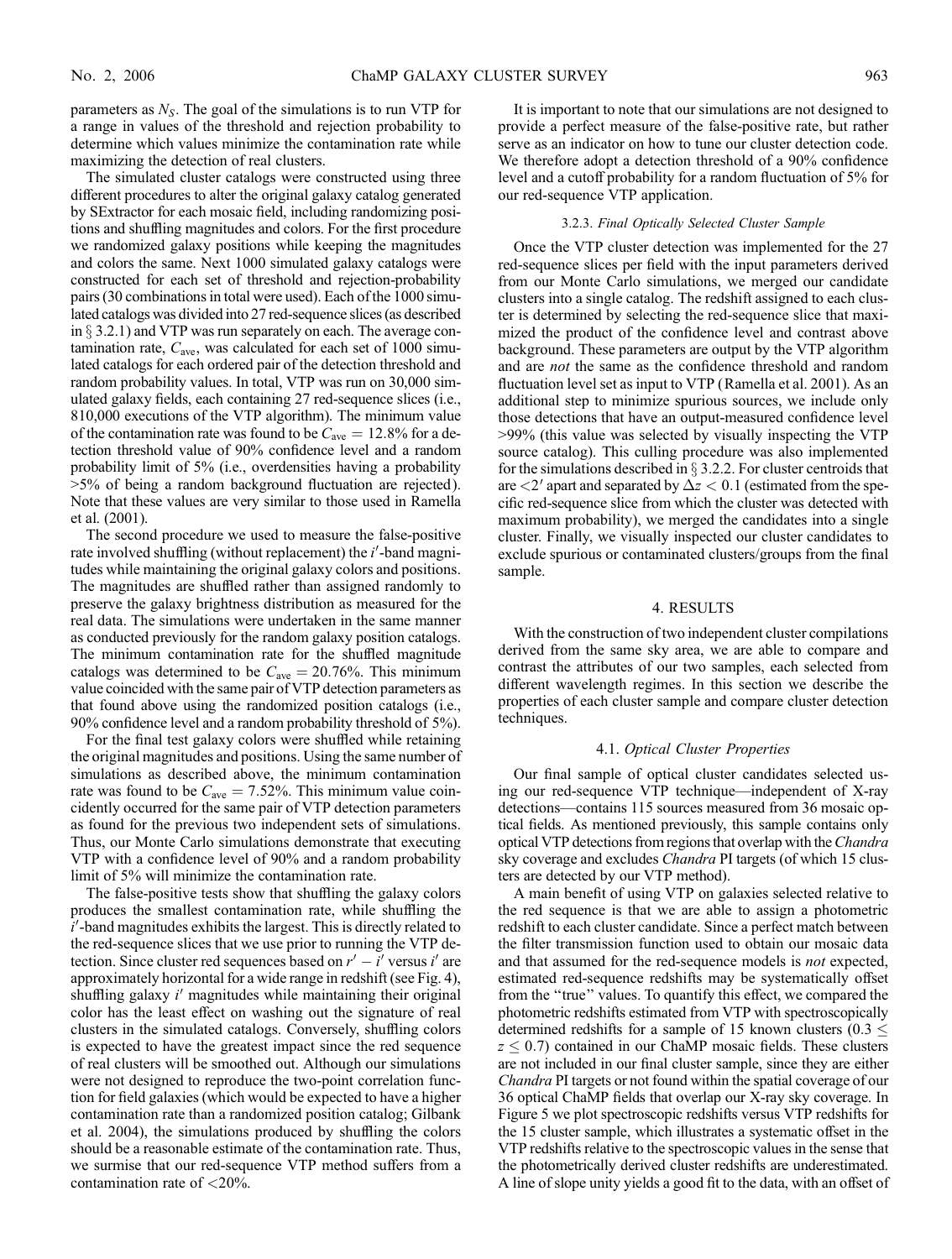

Fig. 5.—Comparison between spectroscopic and VTP derived redshifts for a sample of 15 previously known rich clusters  $(0.3 \le z \le 0.7)$  within our sampled fields. The dashed line represents a fit to the offset between the two redshift measurements ( $\Delta z = +0.052$ ).

 $\Delta z = +0.052$  and a dispersion of 0.033 (Fig. 5, *dashed line*). To improve VTP redshift estimates for our cluster sample, we add the correction term of  $\Delta z = 0.052$  to all photometrically derived redshifts. For X-ray-detected clusters, the VTP redshift is included in Table 3. Table 4 lists the cluster candidates detected solely from the application of the red-sequence-filtered VTP on the 36 mosaic fields that overlap our Chandra fields tabulated in Table 1. Corrected VTP redshifts and limits to  $f_X$  and  $L_X$  are also provided there.

In Figure 6 we present a comparison between seven ChaMP serendipitously detected extended X-ray sources that are matched in the optical and have both spectroscopic and VTP estimated redshifts. The open circles are for VTP derived redshifts without the  $\Delta z$  correction applied, while the solid circles include the correction. The application of the redshift correction lowers the dispersion of the VTP-estimated redshifts from the corresponding spectroscopic measurements from 0.05 to 0.03.

# 4.2. X-Ray Cluster Properties

The availability of multiwavelength archival data affords the opportunity to conduct a survey for specific objects with minimal investment in observing time. In Figure 7 we show the distribution of X-ray flux in the 0.5–2 keV energy band for our 55 extended sources as a function of vignetting-corrected exposure time. The median flux of the sample is  $f_{\rm X} = (4.84 \pm 0.15) \times$  $10^{-14}$  ergs s<sup>-1</sup> cm<sup>-2</sup> with  $\sim$ 82% of the sources detected in exposures  $<$  50 ks.

A histogram of the redshift distribution for 31 of our X-ray sources with redshifts is presented in Figure 8. Redshift values are measured either spectroscopically from ChaMP (or other published sources; see Table 5) or from our red-sequence-filtered VTP technique. Six sources at  $z < 0.1$  are coincident with nearby single galaxies, as ascertained by examining their positions in our mosaic data (Kim et al. 2006). The final extended X-ray source catalog thus contains 49 clusters and 6 low-z galaxies. The average redshift of the cluster-only sample is  $\overline{z} = 0.41$ , which corresponds to the peak in the redshift histogram distribution.

The distribution of the X-ray luminosity  $(0.5-2 \text{ keV})$  for our 31 sources with estimated redshifts is depicted in Figure 9. The X-ray luminosity spans the range from rich clusters ( $\bar{L}_{\rm X} \sim 10^{43}$  –  $10^{45}$  ergs s<sup>-1</sup>; Rosati et al. 2002) to poor groups ( $L_X \sim 10^{41}$ - $10^{43}$  ergs s<sup>-1</sup>; Mulchaey 2000) and bright starburst galaxies

 $(L_X \gtrsim 10^{39} \text{ ergs s}^{-1}$ ; Fabbiano 1989). The median value of the luminosity for the complete sample of extended sources is  $L_X =$  $(2.18 \pm 0.18) \times 10^{43}$  ergs s<sup>-1</sup>, which increases to  $L_{\rm X} = (2.65 \pm 1.05)$  $(0.19) \times 10^{43}$  ergs s<sup>-1</sup> when the six low-z galaxies are excluded.

In  $\S$  4.3 we compare the cluster candidates detected by our redsequence VTP method with the extended X-rays sources in the sky area where our X-ray and optical imaging overlaps (6.1 deg<sup>2</sup>). In several instances the X-ray counterpart to the optical detection is absent. For these cases we compute the upper limit X-ray flux by measuring photon counts in a 84" aperture radius centered on the optical cluster position as defined by the location of the brightest cluster galaxy (BCG) or the centroid position output by the VTP algorithm. The 3  $\sigma$  upper limits are computed by extrapolating the counts to infinity using the  $\beta$  model (see  $\S$  3.1) and then converting to luminosity limits using the redshift estimated by the VTP process, or if available, that derived spectroscopically from ChaMP or other published sources. The 84" radius represents a factor of 4 times the median core radius of the 55 extended X-ray sources and is equivalent to a core radius of 460 kpc at  $z = 0.41$ (median redshift of the cluster-only sample) for our adopted cosmology. The X-ray flux and luminosity upper limits, for the 0.5–2 keV energy band, are tabulated in Table 4 for the 102 clusters with optical-only detections.

In Figure 9 the X-ray luminosity distribution of the upper limits (dashed line) is compared to the distribution of the detected X-ray sources. From this figure it appears that many of the optical sources not detected in the X-rays have luminosities characteristic of groups and clusters (median  $L_X \sim 10^{43}$  ergs s<sup>-1</sup>), thus making them harder to detect in the shallower X-ray fields at the expected faint flux levels based on the  $L_X-T_X$  and  $M_{tot}-T_X$ relations (e.g., Ettori et al. 2004). The distribution of X-ray luminosity with redshift is depicted in Figure 10. The circles represent the sample of 25 X-ray-detected clusters with estimated redshifts, while the triangles depict the six extended X-rays sources identified with low-z single galaxies. Also plotted are the X-ray luminosity upper limits (arrows) for sources detected only in the optical by VTP. Sources with spectroscopic redshifts are shown as the larger symbols while objects with only VTP estimated redshifts are marked with the smaller symbols. Even though the X-ray flux limit varies from field to field due to the wide range in exposure times (see Fig. 7), the solid line in Figure 10 indicates the luminosity for a flux limit of  $f_X(0.5-2 \text{ keV}) = 1.5 \times$  $10^{-14}$  ergs s<sup>-1</sup> cm<sup>-2</sup>. This flux limit is plotted for comparison purposes only, but it is a reasonable estimate of the overall flux limit of the survey.

To compare the ChaMP sources with previous surveys, we plot in Figure 10 the 447 clusters ( plus signs) from the ROSAT-ESO Flux-Limited X-Ray (REFLEX ) Galaxy Cluster Survey (Böhringer et al. 2004). The luminosity range probed by our sample is at least an order of magnitude below that of previous largearea ROSATsamples like REFLEX. This provides newly extended coverage of the  $L_X$ -redshift plane down to group luminosities even at significant look-back times, thus paving the way for studies of cluster evolution that can take into account not just cosmic time but also mass/luminosity/temperature effects. In addition to the REFLEX cluster survey, we also plot 200 galaxy clusters (crosses) from the 160 Square Degree ROSAT Survey (Mullis et al. 2003). This cluster sample is well matched to our ChaMP sample in terms of the measured range in luminosity and redshift. The median redshift of the 160 Square Degree survey clusters is  $z = 0.25$ , which is lower than the median redshift of the ChaMP cluster-only sample  $(z = 0.41)$ .

The core radius for each extended X-ray source is measured with  $\beta = 0.67$  due to the small number of photons expected for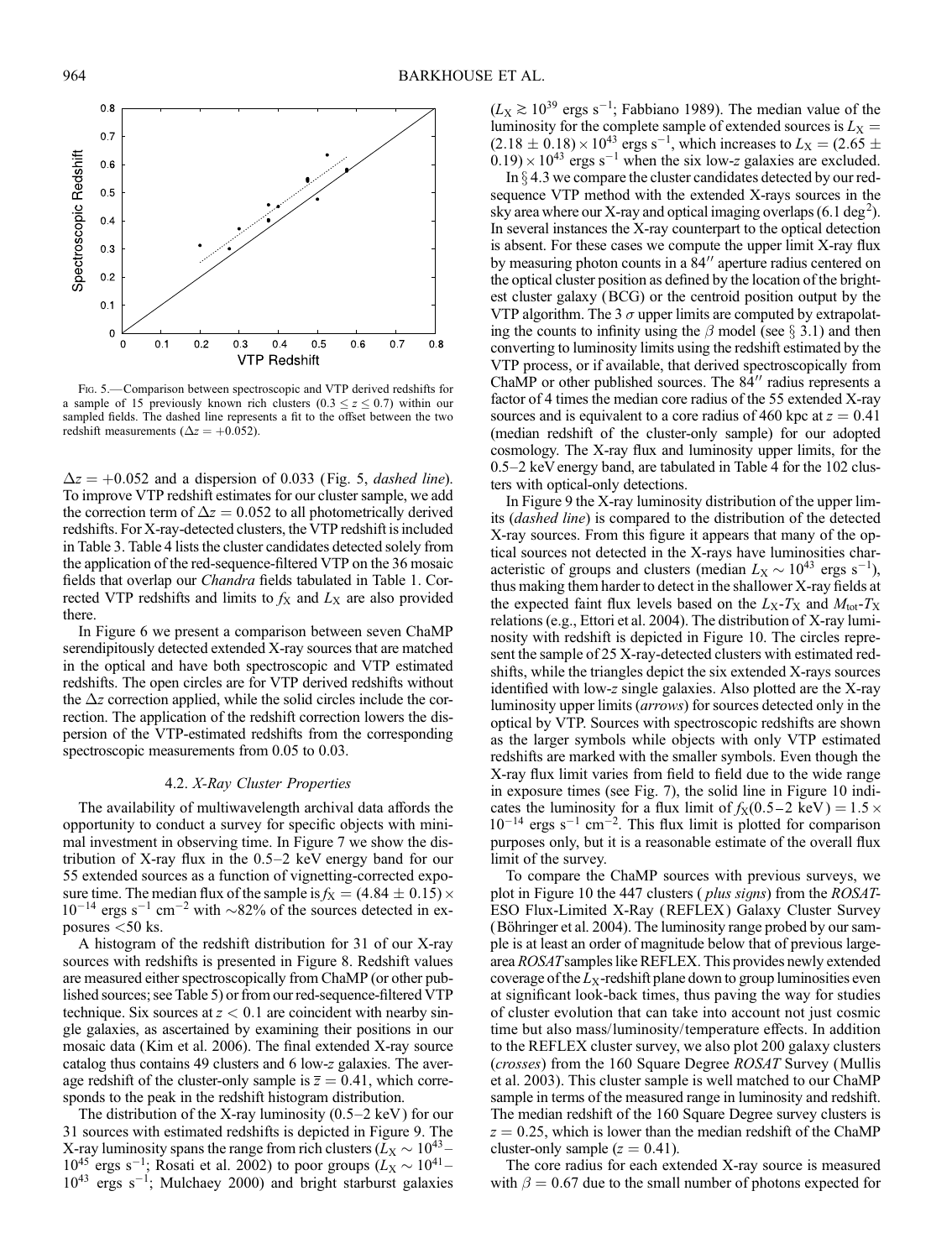TABLE 4 VTP Clusters with X-Ray Upper Limits

| No. | ObsID       | R.A.<br>(J2000.0)        | Decl.<br>(J2000.0)             | Redshift <sup>a</sup> | $f_X^{\ b}$<br>$(10^{-14} \text{ cgs})$ | $L_{\rm X}$<br>$(10^{42} \text{ cgs})$ | PSF <sup>c</sup><br>(arcsec) |
|-----|-------------|--------------------------|--------------------------------|-----------------------|-----------------------------------------|----------------------------------------|------------------------------|
|     | 2099        | 00 23 59.1               | $-01$ 50 17.0                  | 0.127                 | < 2.947                                 | < 1.256                                | 2.52                         |
|     | 521         | 01 01 27.6               | $+31$ 46 46.9                  | 0.227                 | < 1.167                                 | < 1.795                                | 3.47                         |
|     | 521         | 01 01 31.0               | $+31$ 46 44.4                  | 0.402                 | < 1.207                                 | < 6.942                                | 2.88                         |
|     | 521         | 01 01 54.7               | $+31$ 45 38.1                  | 0.502                 | < 1.181                                 | $<$ 11.518                             | 0.73                         |
|     | 521         | 01 02 08.7               | $+31$ 55 55.0                  | 0.577                 | < 1.166                                 | $<$ 15.901                             | 3.67                         |
|     | 813         | 01 02 53.8               | $-270722.8$                    | $0.221$ <sup>d</sup>  | $<$ 3.664                               | $\leq$ 5.321                           | 12.37                        |
|     | 913         | 01 52 44.9               | $-140132.6$                    | 0.527                 | < 1.244                                 | < 13.640                               | 1.72                         |
|     | 913<br>913  | 01 53 16.0<br>01 53 18.1 | $-135718.0$<br>$-135200.4$     | 0.577<br>0.177        | < 1.269<br>< 1.303                      | $<$ 17.309<br>< 1.149                  | 2.53<br>3.91                 |
|     | 796         | 03 36 41.7               | $-04$ 53 52.0                  | 0.352                 | < 2.022                                 | < 8.514                                | 18.13                        |
|     | 796         | 03 36 42.4               | $-04$ 59 30.4                  | 0.727                 | < 2.238                                 | $<$ 53.553                             | 14.19                        |
|     | 796         | 03 37 31.8               | $-05$ 10 21.7                  | 0.202                 | < 1.070                                 | < 1.266                                | 4.32                         |
|     | 796         | 03 38 01.7               | $-04$ 53 43.9                  | 0.527                 | < 1.133                                 | < 12.420                               | 5.32                         |
|     | 914         | 05 41 38.7               | $-41$ 10 09.2                  | 0.527                 | < 1.142                                 | < 12.524                               | 17.50                        |
|     | 914         | 05 42 24.9               | $-41$ 00 14.2                  | 0.502                 | < 1.114                                 | $<$ 10.866                             | 1.40                         |
|     | 914         | 05 42 25.1               | $-40$ 53 12.9                  | 0.577                 | < 0.914                                 | < 12.469                               | 2.99                         |
|     | 914         | 05 42 36.3               | $-405007.6$                    | 0.527                 | < 0.939                                 | < 10.296                               | 4.67                         |
|     | 914         | 05 42 57.5               | $-405808.2$                    | 0.527                 | < 0.930                                 | $<$ 10.200                             | 0.53                         |
|     | 1602        | 06 24 59.1               | $+815909.6$                    | 0.252                 | < 0.981                                 | < 1.911                                | 1.23                         |
|     | 926         | 10 09 28.8               | $-12$ 44 34.8                  | 0.402                 | < 0.999                                 | < 5.746                                | 7.92                         |
|     | 926         | 10 09 35.8               | $-12$ 43 54.4                  | 0.602                 | < 1.344                                 | $<$ 20.314                             | 5.66                         |
|     | 926<br>926  | 10 09 39.9<br>10 09 48.1 | $-12$ 45 54.6<br>$-12$ 38 49.5 | 0.277<br>0.352        | < 1.219<br>< 1.222                      | < 2.947<br>< 5.145                     | 5.50<br>2.75                 |
|     | 926         | 10 11 05.7               | $-12$ 40 30.5                  | 0.277                 | < 1.446                                 | $<$ 3.497                              | 8.94                         |
|     | 512         | 10 56 48.9               | $-03$ 37 25.5                  | $0.182^e$             | < 0.902                                 | < 0.846                                | 0.63                         |
|     | 512         | 10 57 00.5               | $-03$ 44 19.6                  | 0.277                 | < 0.692                                 | < 1.674                                | 1.60                         |
|     | 915         | 11 13 44.2               | $-262338.4$                    | 0.627                 | < 1.616                                 | $<$ 26.959                             | 10.91                        |
|     | 363         | 11 17 20.4               | $+075856.3$                    | 0.577                 | < 1.961                                 | $<$ 26.753                             | 21.31                        |
|     | 363         | 11 17 35.7               | $+07$ 42 52.1                  | 0.527                 | < 1.490                                 | $<$ 16.330                             | 5.86                         |
|     | 363         | 11 17 41.8               | $+07$ 45 03.6                  | 0.402                 | < 1.348                                 | < 7.753                                | 3.98                         |
|     | 363         | 11 18 16.6               | $+07$ 43 23.9                  | 0.277                 | < 2.550                                 | <6.168                                 | 0.54                         |
|     | 898         | 11 39 50.4               | $-263423.3$                    | 0.702                 | < 2.043                                 | $<$ 44.869                             | 9.85                         |
|     | 898         | 11 40 40.4               | $-263402.8$                    | 0.577                 | < 1.640                                 | $<$ 22.368                             | 1.01                         |
|     | 898<br>898  | 11 40 46.8<br>11 40 52.2 | $-263444.4$<br>$-262407.3$     | 0.452<br>0.427        | < 1.136<br>< 2.293                      | <8.625<br>$<$ 15.208                   | 1.22<br>2.38                 |
|     | 2210        | 12 56 21.3               | $+47$ 15 55.7                  | 0.209 <sup>d</sup>    | < 1.089                                 | < 1.390                                | 3.21                         |
|     | 2210        | 12 56 44.1               | $+47$ 18 43.6                  | 0.577                 | < 1.696                                 | $<$ 23.133                             | 0.65                         |
|     | 2228        | 13 16 40.7               | $+290623.3$                    | 0.652                 | < 0.606                                 | < 11.110                               | 3.63                         |
|     | 2228        | 13 16 54.0               | $+29$ 14 20.8                  | 0.477                 | < 0.641                                 | < 5.532                                | 1.90                         |
|     | 2228        | 13 17 21.1               | $+292042.0$                    | 0.652                 | < 0.630                                 | $<$ 11.552                             | 6.44                         |
|     | 2228        | 13 17 22.8               | $+285848.0$                    | 0.377                 | < 0.704                                 | $<$ 3.483                              | 7.95                         |
| 42  | 507         | 13 47 18.5               | $-11$ 52 26.7                  | 0.402                 | $≤$ 2.476                               | $\leq$ 14.241                          | 2.54                         |
|     | 507         | 13 47 27.7               | $-11$ 40 38.9                  | 0.086 <sup>d</sup>    | $\leq$ 3.428                            | < 0.641                                | 1.95                         |
|     | 2024        | 14 15 23.3               | $+23$ 11 52.1                  | 0.552                 | < 2.201                                 | $<$ 26.976                             | 12.95                        |
|     | 2024        | 14 15 44.1               | $+23$ 14 25.4                  | 0.252                 | < 2.534                                 | ≤4.936                                 | 5.84                         |
|     | 2024<br>930 | 14 15 50.1<br>14 15 50.9 | $+23$ 13 58.5<br>$+11$ 32 52.8 | 0.352<br>0.227        | < 2.373<br>$\leq$ 2.504                 | < 9.990<br>≤3.850                      | 4.37<br>0.81                 |
|     | 930         | 14 15 56.4               | $+11$ 30 14.4                  | 0.527                 | < 2.645                                 | $<$ 29.000                             | 0.74                         |
|     | 930         | 14 16 03.2               | $+11$ 25 14.4                  | 0.702                 | < 2.255                                 | $<$ 49.541                             | 2.66                         |
|     | 541         | 14 16 09.6               | $+44$ 44 02.4                  | 0.427                 | < 1.462                                 | < 9.699                                | 3.37                         |
|     | 2024        | 14 16 19.2               | $+23$ 05 59.3                  | 0.577                 | < 1.806                                 | $<$ 24.631                             | 3.99                         |
|     | 2024        | 14 16 19.7               | $+23$ 19 58.8                  | 0.752                 | < 2.630                                 | <68.346                                | 2.28                         |
|     | 541         | 14 16 27.6               | $+44$ 52 44.4                  | 0.452                 | < 1.297                                 | < 9.851                                | 1.73                         |
|     | 1657        | 14 22 56.9               | $+240827.6$                    | 0.227                 | < 1.828                                 | $\leq$ 2.811                           | 6.46                         |
|     | 1657        | 14 23 05.1               | $+240024.0$                    | 0.502                 | < 1.826                                 | $<$ 17.816                             | 3.26                         |
|     | 1657        | 14 23 35.0               | $+23$ 49 48.2                  | 0.502                 | < 2.128                                 | $\leq$ 20.761                          | 9.76                         |
|     | 367         | 14 23 55.9               | $+230336.0$                    | 0.427                 | < 1.787                                 | $<$ 11.853                             | 8.35                         |
|     | 367         | 14 24 37.0               | $+23$ 05 56.4                  | 0.227                 | < 1.494                                 | < 2.298                                | 6.01                         |
|     | 367<br>367  | 14 24 43.0<br>14 25 04.6 | $+230614.4$<br>$+22, 56, 20.4$ | 0.477<br>0.627        | ≤0.964<br>< 2.315                       | $\leq$ 8.322<br>$<$ 38.627             | 6.52<br>2.63                 |
|     | 800         | 15 13 43.2               | $+36$ 43 55.2                  | 0.202                 | < 1.569                                 | ≤1.856                                 | 6.31                         |
|     | 800         | 15 14 29.3               | $+36$ 40 33.6                  | 0.252                 | < 1.436                                 | < 2.798                                | 1.46                         |
|     | 326         | 15 48 50.9               | $+21$ 29 06.0                  | 0.277                 | < 1.262                                 | $\leq 3.052$                           | 10.40                        |
|     | 326         | 15 49 01.3               | $+21$ 30 16.7                  | 0.377                 | < 1.322                                 | ≤ $6.534$                              | 7.74                         |
|     | 326         | 15 49 05.1               | $+21$ 20 42.3                  | 0.577                 | ≤0.841                                  | $\leq$ 11.474                          | 6.55                         |
|     | 326         | 15 49 31.6               | $+21$ 23 36.7                  | 0.502                 | < 1.029                                 | ≤10.038                                | 0.98                         |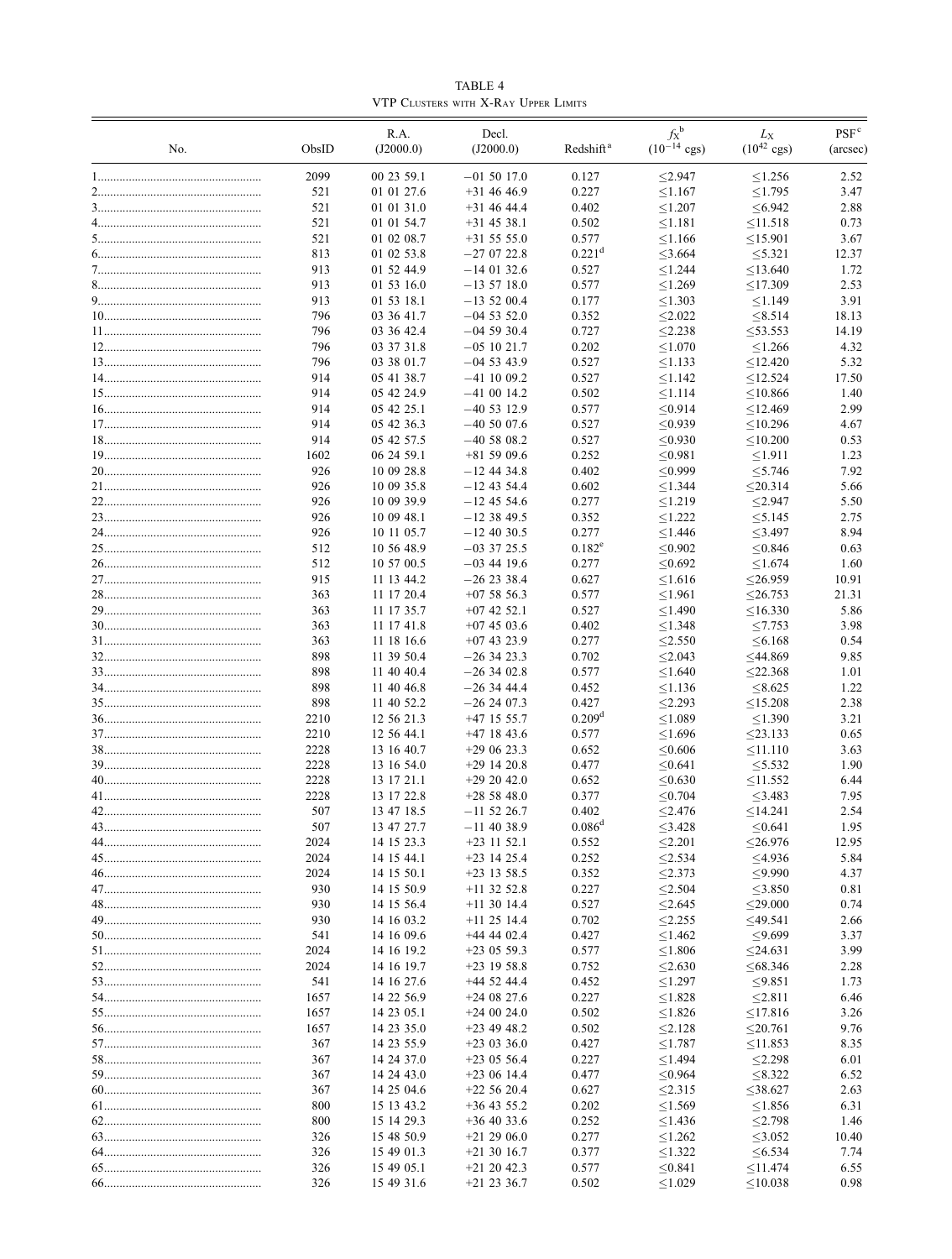TABLE 4—Continued

|     |       | R.A.       | Decl.         |                       | $f_{\rm X}^{\;\rm b}$    | $L_{\rm X}$             | PSF <sup>c</sup> |
|-----|-------|------------|---------------|-----------------------|--------------------------|-------------------------|------------------|
| No. | ObsID | (J2000.0)  | (J2000.0)     | Redshift <sup>a</sup> | $(10^{-14} \text{ cgs})$ | $(10^{42} \text{ cgs})$ | (arcsec)         |
|     | 326   | 15 49 41.8 | $+21$ 29 00.3 | 0.227                 | < 1.638                  | < 2.519                 | 0.97             |
|     | 2127  | 16 08 10.1 | $+65$ 44 20.4 | 0.302                 | < 0.984                  | < 2.904                 | 13.24            |
|     | 2127  | 16 08 27.1 | $+65$ 46 22.8 | 0.477                 | < 1.303                  | < 11.250                | 8.98             |
|     | 546   | 16 22 33.3 | $+263044.4$   | 0.177                 | < 1.737                  | < 1.532                 | 9.54             |
|     | 2221  | 17 14 08.4 | $+502056.4$   | 0.627                 | < 0.932                  | $<$ 15.546              | 2.08             |
|     | 2221  | 17 14 17.5 | $+50$ 02 56.4 | 0.527                 | < 1.077                  | $<$ 11.811              | 8.58             |
|     | 1899  | 18 06 25.9 | $+45$ 54 52.3 | 0.627                 | < 1.253                  | $<$ 20.900              | 7.25             |
|     | 1899  | 18 06 32.2 | $+460054.0$   | 0.677                 | < 1.372                  | $<$ 27.576              | 10.53            |
|     | 1899  | 18 07 17.5 | $+45$ 47 02.4 | 0.252                 | < 0.978                  | < 1.905                 | 1.30             |
|     | 1899  | 18 07 48.0 | $+45$ 56 49.2 | 0.677                 | < 0.941                  | < 18.923                | 2.56             |
|     | 842   | 20 10 48.2 | $-485002.4$   | 0.477                 | < 5.484                  | $<$ 47.342              | 10.78            |
|     | 551   | 20 55 42.8 | $-043355.7$   | 0.277                 | < 0.970                  | < 2.346                 | 4.63             |
|     | 551   | 20 56 52.0 | $-043911.7$   | 0.227                 | < 1.145                  | < 1.760                 | 5.25             |
|     | 928   | 21 39 27.3 | $-23$ 42 26.9 | 0.677                 | < 1.211                  | $<$ 24.347              | 6.72             |
|     | 928   | 21 39 30.5 | $-233657.6$   | 0.352                 | < 1.096                  | < 4.613                 | 6.50             |
|     | 928   | 21 40 24.5 | $-23$ 42 41.2 | 0.552                 | < 0.898                  | < 11.013                | 0.75             |
|     | 1644  | 21 51 16.7 | $-273450.9$   | 0.327                 | < 2.830                  | < 10.038                | 7.70             |
|     | 2113  | 21 57 08.0 | $-195127.1$   | 0.352                 | $<$ 4.629                | $<$ 19.488              | 0.50             |
|     | 2114  | 22 04 52.8 | $-18$ 15 36.2 | 0.277                 | < 8.549                  | $<$ 20.673              | 9.08             |
|     | 1479  | 22 12 53.5 | $-220939.0$   | 0.202                 | < 1.644                  | < 1.945                 | 1.24             |
|     | 1479  | 22 12 55.7 | $-22$ 12 10.5 | 0.652                 | < 1.602                  | $<$ 29.390              | 1.00             |
|     | 1479  | 22 13 15.8 | $-22$ 17 44.4 | 0.477                 | < 1.491                  | < 12.869                | 2.67             |
|     | 1479  | 22 13 30.2 | $-22033338$   | 0.677                 | < 1.531                  | $<$ 30.791              | 4.30             |
|     | 1694  | 22 17 46.8 | $+00$ 22 44.4 | 0.602                 | < 0.905                  | $<$ 13.686              | 4.56             |
|     | 1694  | 22 17 50.6 | $+00$ 21 32.4 | 0.227                 | < 0.873                  | < 1.342                 | 4.17             |
|     | 1694  | 22 18 33.1 | $+00$ 17 37.2 | $0.332$ <sup>d</sup>  | < 0.743                  | < 2.736                 | 15.48            |
|     | 431   | 22 39 55.2 | $+03$ 38 26.8 | 0.127                 | < 1.996                  | < 0.850                 | 20.65            |
|     | 431   | 22 39 56.5 | $+03$ 31 33.7 | 0.302                 | < 1.577                  | < 4.651                 | 9.54             |
|     | 431   | 22 40 25.0 | $+03$ 31 15.6 | 0.427                 | < 1.662                  | < 11.022                | 5.72             |
|     | 431   | 22 40 25.4 | $+033356.2$   | 0.252                 | < 1.755                  | $<$ 3.420               | 9.17             |
|     | 918   | 23 02 51.8 | $+085020.5$   | 0.402                 | < 0.672                  | $<$ 3.868               | 1.63             |
|     | 918   | 23 03 09.4 | $+08$ 49 19.1 | 0.502                 | < 0.708                  | <6.906                  | 2.70             |
|     | 861   | 23 47 59.3 | $+01$ 03 44.5 | $0.248^{\rm e}$       | < 0.822                  | < 1.549                 | 2.83             |
|     | 861   | 23 48 15.8 | $+00$ 53 54.1 | 0.410 <sup>e</sup>    | < 0.899                  | < 5.423                 | 1.39             |
|     | 861   | 23 48 39.6 | $+01$ 08 40.9 | 0.527                 | < 1.010                  | < 11.075                | 7.52             |
|     | 861   | 23 49 35.6 | $+00$ 59 40.6 | 0.352                 | < 1.125                  | $<$ 4.736               | 21.68            |

Nore.—Units of right ascension are hours, minutes, and seconds, and units of declination are degrees, arcminutes, and arcseconds.<br><sup>a</sup> Corrected redshifts estimated from red-sequence VTP unless otherwise noted.<br><sup>b</sup> X-ray f point sources and is similar to the radius encircling 50% of total counts for a monochromatic source at 0.75 keV. <sup>d</sup> Redshift measurement from ChaMP spectroscopic program.



FIG. 6.—VTP redshifts with correction applied (*filled circles*) and without correction (open circles). The application of the correction lowers the dispersion of the VTP-estimated redshifts from the corresponding spectroscopic measurements (solid line) from 0.05 to 0.03.



FIG. 7.—X-ray flux (0.5–2 keV) of extended X-ray sources as a function of vignetting-corrected exposure time. Approximately 82% of the extended sources are detected from fields with exposure times <50 ks.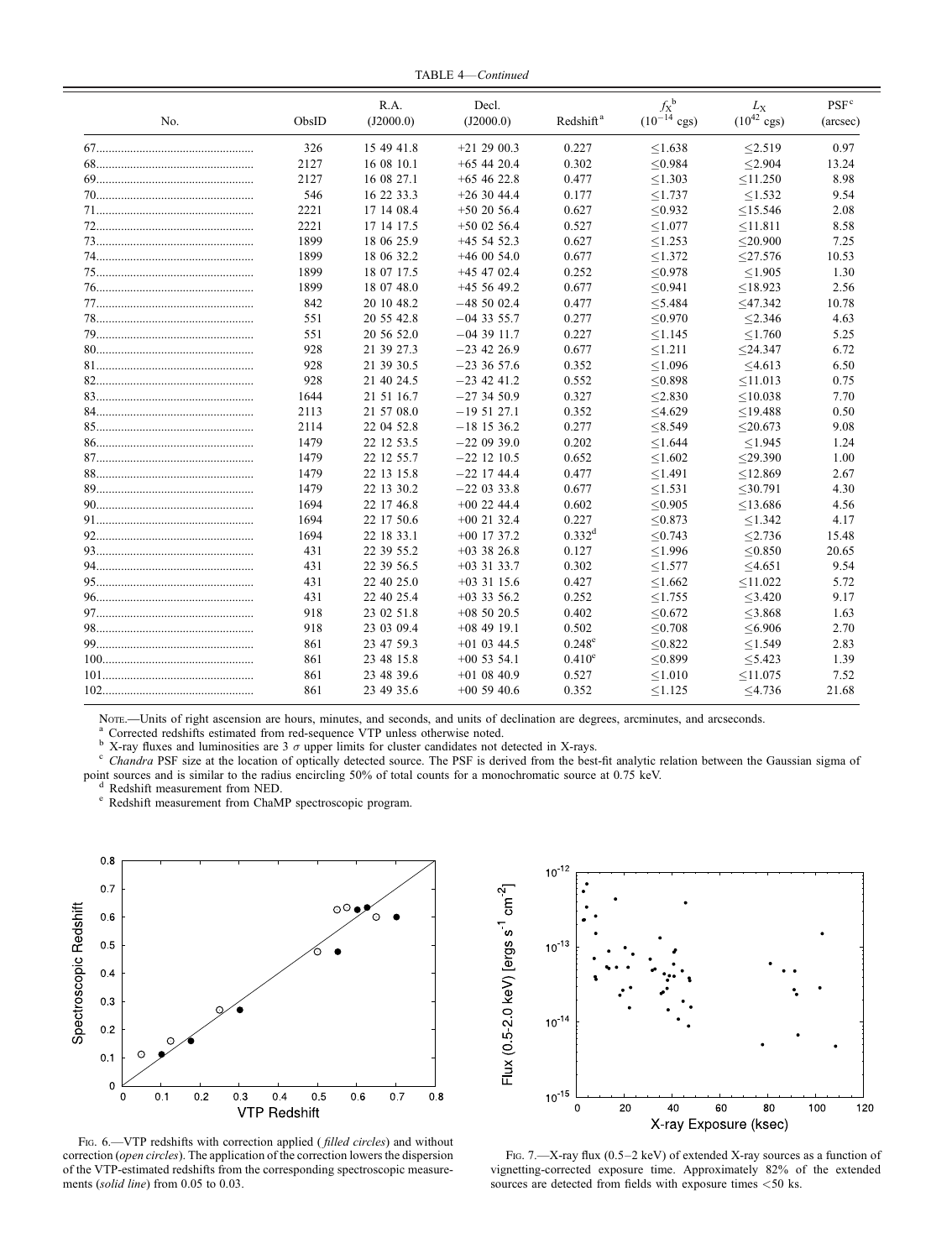

FIG. 8.—Redshift distribution of 31 extended X-ray sources with either spectroscopically (solid line) or VTP-estimated redshifts (dashed line). Six sources are associated with low-redshift single galaxies ( $z < 0.1$ ). The redshift distribution for the cluster-only sample peaks at  $z \sim 0.4$ 

the majority of our sources. A fit to the surface brightness profile with  $\beta$  fixed at 0.67 yields a core radius accurate to  $\pm 20\%$  for  $0.6 < \beta < 0.8$  (Jones & Forman 1999). The X-ray surface brightness radial profile for a typical sample of nine extended sources is given in Figure 11. The best-fit  $\beta$ -model (solid line) along with the associated 1  $\sigma$  uncertainty (*dashed lines*) are presented. In Figure 12 a histogram of the core radius distribution is presented for our 55 extended sources. The median angular core radius ( $r_c$  =  $21.37 \pm 2\degree{22}$  is depicted by the dashed line. If the six low-z galaxies are excluded, the median core radius increases to  $r_c$  =  $22.08 \pm 1\%$ 7. This value is comparable to the typical core radius for extended sources detected using the ROSAT High Resolution Imager (HRI; Moretti et al. 2004) over a similar flux and redshift range.

To search for possible evolution in the measured core radius as a function of redshift, we plot in Figure 13 the angular core radius (arcseconds) and the metric core radius ( kiloparsecs) as a function of redshift. The top panel reveals that the detectability of clusters of different observed core radii is not a strong function of redshift. When we plot the core radii in linear units (bottom), no direct correlation with redshift is observed for our sample. This result is in agreement with the study of Vikhlinin et al. (1998a), which found no obvious evolution of the core radius with redshift for a sample of 203 clusters from the 160 Square Degree ROSAT Survey. However, we do see an increase in the dispersion of core radii with redshift in the bottom panel of Figure 13. This may be a volume effect—more luminous clusters with larger core radii are rare and therefore only well-sampled at higher redshifts.

The core radius versus X-ray luminosity is plotted in Figure 14 for the 31 extended X-ray sources with either spectroscopic or VTP estimated redshifts. A correlation exists between the core radius and  $L<sub>X</sub>$  in the sense that the more X-ray luminous sources are physically more extended. A correlation between the core radius and X-ray luminosity is not unexpected given that the physical size of X-ray clusters has been found to increase with X-ray temperature and hence luminosity (Mohr et al. 2000). This effect was also seen by Jones & Forman (1999) for a heterogeneous sample of 368 low-redshift  $(z < 0.2)$  X-ray clusters imaged by Einstein. To determine which of the variables—redshift,  $L_{\rm X}$ , or  $f_{\rm X}$ —presents the primary correlation with core radius  $r_c$ , we apply partial correlation analysis to the 31 serendipitous X-ray-extended source detections with redshift measurements (from either spectroscopy or VTP redshift estimates). For our sample of  $N = 31$ , the correlation of  $r_c$  with  $L_X$  remains highly significant when holding either  $f_X$  or redshift constant. While, as expected, our effective flux limit creates the strongest simple correlation between  $L_X$  and redshift, of all the other combinations tested,  $r_c$  depends most strongly on  $L_X$  (partial Kendalls  $\tau =$ 0.439 with  $\sigma = 0.116$ ; Akritas & Siebert 1996). A power-law fit to the X-ray luminosity–redshift data yields  $r_c \propto \bar{L}_{\rm X}^{0.48\pm0.04}$  and is displayed as the solid line in Figure 14.

Galaxy mergers are expected to have a greater impact on galaxy evolution in the group environment rather than at the center of rich clusters due to the lower velocity dispersion of the group members (e.g., Dubinski 1998). Simulations predict that the end result of galaxy mergers in groups will probably be the formation of a single elliptical galaxy with an extended X-ray halo (Mamon 1987; Barnes 1989). These ''fossil groups'' provide important information on the evolution of galaxies and the ICM in these type of locales (Ponman et al. 1994; Vikhlinin et al. 1999; Jones et al. 2000; Ulmer et al. 2005). An expected signature of fossil groups is the presence of extended X-ray emission centered on a luminous early-type galaxy. To determine whether our six single galaxies with extended X-ray emission are fossil groups, we compared the spatial extent of the X-ray and optical emission. For all six galaxies the X-ray emission is more concentrated than the optical light, with no evidence to suggest that some fraction of the X-ray emission is due to a group ICM. We thus conclude that none of our six galaxies are associated with a fossil group.

# 4.3. Comparison of X-Ray and Optical Clusters

We cross-correlated the extended X-ray source catalog, compiled from the wavelet decomposition technique, with the optical cluster sample constructed from the red-sequence-filtered VTP method. From the sample of 55 extended X-ray sources, 6 were found to be associated with low-redshift galaxies. Of the 49 X-ray extended sources not associated with low-redshift galaxies, only 28 are located in X-ray fields that overlap with our MOSAIC pointings  $(6.1 \text{ deg}^2)$ ; see Table 2). The fraction of matches between the X-ray and optical cluster catalogs is 46% (13 out of 28), with a median redshift of  $z_{\text{med}} = 0.477 \pm 0.202$ , where the uncertainty is the rms of the dispersion. In Table 5 we tabulate source information from the literature for objects near the position of each extended X-ray source as archived by the NASA/IPAC Extragalactic Database (NED).<sup>12</sup>

A 46% match of the X-ray clusters to our optical VTP sources may not seem surprising, given that the variation in the X-ray and optical exposure times (see Tables 1 and 2) affects the limiting flux reached in either passband. To test whether optical magnitude limits have a direct impact on the matched rate for our sample, the turnover magnitude<sup>13</sup> for fields containing matched clusters is compared to fields without matched sources (see Table 2 for the turnover magnitudes for each field). The turnover magnitude for the fields with optical/X-ray matches varies from  $i' = 23.12$ to 24.62 mag, with a median value of  $23.62 \pm 0.41$ . For the optical fields containing no detected extended X-ray sources, the turnover magnitude varies from  $i' = 22.12$  to 24.62 mag, with a median value of 23.62  $\pm$  0.78. The equality of the median turnover magnitudes for the optical fields containing detected and nondetected X-ray sources (most of the fields are identical between

 $12$  This research has made use of NED, which is operated by the Jet Propulsion Laboratory, California Institute of Technology, under contract with the National Aeronautics and Space Administration.

The turnover magnitude is the magnitude at which the differential galaxy counts begin to decrease with increasing magnitude due to incompleteness.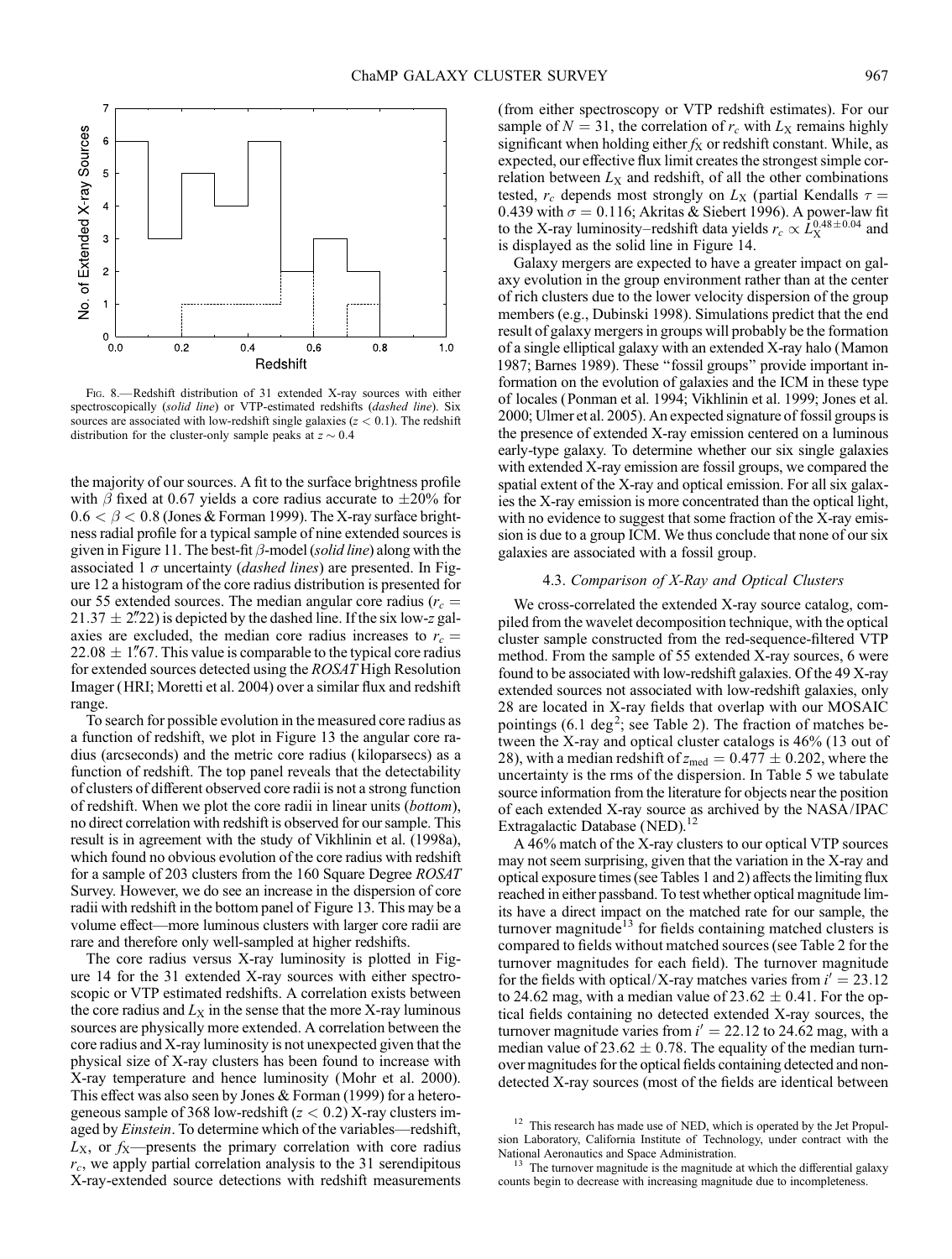| Source Name<br><b>CXOMP</b> | Published ID <sup>b</sup>       | Comments <sup>c</sup>                         |  |  |
|-----------------------------|---------------------------------|-----------------------------------------------|--|--|
|                             | Zw Cl 0024.0+1652:[CKS2001] 541 | Background group $(6'')^d$                    |  |  |
|                             | 2MASX J00584850-2800414         | Single galaxy: BCG? (6")                      |  |  |
|                             | 2MASX J01021352+3149243         | Single galaxy: BCG? (12")                     |  |  |
|                             |                                 |                                               |  |  |
|                             | SDSS CE J016.528793+00.817471   | Possible association (42")                    |  |  |
|                             | SDSS J010610.38+005120.4        | Galaxy $(6'')$                                |  |  |
|                             | [ $B2002a$ ] 02                 | DSS: faint galaxies near X-ray position (12") |  |  |
|                             |                                 |                                               |  |  |
|                             | 2MASX J03372263-0459055         | Single spiral galaxy (0")                     |  |  |
|                             | Abell 447                       | Galaxy cluster (60")                          |  |  |
|                             | 2MASX J03375780-0500006         | Galaxy $(0'')$                                |  |  |
|                             | APMUKS(BJ) B040135.74-171628.1  | Galaxy $(6'')$                                |  |  |
|                             |                                 |                                               |  |  |
|                             | RX J0542.8-4100                 | Galaxy cluster $(6'')$                        |  |  |
|                             | 1WGA J0630.7+8206               | X-ray source $(30'')$                         |  |  |
|                             | RIXOS F257 037                  | AGN(12'')                                     |  |  |
|                             | CXOU J0910.1+5419: [B2002a] 14  | Galaxy cluster $(0'')$                        |  |  |
|                             | RX J0911.4+0551                 | Galaxy cluster $(0'')$                        |  |  |
|                             |                                 |                                               |  |  |
|                             | [ $B2002a$ ] 15                 | Extended X-ray source $(6'')$                 |  |  |
|                             | $\cdots$                        |                                               |  |  |
|                             |                                 |                                               |  |  |
|                             | LCRS B100740.9-122545           | Galaxy $(24'')$                               |  |  |
|                             |                                 | .                                             |  |  |
|                             | XBS J105624.2-033522            | Galaxy $(6'')$                                |  |  |
|                             |                                 |                                               |  |  |
|                             | RX J1117.4+0743                 | Galaxy cluster $(0'')$                        |  |  |
|                             | <b>RIXOS F258 101</b>           | Galaxy cluster (30")                          |  |  |
|                             |                                 | Extended X-ray source: galaxy cluster (0")    |  |  |
|                             | [B2002a] 22                     |                                               |  |  |
|                             |                                 |                                               |  |  |
|                             | 1WGA J1229.6+7520               | X-ray source $(36'')$                         |  |  |
|                             | 1WGA J1229.6+7520               | X-ray source $(30'')$                         |  |  |
|                             | CXOSEXSI J131710.0+285516       | (6'')                                         |  |  |
|                             | 2MASX J13172206+2853460         | Elliptical galaxy (6")                        |  |  |
|                             | 2QZ J134507.4+000406            | Galaxy (12")                                  |  |  |
|                             | [DDM2004] J134515.60-000830.8   | Galaxy cluster (24")                          |  |  |
|                             | CXOSEXSI J141153.0+521020       | X-ray source $(42'')$                         |  |  |
|                             | OC03 J1415+2307                 | Galaxy cluster (12")                          |  |  |
|                             |                                 |                                               |  |  |
|                             | .                               |                                               |  |  |
|                             | $\cdots$                        |                                               |  |  |
|                             | [B2002a] 30                     | X-ray source: galaxy cluster $(36'')$         |  |  |
|                             | 2MASX J16084763+6541402         | Galaxy $(6'')$                                |  |  |
|                             | 1WGA J1609.7+6600               | X-ray source $(30'')$                         |  |  |
|                             |                                 |                                               |  |  |
|                             | CXOSEXSI J205537.3-043333       | X-ray source $(0'')$                          |  |  |
|                             | CXOSEXSI J205617.1-044155       | X-ray source $(0'')$                          |  |  |
|                             | $\cdots$                        |                                               |  |  |
|                             | IC 1435                         | S-galaxy: X-ray coincident with S-arm (18")   |  |  |
|                             | 1WGA J2235.6+3406               | X-ray source $(12'')$                         |  |  |
|                             | CXOU J223615.0+335630           | X-ray source $(18'')$                         |  |  |
|                             | $\cdots$                        |                                               |  |  |
|                             | $\cdots$                        |                                               |  |  |
|                             | 2MASX J23025207+0841356         | Single E-galaxy $(0'')$                       |  |  |
|                             | $\cdots$                        |                                               |  |  |
|                             | 2MASX J23481801+0106174         | Single E-galaxy (0")                          |  |  |
|                             |                                 |                                               |  |  |

TABLE 5 PUBLISHED SOURCES NEAR X-RAY POSITIONS<sup>a</sup>

<sup>a</sup> Published references acquired from NED.<br>
<sup>b</sup> Blank field if published sources  $>2'$  from object position.<br>
<sup>c</sup> Available redshifts tabulated in Table 3.<br>
<sup>d</sup> Distance in arcseconds from extended X-ray centroid is show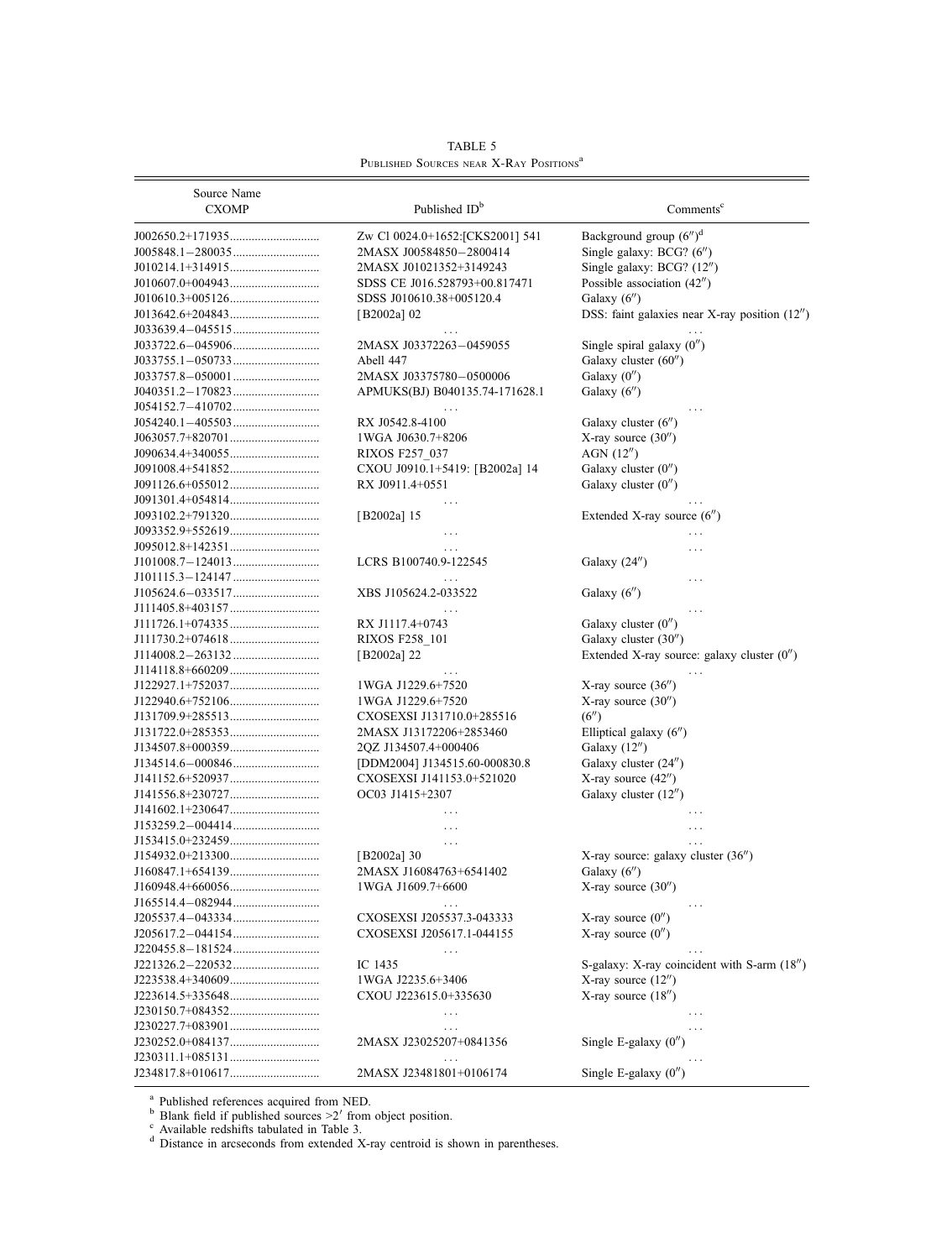

Fig. 9.—Distribution of X-ray luminosity for 31 serendipitously detected extended X-ray sources (solid line) and distribution of upper limits to the X-ray luminosity for 102 cluster candidates detected by VTP but not in the X-rays (dashed line).

the two samples) suggests that we are not missing a large fraction of our extended X-ray sources in the optical due to a variation in the optical magnitude limit between the two samples.

A possible explanation for the 46% match rate between our X-ray clusters and optical VTP counterparts is that the X-ray flux limit is much fainter relative to the optical limit for fields that lack optical matches than for fields containing matched sources. However, a comparison of our measured flux limit ratios indicates that the difference between the matched and unmatched samples are statistically insignificant. Indeed, the ChaMP optical follow-up was originally designed to probe similar  $f<sub>X</sub>/f<sub>o</sub>$  populations in each field by tuning optical magnitude limits to the X-ray exposure times for each field (Green et al. 2004).

In Figure 15 we plot the  $i'$ -band magnitude optical field limit versus X-ray flux for the 28 extended X-ray sources (excluding the low-z galaxies) that overlap our optical fields. From this figure we see that for optical fields with turnover magnitude limits brighter than  $i' = 23$ , all four extended X-ray sources are not detected in the optical data by VTP (optical data is too shallow to allow a robust detection). The area of the plot having X-ray sources with bright X-ray fluxes and faint optical field limits contains several sources that are undetected by VTP. If we restrict ourselves to fields with optical magnitude limits fainter than  $i' =$ 23 and  $f_X > 10^{-14}$  ergs s<sup>-1</sup> cm<sup>-2</sup>, we find 10 X-ray sources without optical matches. A detailed visual inspection of our optical images coincident with these 10 sources shows that 2 are most likely undetected by VTP due to the presence of a nearby bright star, 4 sources have very faint galaxies near the X-ray centroid but too faint to be flagged by VTP, and the remaining 4 show no conclusive evidence of being clusters in the optical (i.e., the area looks ''fieldlike'' in nature). These undetected extended X-ray sources are prime candidates for deeper optical/near-IR followup imaging.

Our VTP red-sequence detection may be missing optical clusters with a large fraction of blue galaxies. In addition, there is the possibility that some of the unmatched X-ray sources are high-z clusters whose galaxies are too faint in these optical filters to be detected by our VTP algorithm. Of the 15 extended X-ray sources without VTP optical matches, only 3 have measured spectroscopic redshifts ( $z = 0.3768$ , 0.4118, and 0.4256), with X-ray luminosities ranging from  $(4.4-26) \times 10^{42}$  ergs s<sup>-1</sup>. These three extended X-ray sources have X-ray point sources embedded



Fig. 10.—Distribution of X-ray luminosity  $(0.5-2 \text{ keV})$  as a function of redshift. The open circles mark the 25 extended X-ray sources associated with clusters with redshifts, while the open triangles depict the 6 low-z galaxies. The arrows represent X-ray luminosity upper limits for the 102 sources detected by VTP but undetected in the X-rays. The plus signs depict the 447 X-rays clusters from the REFLEX compilation, while 200 clusters from the 160 Square Degree ROSAT Survey are represented by times crosses. The solid line indicates the flux limit of  $1.5 \times 10^{-14}$  ergs s<sup>-1</sup> cm<sup>-2</sup> (0.5–2 keV), which is shown for illustrative purposes. The flux limit of the REFLEX sample (converted to the 0.5–2 keV energy band) is shown as the dashed line, corresponding to  $1.8 \times 10^{-12}$  ergs s<sup>-1</sup> cm-2. Larger symbols represent sources with spectroscopic redshifts, while sources with VTP-only-estimated redshifts are marked with smaller symbols.

within them and were targets of the ChaMP spectroscopic AGN follow-up program. These sources were not detected by VTP, since only a couple galaxies were observed within the redsequence slice consistent with the redshift of the extended X-ray source (2 galaxies for the  $z = 0.3768$  source, 3 galaxies for the  $z = 0.4118$  source, and 1 galaxy for the  $z = 0.4256$  source). To test whether the remaining 12 sources have properties consistent with our X-ray/optically matched sample, we include these objects on a plot of  $L<sub>X</sub>$  versus redshift (see Fig. 16), which is similar to Figure 10. To estimate a redshift, we simply use the extinctioncorrected i' magnitude of the galaxy located closest to the X-ray centroid and assume that it is an  $M^*$  elliptical galaxy. We apply  $K$ - and evolution corrections based on a Bruzual & Charlot (2003) passive evolution model for early-type galaxies with a formation redshift of  $z = 3$ . Figure 16 shows that 5 of the 12 sources would have properties consistent with  $z > 0.8$  clusters and thus could be at redshifts greater than our X-ray/optically matched sample. If we assume the galaxies have  $L > L^*$ , as might be expected for the brightest cluster galaxy, this would increase the estimated redshift for each source (changing  $z_f = 3$  to 5 will have the opposite effect). The depth of the optical imaging for these clusters may be inadequate to allow us to use VTP to detect these high-z sources because fainter galaxies are beyond the optical limit. These objects are prime high-redshift cluster candidates, which we are pursuing with deep imaging in near-infrared bands (e.g., FLAMINGOS J - and  $K_s$ -band observations). At low-z, five of the seven sources are either near bright stars or are located on shallow optical images that are only complete to  $i' \sim 22$ , which may explain their nondetection using VTP. For these we will seek deeper imaging.

Our optical VTP cluster catalog, generated from the identical 6.1 deg<sup>2</sup> sky area covered by our *Chandra* fields, contains 115 sources, with a median redshift of  $z = 0.427 \pm 0.013$ . Only 13 of these optical clusters are detected in the X-rays as extended sources, and thus 89% (102 out of 115) of our VTP detections are not included in the X-ray cluster catalog (see Table 4). The median redshift of the optical clusters not detected in the X-rays is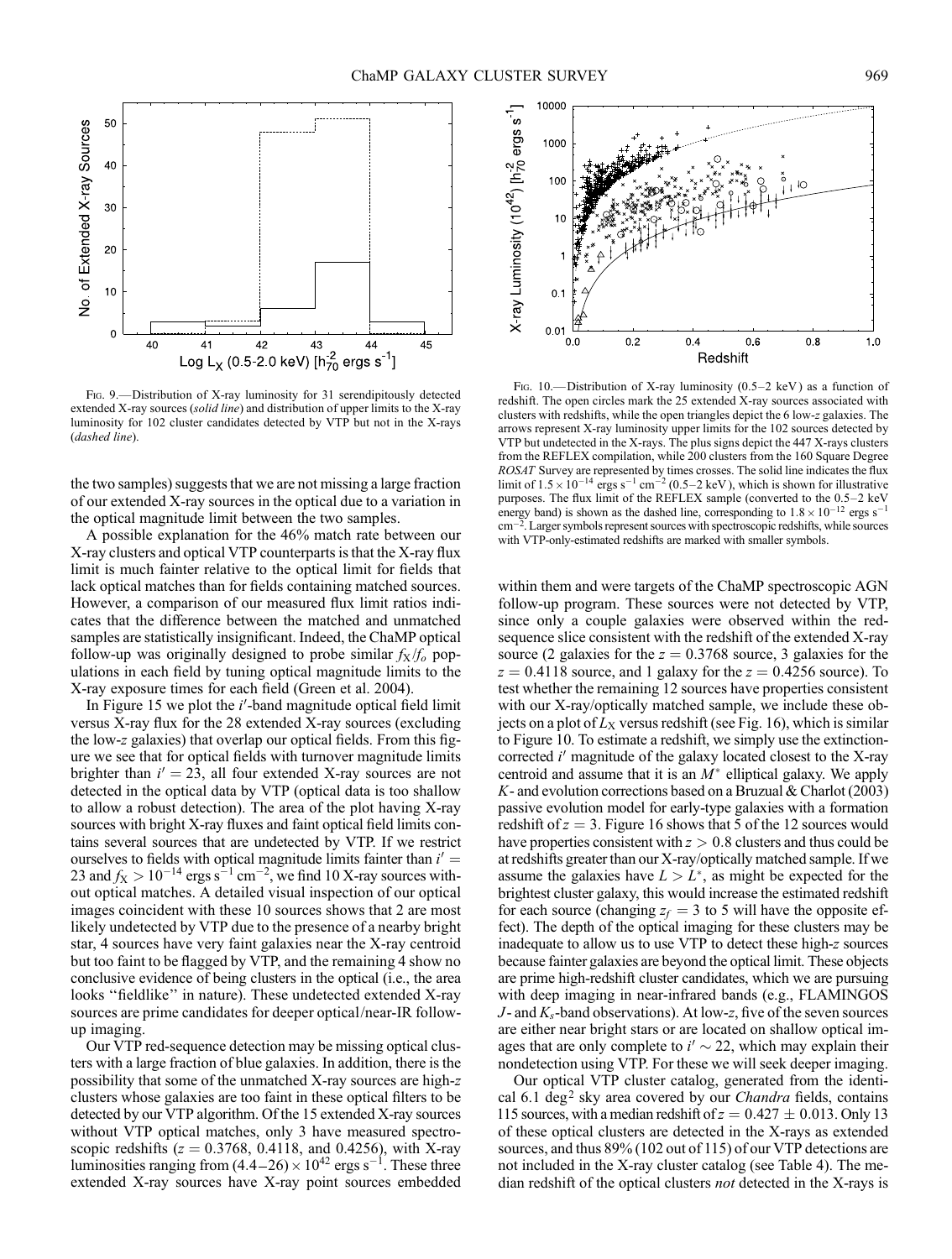

Fig. 11.—X-ray surface brightness radial profiles for a representative sample of nine extended sources. The best-fit  $\beta$  model ( $\beta = 0.67$ ; solid line) along with the associated 1  $\sigma$  uncertainty (dashed lines) are presented for each source. The depicted sources range in total counts from 61.29 to 1384 and core radii extending from 9778 to 32788. The total counts, core radius, and off-axis angles are tabulated in Table 4 for each extended X-ray source.

 $z = 0.427 \pm 0.010$ . Redshift estimates are derived from the redsequence-filtered VTP method or measured from our ChaMP spectroscopic program. An example of a matched X-ray/optical source is presented in Figure 17 for CXOMP J105624.6- 033517. This extended object also includes an X-ray point source, a previously known quasar at  $z = 0.626$  (Table 5). Figure 17 displays the  $i'$ -band optical image with the X-ray contours overlaid. The detection of extended emission in the presence of a bright point source highlights the advantage of Chandra's spatial resolution in serendipitous cluster samples.

In Figure 18 the histogram redshift distribution of the optical cluster detections—regardless of X-ray matches—is depicted.



Fig. 12.—Histogram distribution of the measured core radius for 55 extended X-ray sources. The median core radius of  $21\overset{''}{.}37$  is represented by the vertical dashed line.



FIG. 13.—Angular (arcseconds) and physical core radius  $(h_{70}^{-1} \text{ kpc})$  for 31 extended X-ray sources as a function of redshift. The filled triangles depict extended X-ray sources associated with single galaxies, and open circles represent X-raydetected clusters; large symbol size indicate sources with spectroscopic redshifts, while the smaller symbols represent objects with red-sequence-filtered VTP redshifts. No obvious correlation is apparent between the core radius and redshift.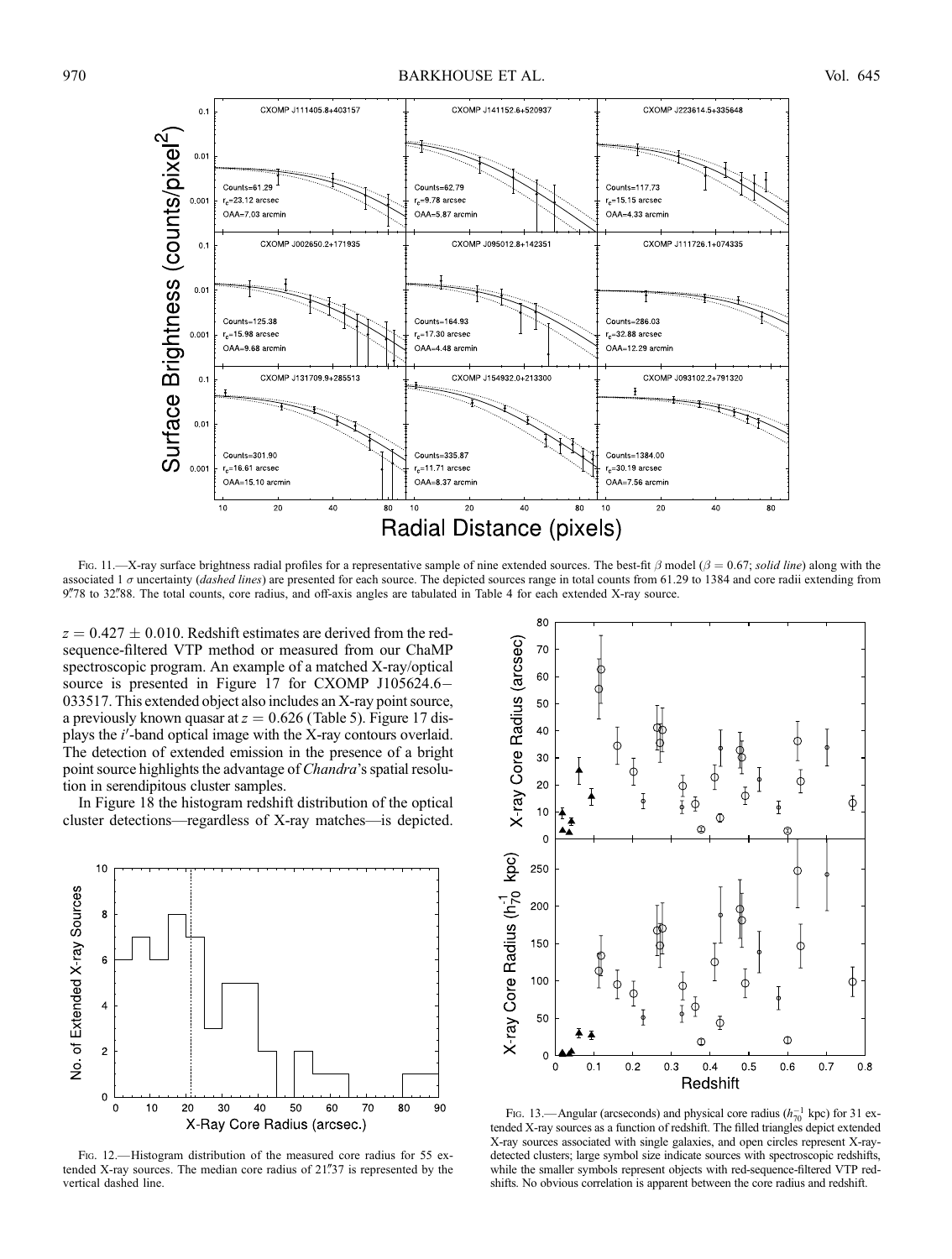

FIG. 14.—Metric core radius ( $h_{70}^{-1}$  kpc) as a function of X-ray luminosity for the 31 extended X-ray sources with estimated redshifts. The core radius and luminosity are well correlated with a best-fit power law (solid line) of  $r_c \propto$  $L_{\rm X}^{0.48\pm0.04}$ . Sources with spectroscopic redshifts are depicted with the large symbols, and objects with VTP estimated redshifts are shown with the smaller symbols.

The redshift distribution of these optical clusters is very similar to the distribution shown in Figure 8 for the X-ray extended sources (i.e., most of the clusters range in redshift from  $0.2 <$  $z < 0.8$ ). This is expected given that the red-sequence-filtered VTP technique provides reliable redshifts to  $z \sim 0.7$  (see § 3.2.1).

For the optical cluster candidates without an X-ray match, we calculated the X-ray upper limits  $(0.5-2 \text{ keV})$ , as described previously in  $\S$  4.2. Table 4 lists the coordinates, redshifts (VTP or spectroscopic), X-ray flux upper limits, X-ray luminosity upper limits, and Chandra PSF sizes for all 102 cluster candidates. The upper limits are 3  $\sigma$  values derived from background-subtracted counts measured within a 84" radius aperture (extrapolated to infinity using the  $\beta$  model), with point sources masked out and Poisson statistics assumed (see Figs. 9 and 10 for a comparison between the upper limits of the X-ray luminosity and values measured for X-ray-detected extended sources).

The difference between the number of X-ray/optical matches (13 sources) versus optical-only detections (102 candidates) can-



FIG. 15.—The i'-band optical field turnover magnitude vs. X-ray flux for the 28 extended X-ray sources that overlap with the mosaic imaging (the 6 low-z galaxies are excluded). The 13 matched optical/X-ray sources are depicted as the filled triangles, while the 15 X-ray sources without optical VTP matches are represented by the open circles. Several non-VTP detected sources with faint optical magnitude field limits and bright  $f_X$  are prime candidates for deeper optical/near-IR follow-up imaging to detect high-redshift clusters.



FIG. 16.—Distribution of X-ray luminosity (0.5–2 keV) as a function of redshift. This plot is similar to Fig. 10 and includes 12 extended X-ray sources that have no VTP-detected optical counterparts or measured redshifts (filled circles). Redshifts for these sources have been estimated using the i'-band magnitude of the galaxy nearest to the X-ray centroid.

not be explained as simply the difference in the spurious detection rates expected for both detection methods  $\left($ <10% for the X-ray wavelet decomposition technique vs. <20% for the red-sequencefiltered VTP method). A possible explanation is that the optical detection method is more sensitive to poor clusters and groups, which would be expected to contain little hot gas and thus be weak X-ray emitters. The dashed line in Figure 9 represents the upper limit of the X-ray luminosity for those optical detections not matched to the extended X-ray source catalog. The distribution of the X-ray luminosity upper limits is consistent with a population of groups and ''normal'' clusters (Mulchaey 2000).

A possible contributing factor for the disparity in the number of X-ray- and optical-only detections is that the X-ray counterparts to the optical sources have pointlike X-ray emission and thus are not flagged as extended sources. This scenario can be checked by cross-correlating the X-ray point source positions



FIG. 17.-- Optical i'-band image of extended X-ray source CXOMP J105624.6-033517 (see Table 1) with the X-ray contours overlaid. This is an example of an extended X-ray source with an X-ray point source (a known  $z =$ 0.626 quasar) embedded within. The size of the *Chandra* PSF at the source offaxis angle (8.8) is  $\sim$  4.5 and is represented by the white circle in the top right corner of the figure.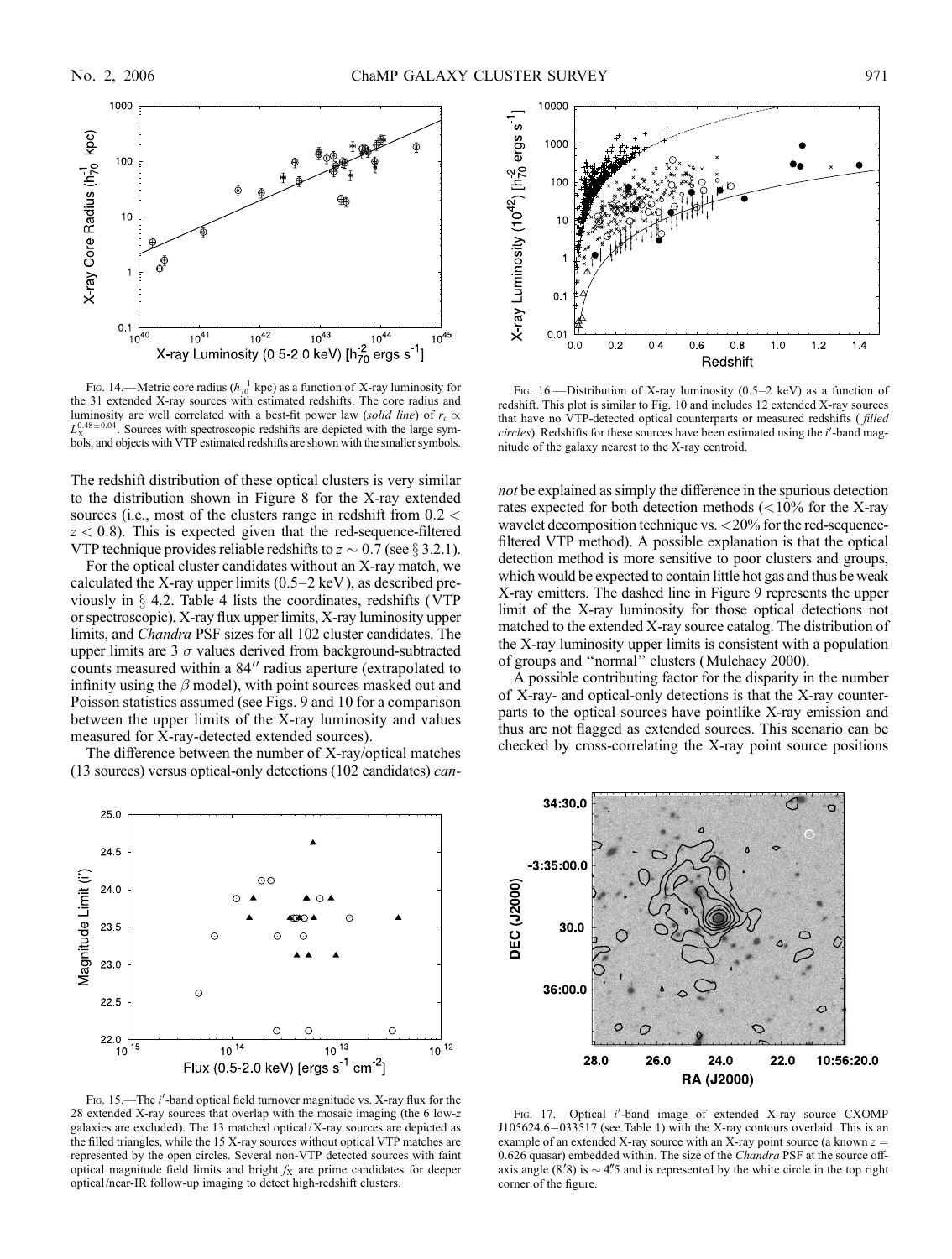

Fig. 18.—Redshift distribution of 115 red-sequence-filtered VTP optical detections of which 13 have X-ray counterparts. The VTP redshift estimates are based on the redshift of the associated red-sequence slice that maximizes the confidence and probability of being a real cluster. When available, spectroscopic redshifts are used in lieu of the VTP estimates.

from ChaMP (Kim et al. 2004a) with the optical cluster candidates not matched to the extended X-ray source compilation. Of the 102 optical clusters without extended X-ray matches, 9 are detected by ChaMP as X-ray point sources. We derive extended source flux upper limits for these, as described in  $\S$  4.2, but we exclude the X-ray point source (conservatively using the 90% encircled counts radius). The resulting median X-ray luminosity of these 9 upper limits is  $(3.87 \pm 12.74) \times 10^{42}$  ergs s<sup>-1</sup>. Thus, it is reasonable to assume that  $\sim 9\%$  (9 out of 102) of the opticalonly cluster candidates are not detected as extended X-ray sources because their X-ray emission is pointlike, thus excluding them from our extended X-ray source catalog. To check whether the Chandra PSF size has a significant impact on the fraction of X-ray-to-optical detections, we plot in Figure 19 the histogram of sources by Chandra PSF size both for the sample of optical clusters not detected as an extended X-ray source and for all 55 extended X-ray sources. Figure 19 gives the visual appearance that the two distributions are consistent. The two-sample Kolmogorov-Smirnov (K-S) test yields  $D = 0.14$ , with a 55% probability that the null hypothesis cannot be rejected (i.e., confirming that the histograms are not inconsistent). A small number of truly extended sources may also be missed if they host bright embedded point sources. Both detailed simulations and a larger *Chandra*-selected cluster sample would help to constrain this contribution. ChaMP has initiated such a study, which is beyond the scope of the current paper.

Finally, there is the possibility that some fraction of the opticalonly detections are due to the chance alignment of filaments in the large-scale structure of the cosmic web of galaxies (Gladders & Yee 2000). Since our optical cluster candidates are detected by filtering with respect to the color-magnitude red sequence, we minimize false optical detections. In Table 6 we tabulate information available from NED regarding sources located near each optical source not detected in the X-rays.

## 4.3.1. Optical Cluster Richness

Galaxy cluster richness is an important characteristic that provides information on cluster mass (e.g., McNamara et al. 2001). Historically, cluster richness has been described using the Abell richness class (ARC), first defined by Abell (1958). Several studies have shown that the Abell richness parameter is not a well-



Fig. 19.—Comparison of the histogram distribution of detected candidate cluster sources as a function of the Chandra PSF size at the source position. The solid line depicts the distribution of the 102 optical VTP detections that were not detected as extended X-ray sources, while the dashed line represents the 55 extended X-ray sources. A K-S test demonstrates that the two distributions are not inconsistent with each other.

defined quantity and is subjected to numerous observational biases, including projection effects (e.g., Lucey 1983; van Haarlem et al. 1997; Miller et al. 1999). For our cluster sample, we have elected to use the parameter  $B_{gc}$  (Yee & López-Cruz 1999; Yee & Ellingson 2003) to characterize optical cluster richness. The  $B_{\rm gc}$ parameter is a measure of the cluster center–galaxy correlation amplitude and is related to the correlation function defined by;  $\xi(r) = B_{gc}r^{-\gamma}$  (Longair & Seldner 1979). Observationally, it is easier to compute the angular correlation function, which can be approximated using a power law of the form  $w(\theta) = A_{gg} \theta^{1-\gamma}$  (see Davis & Peebles 1983) rather than  $\xi(r)$ . Determining the angular distribution of galaxies about the cluster center provides a measure of  $A_{gg}$ , the number of background-subtracted galaxies within some angular radius  $\theta$  of the adopted cluster center. The amplitude of the angular correlation function can be expressed as (assuming a fixed  $\gamma$ )  $A_{\rm gc} = (N_{\rm net}/N_{\rm bg})[(3 - \gamma)/2]\theta^{\gamma - 1}$ , where  $N_{\rm net}$  is the background-corrected galaxy counts, and  $N_{bg}$  is the background counts (Yee & López-Cruz 1999). Assuming spherical symmetry,  $A_{\rm gc}$  and  $B_{\rm gc}$  can be related (Longair & Seldner 1979) via

$$
B_{\rm gc} = N_{\rm bg} \frac{D^{\gamma - 3} A_{\rm gc}}{I_{\gamma} \Psi[M(m_0, z)]},
$$
 (1)

where  $N_{bg}$  is the background galaxy counts measured to apparent magnitude  $m_0$ , D is the angular-diameter distance,  $I_{\gamma}$  is an integration constant, and  $\Psi[M(m_0, z)]$  is the integrated luminosity function to absolute magnitude  $M(m_0, z)$  corresponding to the apparent magnitude limit  $m_0$  at the cluster redshift.

The uncertainty of  $B_{gc}$  can be computed from (Yee & López-Cruz 1999):

$$
\frac{\Delta B_{\rm gc}}{B_{\rm gc}} = \frac{(N_{\rm net} + 1.3^2 N_{\rm bg})^{1/2}}{N_{\rm net}},\tag{2}
$$

where the factor of  $1.3<sup>2</sup>$  accounts for the field-to-field fluctuation of background galaxy counts above the expected Poisson distribution (e.g., Yee & Green 1987; López-Cruz 1997; Barkhouse 2003).

The  $B_{\rm gc}$  parameter has been used in numerous studies to quantify the environment of quasars and radio galaxies (Yee & Green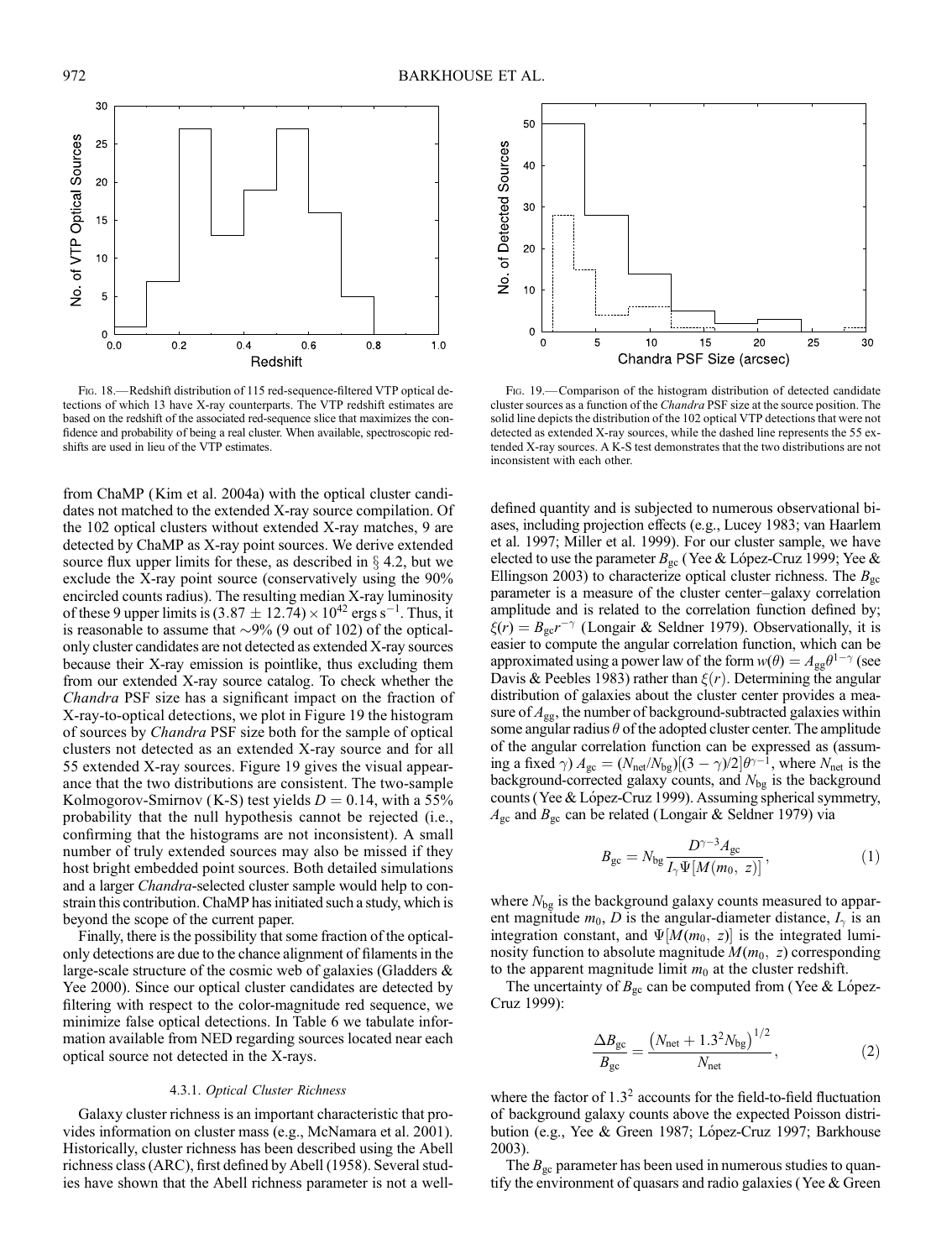|  | TABLE 6                                                     |  |
|--|-------------------------------------------------------------|--|
|  | PUBLISHED SOURCES NEAR OPTICAL-ONLY DETECTIONS <sup>a</sup> |  |

| No. | Published ID <sup>b</sup>                      | Comments                                                                                                                            |
|-----|------------------------------------------------|-------------------------------------------------------------------------------------------------------------------------------------|
|     | 2MASX J00235911-0150171                        | Galaxy: 0"0 from optical center                                                                                                     |
|     | 1WGA J0101.3+3146                              | X-ray source within 60" of optical centroid                                                                                         |
|     |                                                |                                                                                                                                     |
|     | NVSS J010156+314537                            | Radio source within 24" of optical centroid                                                                                         |
|     |                                                |                                                                                                                                     |
|     | 2MASX J01025380-2707225                        | Galaxy ( $z = 0.221182$ ): 0.70 from optical center                                                                                 |
|     | RX J0152.7-1357                                | Galaxy: 54" from optical source                                                                                                     |
|     | CXOMP J015312.3-135723                         | Galaxy/ChaMP X-ray point source: 54" from optical center                                                                            |
|     | CXOMP J015311.1-135104                         | Galaxy/ChaMP X-ray point source: 114" from optical center                                                                           |
|     | $\ddotsc$                                      |                                                                                                                                     |
|     | APMUKS(BJ) B033414.59-050957.3                 | Galaxy: 42" from optical source<br>Galaxy: 42" from optical source                                                                  |
|     | APMUKS(BJ) B033500.27-051957.8                 |                                                                                                                                     |
|     | $\ddotsc$                                      | .<br>.                                                                                                                              |
|     | $\cdots$                                       | .                                                                                                                                   |
|     | .                                              | .                                                                                                                                   |
|     | 2MASX J05422628-4049430                        | Galaxy: 114" from optical source                                                                                                    |
|     | $\cdots$                                       | .                                                                                                                                   |
|     | .                                              | .                                                                                                                                   |
|     | $\cdots$                                       | .                                                                                                                                   |
|     | .                                              | .                                                                                                                                   |
|     | .                                              | $\ldots$                                                                                                                            |
|     | $\cdots$                                       | .                                                                                                                                   |
|     | .                                              |                                                                                                                                     |
|     | LCRS B105416.2-032123                          | Galaxy: 0"0 from optical centroid                                                                                                   |
|     | SPS J105700.03-034400.9                        | Galaxy: 18" from optical source position                                                                                            |
|     | .<br>NVSS J111718+075856                       | Radio source: 24" of optical cluster                                                                                                |
|     | MAPS-NGP O_553_0096538                         | Galaxy: 96" from optical source                                                                                                     |
|     | MAPS-NGP O 553 0096538                         | Galaxy: 66" from optical source                                                                                                     |
|     | SDSS J111816.59+074323.9                       | Galaxy ( $z = 0.225281$ ): 0. from optical source                                                                                   |
|     | NVSS J113953-263357                            | Radio source: 48" from optical source                                                                                               |
|     |                                                |                                                                                                                                     |
|     |                                                | $\cdots$                                                                                                                            |
|     | PKS 1138-26: [PKC2002] 08                      | 102" from optical source                                                                                                            |
|     | SDSS J125621.26+471555.4                       | Galaxy ( $z = 0.208849$ ): 0. from optical source                                                                                   |
|     |                                                |                                                                                                                                     |
|     | CXOSEXSI J131637.2+290630<br>CXOU J1316.9+2914 | X-ray source: 48" from optical cluster candidate<br>Galaxy cluster: 0"0 from optical source                                         |
|     | CXOSEXSI J131714.0+292034                      | X-ray source: 90" from optical centroid                                                                                             |
|     | CXOSEXSI J131721.8+285926                      | X-ray source: 42" from optical source                                                                                               |
|     | NVSS J134719-115226                            | Radio source within 12" of optical centroid                                                                                         |
|     | 2MASX J13472770-1140397                        | Galaxy ( $z = 0.086372$ ): 0.70 from optical center                                                                                 |
|     | OC03a J1415+2311                               | Galaxy cluster: 48" from optical centroid ( $z = 0.500$ EST)                                                                        |
|     | 2MASX J14153929+2313477                        | Galaxy: 78" from optical source                                                                                                     |
|     | MAPS-NGP O_382_0330729                         | Galaxy: 90" from optical cluster candidate                                                                                          |
|     | MAPS-NGP O 500 0168801                         | Galaxy: 54" from optical source                                                                                                     |
|     | [KSC90] 39                                     | Galaxy: 120" from optical source                                                                                                    |
|     | NVSS J141601+112552                            | Radio source within 42" of optical centroid                                                                                         |
|     | SDSS J141609.07+444416.6                       | Galaxy ( $z = 0.373182$ ): 18" from optical centroid                                                                                |
|     | 2MASX J14162498+2304411                        | Galaxy: 114" from optical cluster position                                                                                          |
|     | 1WGA J1416.2+2321<br>CXOMP J141626.6+445240    | X-ray source: 114" from optical cluster position<br>Galaxy/ChaMP X-ray point source: 12" from optical center                        |
|     |                                                | $\cdots$                                                                                                                            |
|     | $\ldots$<br>$\ldots$                           |                                                                                                                                     |
|     | NVSS J142337+235135                            | Radio source within 114" of optical centroid                                                                                        |
|     | $\ldots$                                       |                                                                                                                                     |
|     | $\ddots$                                       |                                                                                                                                     |
|     | 87GB 142237.3+231854                           | Radio source within 108" of optical centroid                                                                                        |
|     | NVSS J142507+225642                            | Radio source within 48" of optical centroid                                                                                         |
|     | SDSS J151346.73+364323.6                       | Galaxy ( $z = 0.240430$ ): 54" from optical centroid                                                                                |
|     | MS 1512.4+3647:PPP 102417                      | Galaxy ( $z = 403390$ ): 12" from optical centroid                                                                                  |
|     | 2MASX J15484523+2130178                        | Galaxy: 108" from optical source                                                                                                    |
|     | NVSS J154901+213031                            | Radio source: 18" from optical centroid                                                                                             |
|     | OC02a J1549+2119                               | Galaxy cluster: 66" from optical source $(z = 0.200 \text{ EST})$<br>Galaxy clusters: $12''$ from optical center ( $z = 0.700$ EST) |
|     | OC03 J1549+2123                                |                                                                                                                                     |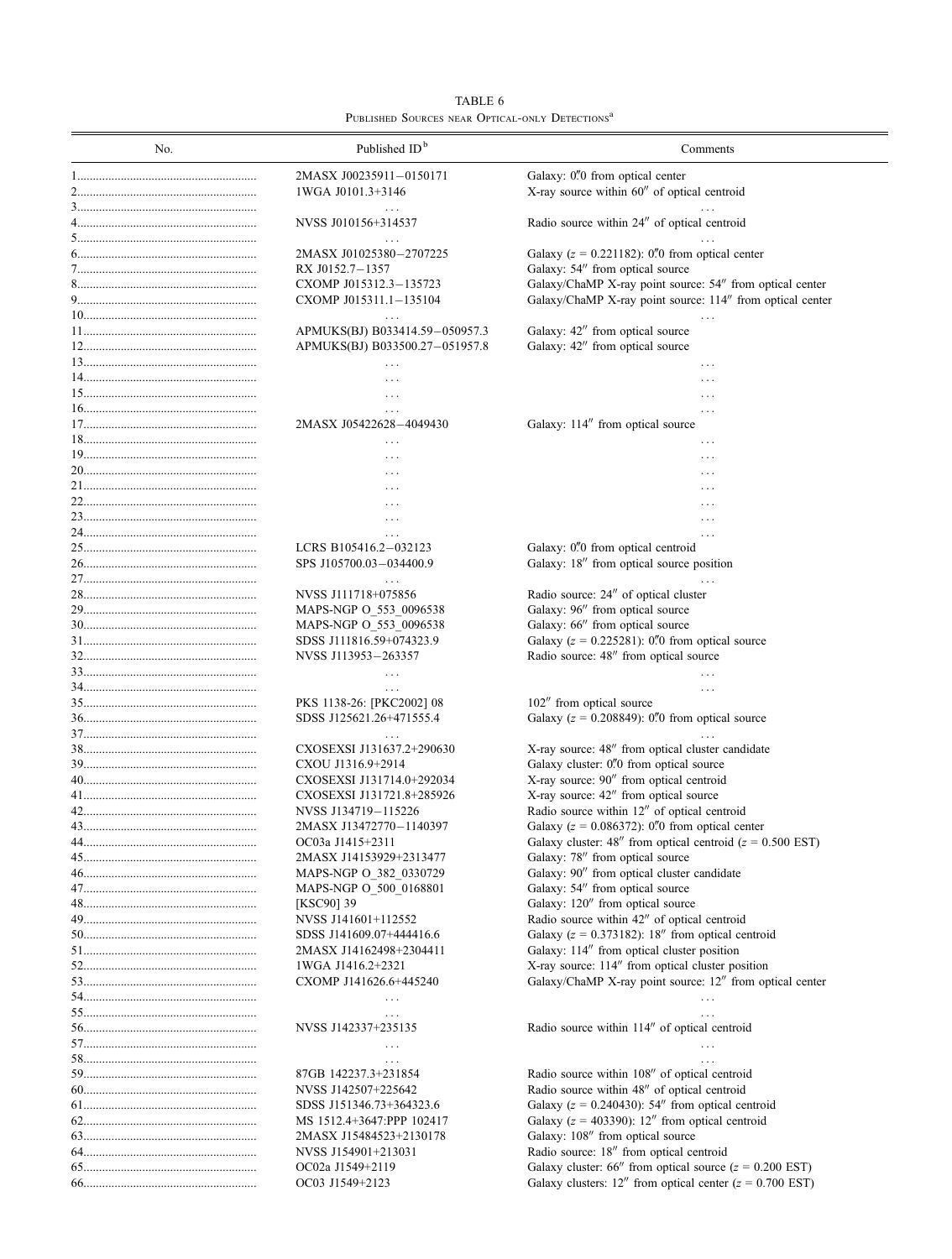## 974 BARKHOUSE ET AL. Vol. 645

| No. | Published ID <sup>b</sup>      | Comments                                                                |
|-----|--------------------------------|-------------------------------------------------------------------------|
|     | 3C 324 C006                    | Galaxy: 48" from optical source                                         |
|     | NVSS J160753+654404            | Radio source: 108" from optical cluster position                        |
|     | NVSS J160832+654437            | Radio source: 108" from optical cluster position                        |
|     | 2MASX J16223328+2630454        | Galaxy: 0"0 from optical centroid                                       |
|     | [KCW99] 28                     | 102" from optical source                                                |
|     | 2MASX J17142140+5002487        | Galaxy: 36" from optical source                                         |
|     | $\cdots$                       |                                                                         |
|     | .                              |                                                                         |
|     | 2MASX J18072389+4546117        | Galaxy: 84" from optical source                                         |
|     | $\cdots$                       |                                                                         |
|     |                                |                                                                         |
|     | CXOSEXSI J205537.3-043333      | X-ray source: 84" from optical source                                   |
|     | CXOSEXSI J205649.1-044013      | X-ray source: 72" from optical centroid                                 |
|     | CXOMP J213924.9-234221         | Galaxy/ChaMP X-ray point source $(z = 0.401)$ : 36" from optical source |
|     |                                |                                                                         |
|     | APMUKS(BJ) B213729.27-235708.1 | Galaxy: 78" from optical centroid                                       |
|     |                                |                                                                         |
|     | LBQS 2154-2005                 | QSO $(z = 2.035000)$ : 30" from optical source                          |
|     | 2MASX J22045283-1815366        | Galaxy: 0"0 from optical centroid                                       |
|     | [B2002a] 35                    | Galaxy cluster: 0."0 from optical source                                |
|     | APMUKS(BJ) B221007.01-222620.9 | 54" from optical centroid                                               |
|     | APMUKS(BJ) B221035.05-223249.1 | 78" from optical cluster                                                |
|     | ANTI-LEONID: [CME2001] 24      | X-ray source: 12" from optical cluster position                         |
|     | APMUKS(BJ) B221513.16+000716.2 | Galaxy: 24" from optical source                                         |
|     | CFRS 22.0770                   | Galaxy ( $z = 0.818800$ ): 12" from optical source                      |
|     | SDSS J221833.05+001737.3       | Galaxy ( $z = 0.332172$ ): 0.70 from optical source                     |
|     | NVSS J223948+033801            | Radio source: 102" from optical centroid                                |
|     | 2MASX J22395403+0332457        | Galaxy: 78" from optical centroid                                       |
|     | 2MASX J22402529+0333046        | Galaxy: 108" from optical centroid                                      |
|     | 2MASX J22402529+0333046        | Galaxy: 54" from optical centroid                                       |
|     | [B2002a] 36                    | Galaxy cluster: 102" from optical cluster position                      |
|     | NVSS J230312+085012            | Radio source: 66" from optical position                                 |
|     | CXOSEXSI J234758.8+010344      | X-ray source: 6" from optical centroid                                  |
|     | CXOSEXSI J234815.8+005351      | X-ray source: 6" from optical centroid                                  |
|     | CXOSEXSI J234839.5+010828      | X-ray source: 12" from optical position                                 |
|     | APMUKS(BJ) B234658.77+004331.4 | Galaxy: 54" from optical cluster                                        |

<sup>a</sup> Published references acquired from NED.<br><sup>b</sup> Blank field if published sources  $>2'$  from object position.

1984, 1987; Prestage & Peacock 1988; Yates et al. 1989; Ellingson et al. 1991), BL Lacertae objects (Smith et al. 1995; Wurtz et al. 1997), Seyfert galaxies (De Robertis et al. 1998), Abell clusters (Anderson & Owen 1994; López-Cruz 1997; Yee & López-Cruz 1999; Barkhouse 2003), ROSATclusters (Gilbank et al. 2004), and Red-Sequence Cluster Survey (RCS) clusters (Gladders & Yee 2000; Hicks et al. 2005).

The primary steps associated with measuring  $B_{\rm gc}$  for our cluster sample involve counting galaxies to a fixed absolute magnitude within a fixed physical radius of the adopted cluster center. The galaxy counts are then background-corrected using the luminosity function generated from four randomly positioned deep ChaMP optical images that do not contain known clusters or bright stars. Galaxies are counted within a radius of 0.5  $h_{70}^{-1}$  Mpc from the cluster center. The cluster center is defined as the centroid of the brightest cluster galaxy or the center of the galaxy density enhancement if no obvious BCG exists. Following the procedure of Yee & López-Cruz (1999), we include only those galaxies brighter than the K- and evolution-corrected value ( $Q = -1.4z$ ; Yee & López-Cruz 1999) of  $M^* + 2$ , where  $M^*$  is the value of  $M_{i'}^* = -21.52$  as implemented for our red-sequence-filtered VTP technique (see  $\S$  3.2.1). In addition to the general procedure outlined in Yee & López-Cruz (1999), we only include

galaxies that have  $r' - i'$  colors within  $\pm 0.5$  mag of the cluster red sequence for our specific target (identical color cuts were also applied to the background galaxy population). This colorselection step helps to minimize uncertainties in the luminosity function and galaxy evolutionary corrections at  $z \sim 0.4$  (the median redshift of our sample) by statistically selecting redsequence early-type galaxies with known properties (see Hicks et al. 2005 for a similar application).

In Figure 20 we plot  $L_X$  versus  $B_{gc}$  for three cluster samples: (1) the cluster sample with X-ray and optical matches ( filled circles), (2) the optical-only clusters detected by VTP (arrows), and (3) a sample of 35 Abell clusters ( filled triangles) from Barkhouse (2003). We include the Abell cluster sample to provide a reference of the expected range of richness of known clusters. The X-ray luminosity values for the Abell cluster sample are taken from Ledlow et al. (2003) for the 0.5-2 keVenergy band and transformed to our cosmology. It is apparent from the figure that  $B_{\rm gc}$  is weakly correlated with  $L_{\rm X}$  such that richer clusters (as denoted by larger values of  $B_{\rm gc}$ ) are more luminous in the X-rays. The large scatter between these measurements has also been seen in previous studies (Yee & Ellingson 2003; Gilbank et al. 2004; Hicks et al. 2005). Due to the relatively bright optical magnitude limits compared to  $m_{i'}^*$  for three fields, one cluster from the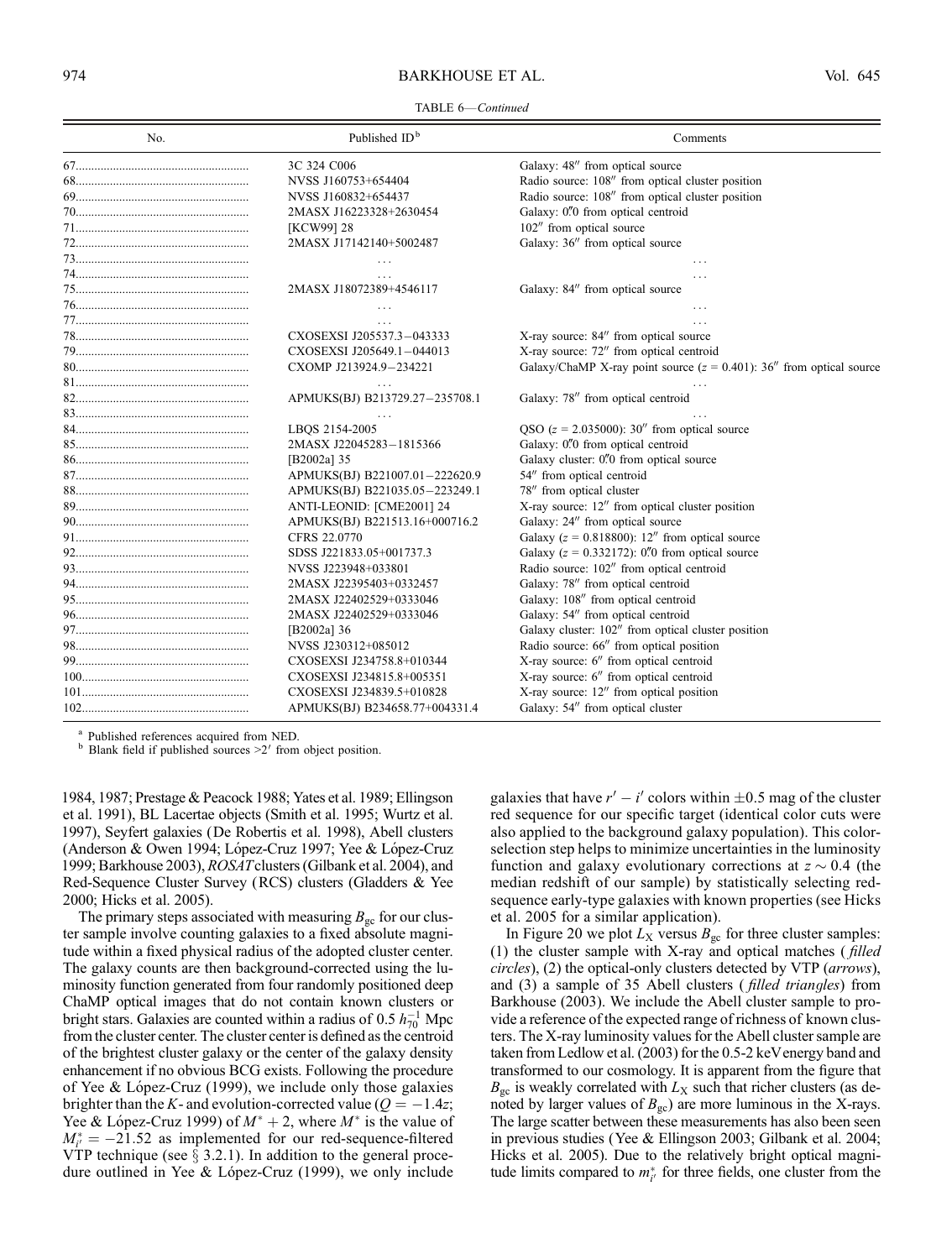

FIG. 20.—X-ray luminosity (0.5–2 keV) vs. the richness parameter  $B_{\rm gc}$  for three cluster samples. The matched X-ray/optical cluster sample is depicted with the filled circles, while the optical-only clusters are represented by the arrows (upper limits for  $L_X$ ). Clusters with spectroscopic redshifts are plotted with larger symbol size, while sources with VTP redshifts are shown with the smaller symbols. For comparison purposes, a sample of 35 Abell clusters is shown by the filled triangles. All uncertainties are  $1 \sigma$  values.

X-ray/optically matched sample and eight from the optical-only group are not included in the  $B_{gc}$  analysis since galaxies could not be counted to the adopted absolute magnitude limit.

The  $B_{gc}$  values for all three groups of clusters have been measured in a consistent manner using the same cosmology and selection of galaxies relative to the individual cluster red sequence. The median value of  $B_{gc}$  for the three samples are  $B_{gc}^{med} =$  $1849 \pm 236$  for the group of clusters with X-ray and optical counterparts,  $B_{\text{gc}}^{\text{med}} = 944 \pm 47$  for the optical-only detected clusters, and  $B_{\text{gc}}^{\text{med}} = 1444 \pm 114$  for the 35 Abell clusters.

The median richness of the optical-only clusters is 3.8  $\sigma$  lower than the value measured for the matched X-ray/optical sample. This provides additional support for the conclusions drawn from Figure 9 and 10, that the optical-only cluster sample consists mainly of poor clusters and groups that are too X-ray weak to be detected in our sample. However, there is evidence in Figure 20 that some of the optical sources not detected in the X-ray have optical richness consistent with Abell-like clusters (see  $\S$  5.0).

#### 5. DISCUSSION AND CONCLUSIONS

The primary goal of this paper is to present the X-ray and optical properties of a compilation of extended X-ray sources discovered serendipitously as part of ChaMP. The availability of  $\sim$ 13 deg<sup>2</sup> of *Chandra* archival data with deep mosaic optical coverage from 56 NOAO 4 m fields allows us to test independently cluster detection schemes in the X-ray and optical passbands. By cross-correlating the resulting compilations from the overlapping 6.1 deg<sup>2</sup>, we are able to extend the X-ray and optical analysis of clusters/groups to lower X-ray luminosities than previous ROSATcluster surveys such as REFLEX (see Fig. 10). The 160 Square Degree ROSAT Survey provides a better match to our sample than the REFLEX survey. The 160 Square Degree survey covers the same range in redshift and  $L_X$  as the ChaMP cluster survey but includes a larger fraction of sources at lower redshift.

From our sample of 55 extended X-ray sources, we measured a matched fraction of 46% (13 out of 28) with cluster candidates detected by our red-sequence-filtered VTP method. This matched fraction only includes those sources that are located in areas that have overlapping X-ray and optical coverage, and excludes the six X-ray sources that are coincident with single bright galaxies in the optical. The 46% matched fraction is not too different from typical values measured in other X-ray/optical studies. Donahue et al. (2002) found that 60% (26 out of 43) of their ROSAT-detected clusters have optical counterparts as measured by their matchedfilter algorithm. This is similar to Kolokotronis et al. (2006) who matched 68% (13 out of 19) of their XMM-Newton sources with optical clusters detected using a smoothing percolation method. We note, however, that a direct comparison to other studies is problematic given that the matched fraction is expected to depend on the flux limit achieved in each passband and the X-ray-tooptical flux ratio for specific types of galaxy clusters.

Since there is no such thing as the ''perfect'' cluster detector, each cluster-finding method is subject to bias. The X-ray wavelet decomposition technique relies on the ability to separate extended and point sources. This task becomes more difficult the larger the off-axis angle and can prevent the inclusion of extended X-ray sources that are found near the field edge. In addition, poor clusters or groups with shallow potential wells may only emit detectable X-rays from regions smaller than the Chandra PSF. The redsequence-filtered VTP optical cluster detection technique relies on the presence of the early-type galaxy red sequence to help improve the contrast of clusters above the field galaxy population. For increasing redshift, the fraction of blue cluster galaxies (usually associated with later types) has been found to increase (the well known Butcher-Oemler effect; Butcher & Oemler 1984). The increase in the blue fraction will have an effect on the efficiency of any optical cluster finder that relies on the existence of the cluster red sequence (e.g., Gladders & Yee 2000; Donahue et al. 2002).

A comparison of the sample of optically selected VTP clusters with those detected in the X-rays yields a matched fraction of 11% (i.e., only 13 out of 115 optical clusters have a detected X-ray counterpart). As discussed in  $\S$  4.3, many of these sources have X-ray upper limits that are consistent for a population of groups and ''normal'' clusters (see Fig. 9). A comparison of the richness of the optical-only versus X-ray/optically matched cluster samples (see Fig. 20) shows that the average richness of the optical-only VTP sample is smaller than the cluster sample with X-ray and optical counterparts by  $\sim$ 4  $\sigma$ . This result supports the hypothesis that the optical-only sample is either (1) composed mainly of poor systems that are undetected by our X-ray observations due to the lack of sufficient hot intracluster gas or (2) contaminated by nonvirialized filaments of the large-scale structure. In addition, the comparison of optical richness as characterized by  $B_{\rm gc}$  (see Fig. 20) shows the presence of several clusters not detected in our X-ray data that have an optical richness similar to Abell-type clusters. We examined the possible impact that the X-ray exposure time has on the detection of these systems by looking at the median exposure times for the VTP-only detected sources with  $B_{gc} > 3000$  (five sources) and those X-ray-detected sources with  $B_{gc} > 3000$  (also five sources). The median vignettingcorrected X-ray exposure time of the VTP-only sources is 19.5  $\pm$ 12:7 ks, where the uncertainty is the dispersion. For the X-raydetected sources we find a median value of  $44.9 \pm 12.4$  ks. The median X-ray exposure times of the positions of the VTP-only detected clusters is at most 1.4  $\sigma$  lower than the X-ray-detected extended sources. Including clusters of lower  $B_{gc}$  further decreases the significance of this difference (0.5  $\sigma$  for  $B_{\rm gc} > 2000$ ). This analysis indicates that it is unlikely that many of the VTP-only detected optical sources are missed in the X-rays due to shallow X-ray exposure times.

To increase the cluster sample size and search for rare luminous X-ray clusters, we will extend this study to include archival images from Chandra Cycles 3-6. We will use primarily SDSS